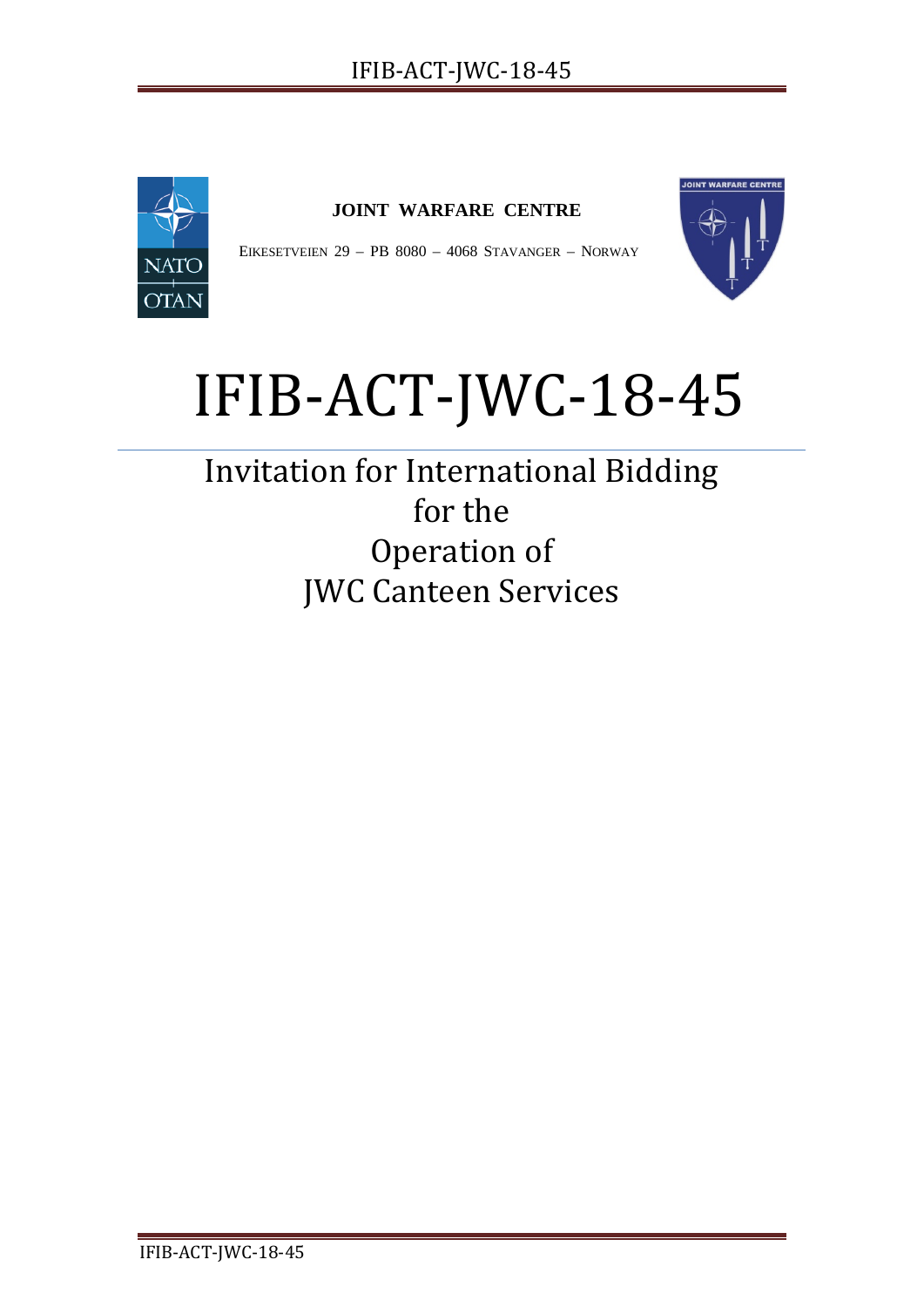**TABLE OF CONTENTS**

| PART III - SECTION A - CONTRACT MANAGEMENT DATA 43 |  |
|----------------------------------------------------|--|
|                                                    |  |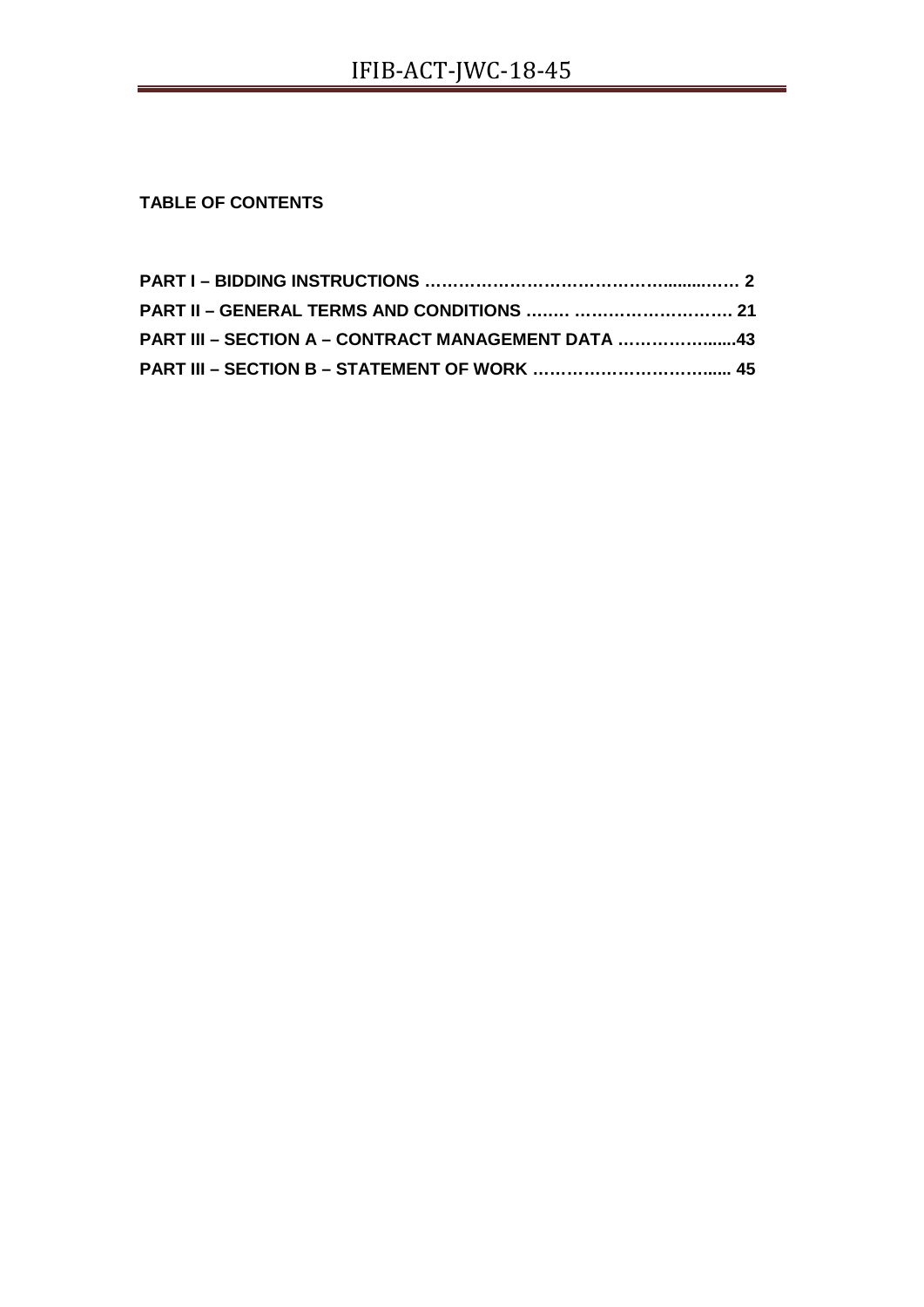# **PART I**

# **BIDDING INSTRUCTIONS**

# **IFIB-ACT-JWC-18-45**

- Part 1 Purpose
- Part 2 Timetable
- Part 3 Definitions and Abbreviations
- Part 4 Useful Websites
- Part 5 Eligibility
- Part 6 Classification
- Part 7 Partial Bidding
- Part 8 Amendments or Cancellation of the RFP
- Part 9 Compliance
- Part 10 Currency
- Part 11 Contents of Proposal
- Part 12 Bid Submission
- Part 13 Late Proposals
- Part 14 Bid Withdrawal
- Part 15 Bid Closing Date
- Part 16 Bid Validity
- Part 17 Duration of the Contract
- Part 18 Bid Evaluation
- Part 19 Communications and Contacts for Clarification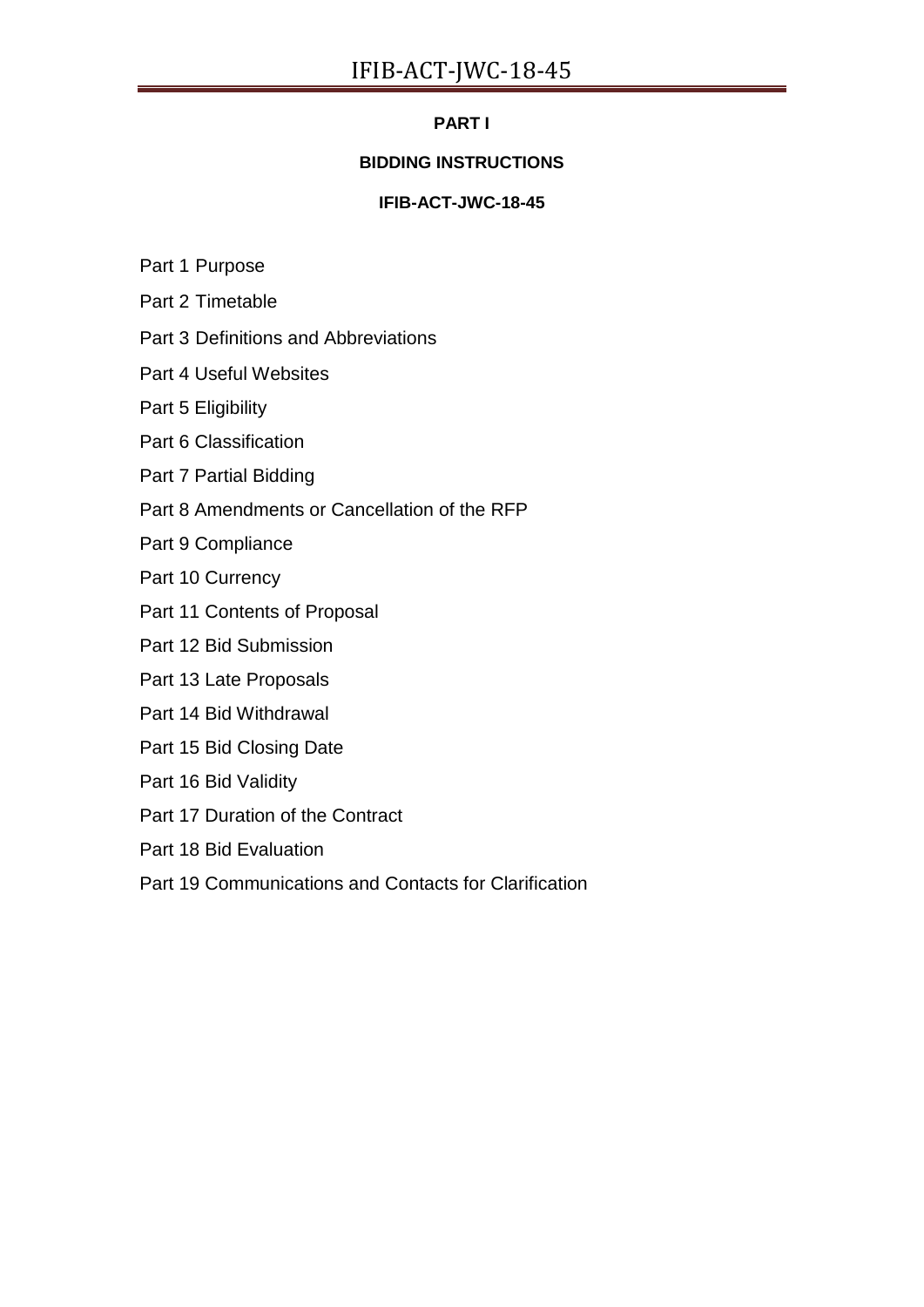# **1. PURPOSE**

The purpose of this Invitation for International Bidding (IFIB) process is to award one contract for the provision of Canteen Services at the Joint Warfare Centre (JWC). The contract will be effective on 1 Jan 2019 and will be awarded based on Best Value.

JWC is seeking a company with an established record of providing high quality innovative dining services for public or/and commercial sector, that would extend its current business to provide services to JWC. Companies should have financial base to be able to operate the canteen. This is a revenue contract. JWC will not be paying a vendor for services, rather it will be paid by employee and member purchases. Pricing shall be performed on a Firm Fixed Price basis with some additional pricenegotiated events on an as-needed basis.

The Bidding Instructions should enable the bidders to prepare and submit their quotations for meeting the administrative requirements of this IFIB-ACT-JWC-18-45.

| <b>Summary Timetable</b>                                         | Date          | <b>Comments</b>                                                                                                      |
|------------------------------------------------------------------|---------------|----------------------------------------------------------------------------------------------------------------------|
|                                                                  |               |                                                                                                                      |
| Notice of Intent Release                                         | 28 Apr 18     |                                                                                                                      |
| <b>Solicitation Release</b>                                      | 13 Aug 18     |                                                                                                                      |
| <b>Walkthrough Site Survey</b><br>at JWC                         | 30 Aug 18     | Starting at 09:30 a.m. CET                                                                                           |
| Last date on which<br>clarifications are issued by<br><b>JWC</b> | 6 Sept 18     | Bidders are advised to<br>check the JWC webpage<br>on a regular basis for<br>possible updates and<br>clarifications. |
| <b>Deadline for Submission</b><br>of the Bids                    | 01 Oct 18     | Tenders delivered by hand<br>or courier shall be<br>submitted not later than<br>13:00 CET.                           |
| <b>Contract Award</b><br><b>Committee Opening</b><br>Session     | 15 Oct 18     | Estimated                                                                                                            |
| <b>Completion Date and</b><br><b>Signature of Contracts</b>      | November 2018 | <b>Estimated</b>                                                                                                     |

# **2. TIMETABLE**

# **3. DEFINITIONS AND ABBREVIATIONS**

a. "Bid" means a submission of completed documents in response to this RFP with the intent of participating in the competition for a contract award. Bid is used interchangeable with the term "Proposal".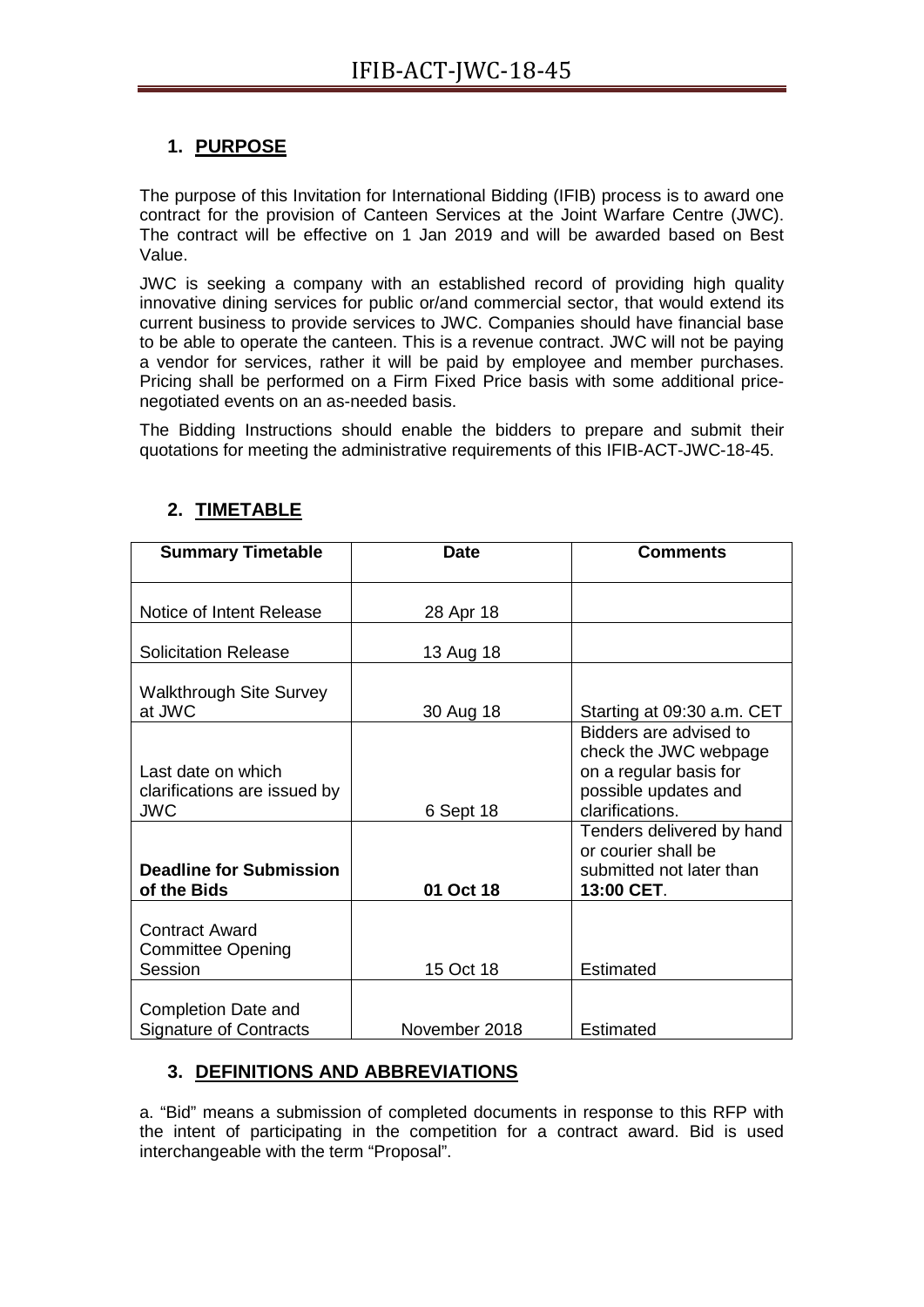b. "Bidder" means the bidding entity that has submitted a bid in response to this RFP.

c. "Contracting Officer" or the "Purchasing & Contracting Officer" or "P&C" means the person executing and managing this contract on behalf of JWC. Only duly designated Contracting Officers have the authority to obligate JWC.

d. "Contracting Officer Technical Representative" or "COTR" means a person appointed by the Contracting Officer for the purpose of determining compliance with the technical requirements of the contract. They are responsible for overseeing the day to day operations of the contract. COTRs are authorized to make direct liaison with the Supplier but do not have delegated authority to make any commitments or changes that affect price, quality, delivery or other terms and conditions of the contract.

e. "Events Participants" means everyone that utilizes the Dining Facility for food services during training events, exercises, hosted conferences and other similar events.

f. "HQ SACT" means the Headquarters, Supreme Allied Commander Transformation, located at Norfolk, VA, United States of America.

g. "JWC" means the Joint Warfare Centre, located in Stavanger, Norway.

h. "Menu" means the dishes available for or served at a meal.

i. "North Atlantic Treaty Organisation" is hereafter referred to as "NATO".

j. "Regular Staff members" means anyone that utilizes the JWC canteen facilities but not limited to personnel and contractors of the JWC, ACCI, NCIA, and National Support

k. "Supplier/Company/Service Provider" means a party that supplies goods or services.

l. "VIP" means Very Important Person (official) invited by the JWC Commander or his Deputy for official VIP functions.

# **4. USEFUL WEB SITES**

The following web sites contain information that may prove useful to the Bidders;

NATO; [www.nato.int](http://www.nato.int/) JWC; [www.jwc.nato.int](http://www.jwc.nato.int/) Norwegian Tax Authorities; [www.skatteetaten.no](http://www.skatteetaten.no/) Norwegian Work and Welfare Authorities; [www.nav.no/page?id=805312736](http://www.nav.no/page?id=805312736)

# **5. ELIGIBILITY**

a. This IFIB is opened to Governmental or Commercial entities that:

- 1. Originate and are chartered/incorporated within NATO member nations.
- 2. Maintain a professionally active facility (office, factory, laboratory, etc.) within NATO-member nations.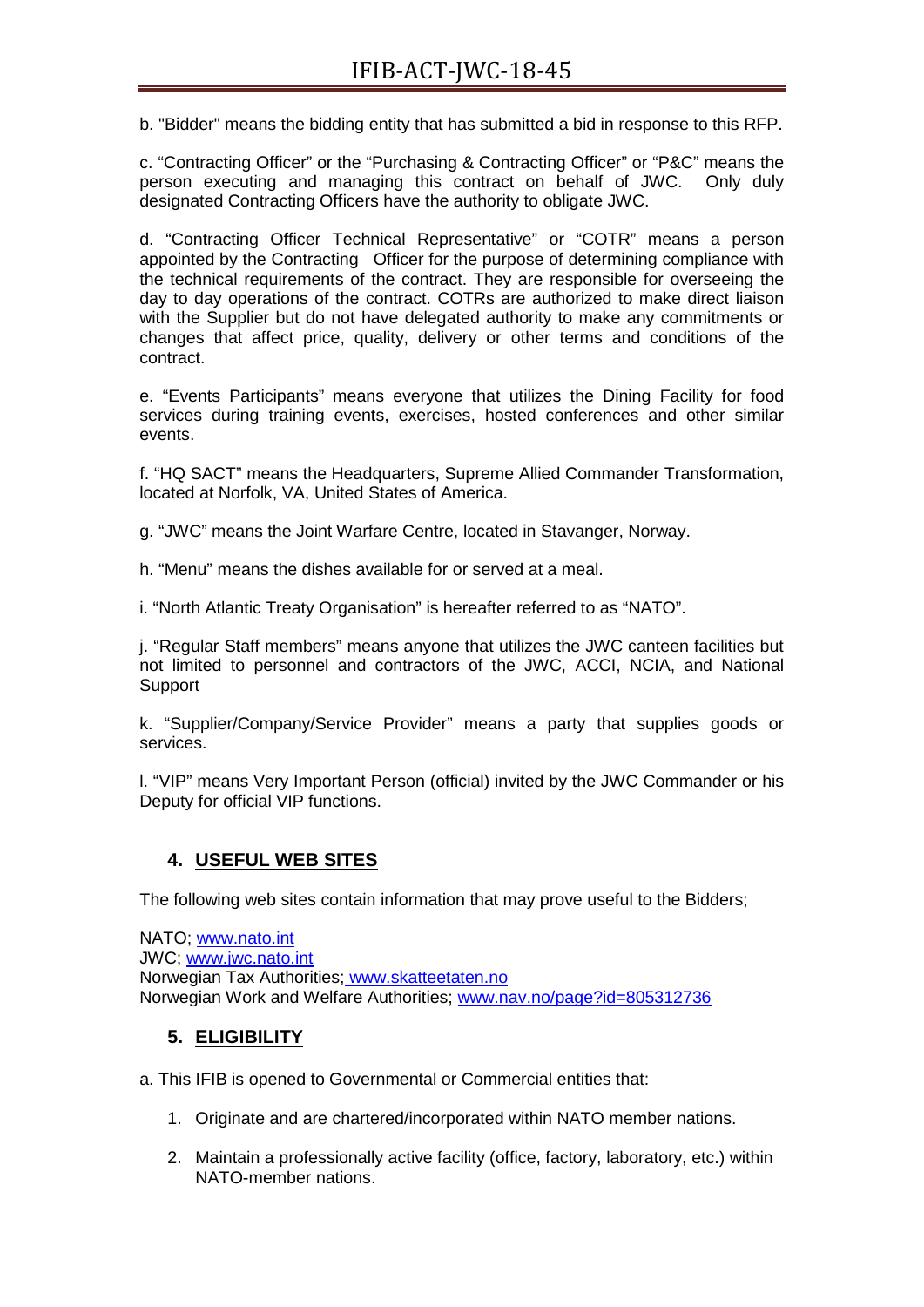- 3. Provide the funding for the aforementioned requirement.
- 4. Have successfully performed at least one (1) contract within the last four (4) years substantially similar in scope and magnitude to the requirement described in this IFIB.
- 5. At the time of bidding, bidders must be legally authorised to operate this kind of business in any of the NATO-member nations.

# **6. CLASSIFICATION**

This Request for Proposal (RFP) is a NON SENSITIVE INFORMATION RELEASABLE TO THE PUBLIC document. However, it may make references to classified documents for which access and/or retention are subject to NATO and national security rules and procedures. JWC will not distribute these classified documents to prospective bidders nor will JWC consider any request for time extension to enable a prospective bidder to obtain these classified documents from national sources. For the performance of the contract, the Companies personnel will not be required to obtain, before contract start date, a NATO SECRET security clearance or equivalent national level. The NATO SECRET security clearance process for personnel will be initiated upon award of contract to facilitate portions of this contract that require access to areas other than the Canteen Level 5.

# **7. PARTIAL BIDDING**

Partial bidding is NOT AUTHORIZED.

# **8. AMENDMENTS OR CANCELLATION OF THE RFP**

JWC reserves the right to modify or delete any one or more of the terms, conditions, requirements or provisions of the RFP prior to the date set for the bid closing. JWC reserves the right to cancel this RFP, in its entirety, at any time. No legal liability on the part of JWC for payment of any sort shall arise and in no event will a cause of action lie with any bidders for the recovery of any costs incurred in connection with preparing or submitting a bid in response hereto. All efforts initiated or undertaken by the bidders shall be done considering and accepting this fact. JWC will inform the prospective bidders by email or fax for any changes of this original document. If this RFP is cancelled prior to the bid opening, the bids already received will be returned unopened to the senders.

# **9. COMPLIANCE**

Bidder's proposal must be based on a full compliance with the terms, conditions, and requirements of the RFP and its future clarifications and/or amendments. The bidder may offer variations in specific implementation and functional details, provided that stated functional and performance requirements of the RFP are fully satisfied.

Each bidder will include in their bid a compliance statement in accordance with Part I, Annex A-1. The bidder shall list thereon, when applicable, all deviations from the Bidding Instructions (Part I), JWC General Provisions (Part II) and the Statement of Work (Part III). Failure to submit a completed compliance sheet may result in disqualification of the bid. In case of conflict between the compliance statement and the detailed evidence or explanations/ comments furnished, the detailed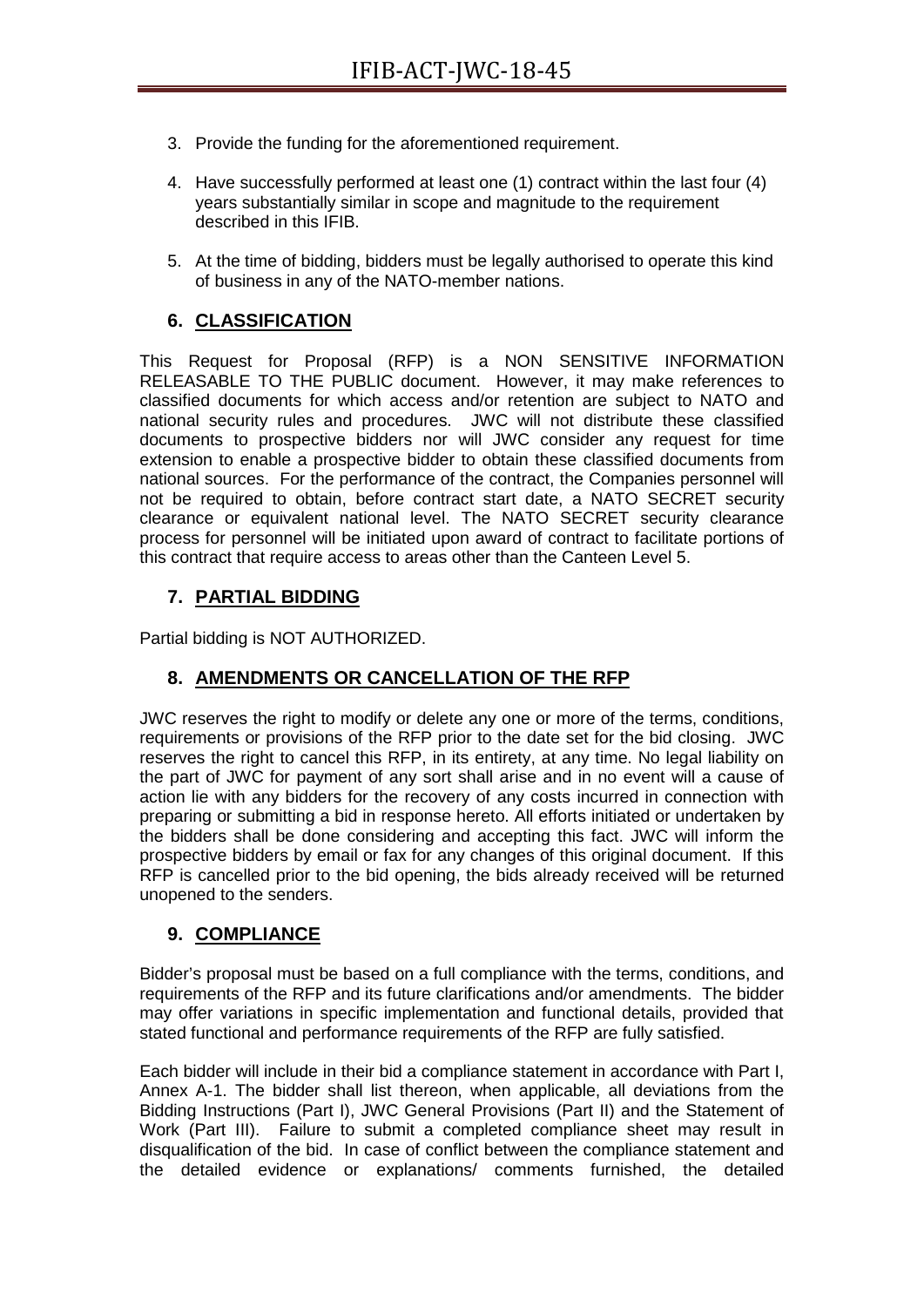evidence/comments shall take precedence for the actual determination of compliance.

# **10.CURRENCY**

Bidders may only quote in NOK. Bidders are also advised that all invoices and payments will be made in the currency agreed in the contract. Bank charges related to payments outside Norway will be charged to the supplier.

# **11.CONTENTS OF PROPOSAL**

The bid will consist of **three (3) separate bid packages**

- 1. The Administrative documentation one (1) original and one (1) copy
- 2. The Technical Proposal one (1) original and (1) copy
- 3. The Price Proposal one (1) original and (1) copy

**a. ENVELOPE A - Administrative Documentation**: Each prospective bidder shall include the following certifications, completed, signed and dated (wherever applicable) by the bidder with the minimum the following information:

- a.0 Bid Submission Form (Annex A-0)
- a.1 The Compliance Statement (Annex A-1)
- a.2 The Certificate of Legal Name of Bidder (Annex A-2)
- a.3 The Certificate of Independent Determination (Annex A-3)
- a.4 The Certificate of Bid Validity (Annex A-4)
- a.5 The Certificate of Exclusion of Taxes and Charges (Annex A-5)
- a.6 The Certificate of Authorization to Perform (Annex A-6)

**b. Technical Proposal**: Each prospective bidder shall include a technical proposal to include as a minimum the following information:

- b.1 Description of the bidder's quality assurance & customer services methodology in line with the Statement of Work (Annex B-1- Company created)
- b.2 Sample menus for the JWC Canteen and Events (Annex B-2 Company created)
- b.3 Past performance (Annex B-3)

The Technical Proposal must enable JWC to assess the supplier's current position in promoting quality and financial assurance.

**c. Price Proposal**: The Price Proposals shall be made in accordance with the attached Bid Form (see Bidding Instructions, Annex C-1).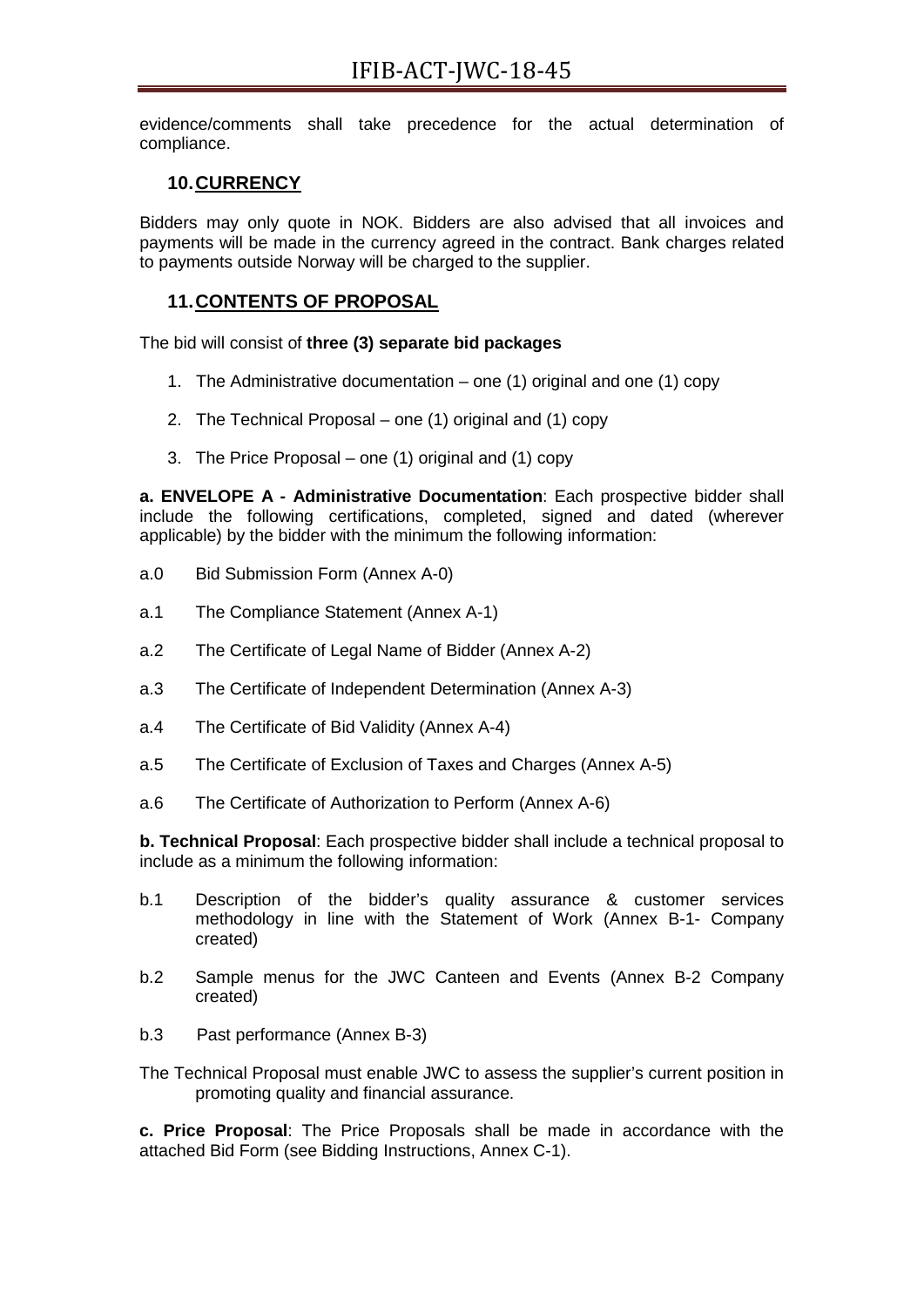- The Bid Forms (Annex C-1) must be dated and signed by Bidder's authorized personnel. Proposed rates must be fully "loaded" [G&A, O/H etc.],
- c.1 Financial Proposal (Annex C-1)

# **12.BID SUBMISSION**

#### **a. Language**

Proposals shall be submitted in the English language.

#### **b. Bid Mailing**

1. Each proposal will be placed in a package, which will be marked "Proposal for IFIB-ACT-JWC-18-45**." The price, administrative and technical proposal must be labelled and enclosed in separate envelopes**. The package containing the entire proposal will be placed in another envelope, also prominently marked with the RFP reference (IFIB-ACT-JWC-18-45) and addressed to:

#### **"Proposal for IFIB-ACT-JWC-18-45".**

#### **Mailing Address:**

Joint Warfare Centre BUDFIN – Purchasing and Contracting Branch P.O. Box 8080 N-4068 Stavanger, Norway

#### **Hand-carried or Courier Address\*:**

Joint Warfare Centre BUDFIN – Purchasing and Contracting Branch Gamle Eikesetveien 29 N-4032 Stavanger, Norway

#### **\*Military Guards will not receive any mail. Please email POC in advance to arrange pickup of Courier Mail.**

#### **Tel: +47 52879290/9291/9294**

2. Proposals hand-carried to JWC, delivered by commercial courier, or parcel Delivery Companies are to be handed over to a representative of the Purchasing & Contracting Section. The Section is typically open Monday through Friday between 08:00 to 15:30 hrs, please call the office and arrange a time & date to be meet at the front gate – 47-52879290/91/94. Receipt of the proposal (namely time and date) will be recorded on the package, and the delivery agent will be requested to sign the date/time endorsement, signifying transfer of accountability.

# **13.LATE PROPOSALS**

The bidder must make every effort to ensure that the proposal reaches JWC before or on the exact date and time set for the bid closing. Proposals received after the established closing date/time will be considered late. Late proposals shall be considered only if arrived before the contract has been awarded and on condition that their failure to arrive on time can be attributed to the following circumstances: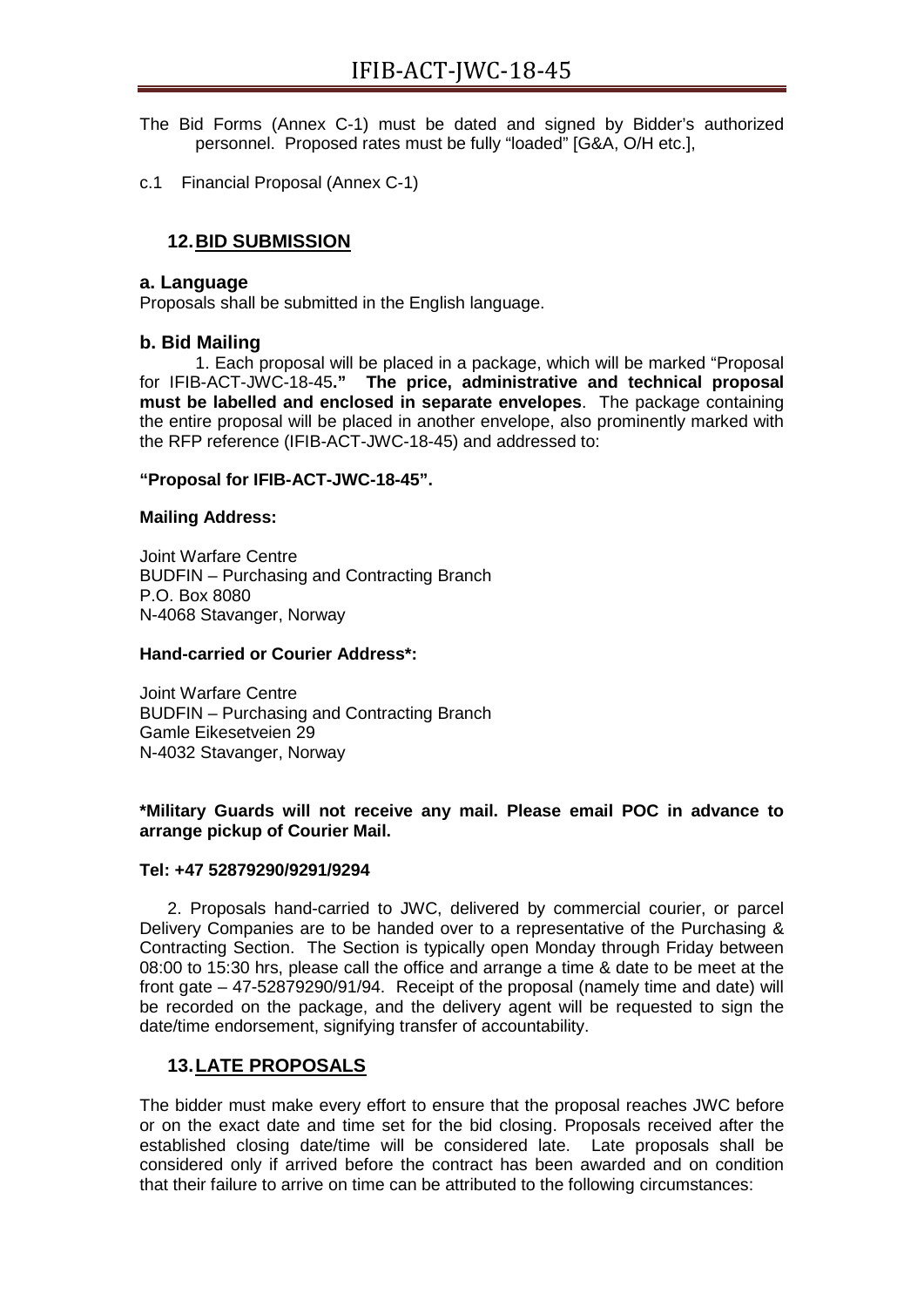a. A bidder will not be held responsible for service delays, so long as a proposal was sent (Registered Mail or by Certified Mail) through commercial channels at least five (5) days before the bid closing. An official Post Office date stamp or service receipt will be required in order to substantiate reason for delay.

b. Mishandling by JWC personnel upon or after receipt.

Other late proposals cannot be considered for award. These proposals will be treated as non-responsive and will be returned unopened to the bidder, at his expense.

#### **14.BID WITHDRAWAL**

A bidder may withdraw his proposal up to the date and time specified for the bid closing, by written or facsimile notice to JWC Contracting Officer. The proposal will be returned unopened to the bidder, at his expense.

#### **15.BID CLOSING DATE**

Proposals must be received at JWC **not later than 13:00 hours (local time) 01-Oct-2018**. At that time and date, bidding will be closed.

#### **16.BID VALIDITY**

Proposals submitted shall remain valid until 01 Feb 2019. JWC reserves the right to request an extension of validity if a decision cannot be made within this time. Bidders will be entitled to either grant or deny this extension of validity. JWC will interpret a denial as a withdrawal of the proposal.

# **17.DURATION OF THE CONTRACT**

The contract awarded through this RFP will be for an initial period effective from the date of last signature, with the option to extend the contract up to four (4) yearly extension options. Notice of execution of the optional year(s) will be provided in writing by the Contracting Officer no later than 60 days prior to current contract expiration date.

# **18.BID EVALUATION**

#### **a. Responsibility**

The evaluation of Proposals and the determination as to the responsiveness and technical adequacy of the services offered will be the responsibility of JWC Contract Award Committee (CAC) and shall be based on information provided by the bidders. JWC is not responsible for seeking any information that is not easily identified and available in the proposal package.

#### **b. Price Comparison**

For the purpose of price comparison, all quoted prices will be in NOK.

#### **c. Evaluation Process**

JWC CAC will make the evaluation of bids solely on the basis of the requirements specified in this IFIB. Bids will be evaluated by the CAC by using scoring system based upon the technical and the price proposals received from the bidders in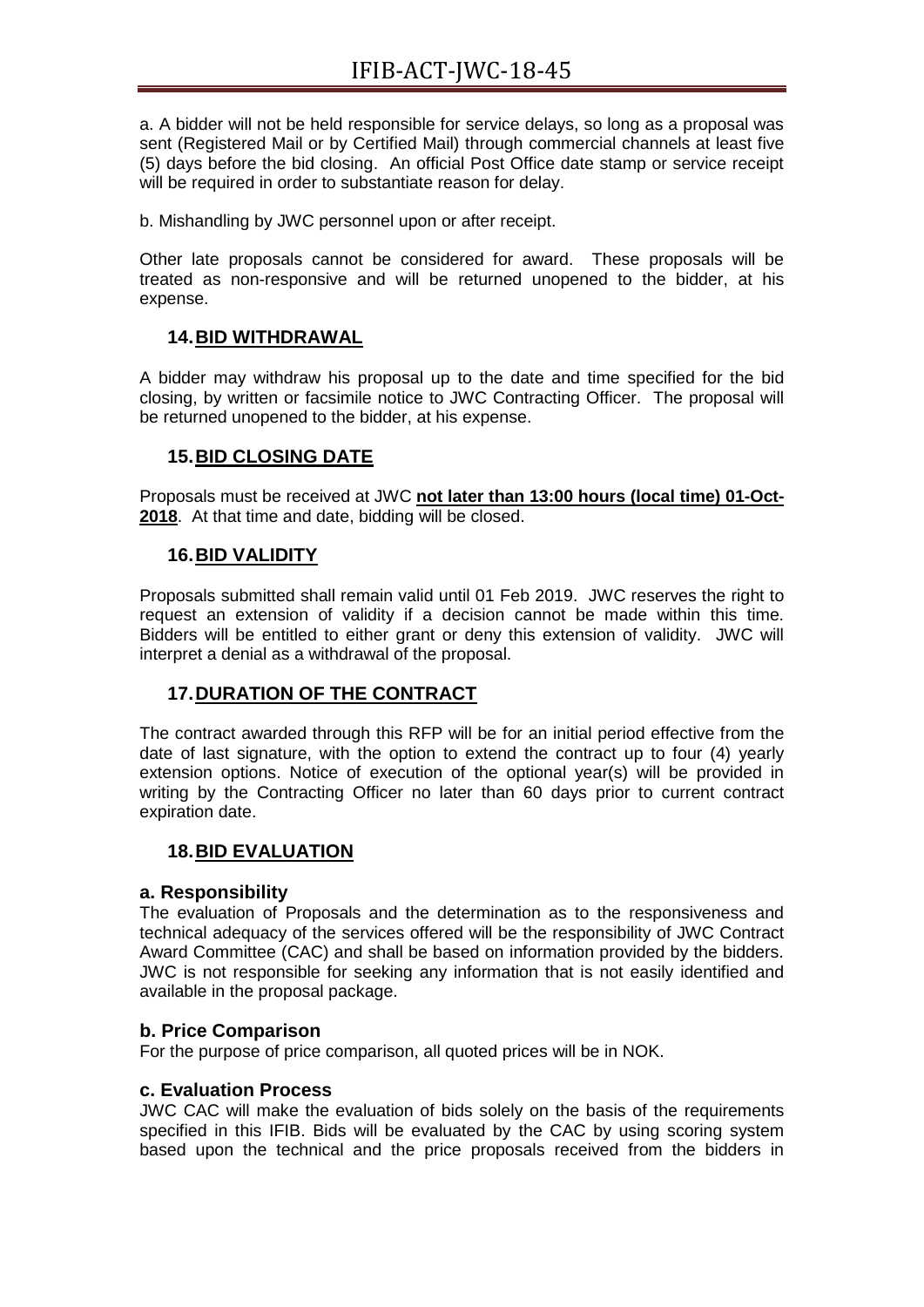response to this IFIB. The contract shall be awarded to the bidder submitting the admissible bid proposing the *Best Value* offer.

#### **1. Administrative and Technical Compliance.**

Only the bidders meeting the requirements of the exclusion and selection criteria will have their bid evaluated in terms of quality and price. Prior to the commencement of the Price and Technical Evaluation, Bids will be reviewed for compliance with the Bid Submission Requirements of this IFIB. These are as follows:

- a. The Bid was received by the Bid Closing Date and Time
- b. The Bid is complete, i.e. contains a separate administrative, technical and financial Bid, and it comes in three separate and closed envelopes as stated in point 16.
- c. The bidder has submitted originally signed copies of the required Certificates and documents (envelope A).
- d. The Technical Proposal is complete and meets the purpose of this IFIB.

#### **A Bid that fails to conform to the above requirements may be declared noncompliant and may not be evaluated further by the JWC CAC (selection criteria: pass or fail).**

#### **2. Technical proposal evaluation.**

The quality of technical offers reaching this stage will be subjectively evaluated in accordance with the award criteria and the associated weighting as detailed in the evaluation grids below.

| No.            | <b>CRITERIA</b>                                                                                                               | <b>EVALUATED</b><br><b>RATING</b> | <b>MINIMUM</b><br><b>STANDARDS</b> |
|----------------|-------------------------------------------------------------------------------------------------------------------------------|-----------------------------------|------------------------------------|
| $\mathbf 1$    | $\mathbf{g}$<br><b>Comprehension</b><br>Methodology:                                                                          | Outstanding                       | Acceptable                         |
|                | Understanding<br><b>of</b><br>the<br>services<br>requested, proposed approach to the<br>delivery and implementation of<br>the | Good                              |                                    |
|                | contract to include quality assurance and<br>customer service methodology.                                                    | Acceptable                        |                                    |
|                |                                                                                                                               | <b>Marginal</b>                   |                                    |
|                | Annex B-1 Supplier-created                                                                                                    | <b>Unacceptable</b>               |                                    |
| $\overline{2}$ | Menus:                                                                                                                        | Outstanding                       | Acceptable                         |
|                | Quality of the proposals submitted and<br>their compliance with the requirements                                              | Good                              |                                    |
|                | listed in the Statement of Work (menus).                                                                                      | Acceptable                        |                                    |
|                | <b>Annex B-2 Supplier-created</b>                                                                                             | <b>Marginal</b>                   |                                    |
|                |                                                                                                                               | Unacceptable                      |                                    |
| 3              | <b>Past Performance Relevancy Rating</b>                                                                                      | <b>Very Relevant</b>              | <b>Relevant</b>                    |
|                | Present/Past<br>Performance<br>effort<br>involving the scope and magnitude of                                                 | <b>Relevant</b>                   |                                    |
|                | effort and complexities required relevant                                                                                     | <b>Somewhat</b>                   |                                    |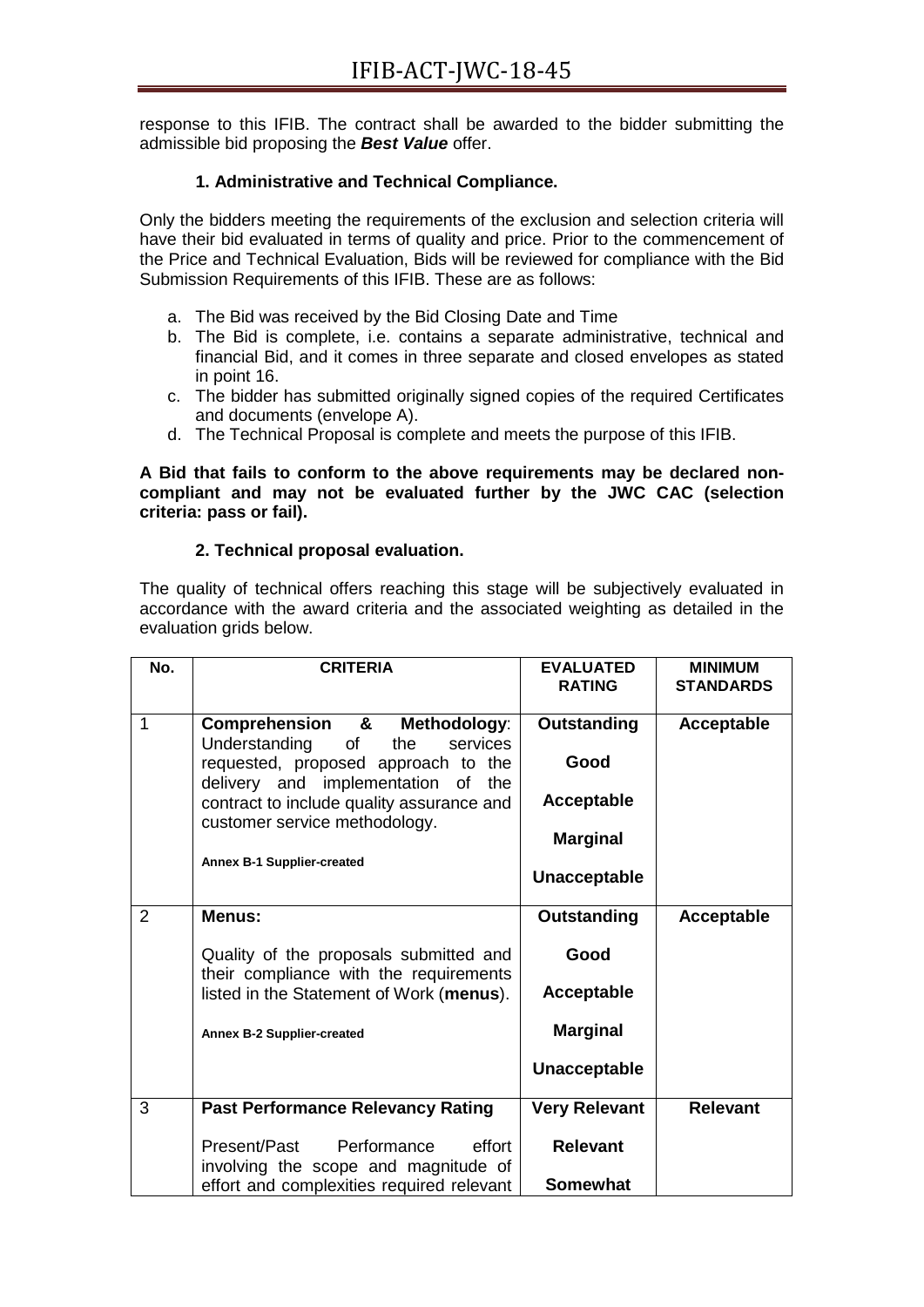# IFIB-ACT-JWC-18-45

|   | to the solicitation's Statement of Work.                                                                               | <b>Relevant</b>     |                     |
|---|------------------------------------------------------------------------------------------------------------------------|---------------------|---------------------|
|   | Annex B-3                                                                                                              | <b>Not Relevant</b> |                     |
| 4 | <b>Confidence</b><br><b>Performance</b><br>Past                                                                        | <b>Substantial</b>  | <b>Satisfactory</b> |
|   | <b>Assessment-</b>                                                                                                     | <b>Satisfactory</b> |                     |
|   | Based on the offeror's recent<br>and<br>performance record,<br>the<br>relevant<br>will<br>expectation that the offeror | Limited             |                     |
|   | successfully perform the required effort.                                                                              | No                  |                     |
|   | Annex B-3                                                                                                              | Unknown             |                     |

# **No.1 and No. 2 Technical Rating Scale**

| <b>Adjectival</b><br><b>Rating</b> | <b>Description</b>                                                                                                          |
|------------------------------------|-----------------------------------------------------------------------------------------------------------------------------|
| Outstanding                        | Proposal indicates an exceptional approach and understanding<br>of the requirements and contains multiple strengths.        |
| Good                               | Proposal indicates a thorough approach and understanding of<br>the requirements and contains at least one strength.         |
| Acceptable                         | Proposal indicates an adequate approach and understanding of<br>the requirements.                                           |
| Marginal                           | Proposal has not demonstrated an adequate approach and<br>understanding of the requirements.                                |
| Unacceptable                       | Proposal does not meet requirements of the solicitation and,<br>thus, contains one or more deficiencies and is unawardable. |

# **No. 3 Past Performance Relevancy Rating**

| Rating            | Definition                                                                    |
|-------------------|-------------------------------------------------------------------------------|
| Very Relevant     | Present/past performance effort involved essentially the same                 |
|                   | scope and magnitude of effort and complexities this solicitation<br>requires. |
| Relevant          | Present/past performance effort involved similar scope and                    |
|                   | magnitude of effort and complexities this solicitation requires.              |
| Somewhat Relevant | Present/past performance effort involved some of the scope and                |
|                   | magnitude of effort and complexities this solicitation requires.              |
| Not Relevant      | Present/past performance effort involved little or none of the scope          |
|                   | and magnitude of effort and complexities this solicitation requires.          |

# **No 4 Performance Confidence Assessment**

| Rating                        | Description                                                                  |
|-------------------------------|------------------------------------------------------------------------------|
| <b>Substantial Confidence</b> | Based on the offeror's recent/relevant<br>performance record, JWC has a high |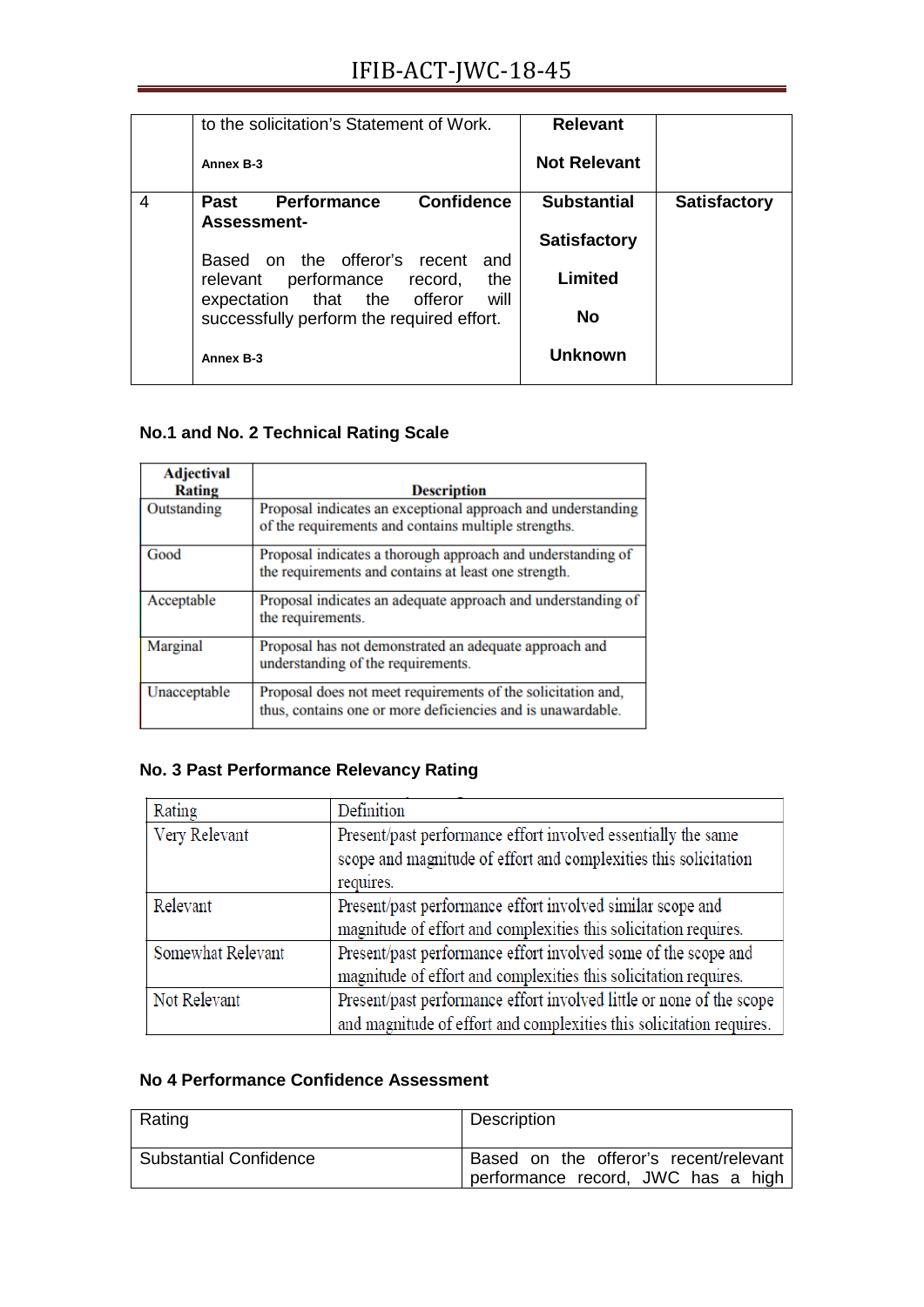|                                | expectation that the<br>offeror<br>will<br>successfully perform the required effort                                                                                                        |
|--------------------------------|--------------------------------------------------------------------------------------------------------------------------------------------------------------------------------------------|
| <b>Satisfactory Confidence</b> | Based on the offeror's recent/relevant<br>performance record, JWC has<br>a<br>reasonable expectation that the offeror<br>will successfully perform the required<br>effort                  |
| <b>Limited Confidence</b>      | Based on the offeror's recent/relevant<br>performance record, JWC has a low<br>that the<br>expectation<br>offeror will<br>successfully perform the required effort                         |
| No Confidence                  | Based on the offeror's recent/relevant<br>performance record, JWC has<br>no<br>expectation that the offeror will be able to<br>successfully perform the required effort                    |
| Unknown Confidence (Neutral)   | No recent/relevant performance record is<br>available or the offerors performance<br>record is so sparse that no meaningful<br>confidence assessment rating can be<br>reasonably assigned. |

- a. The Assessment of technical quality will be based on the ability to meet the purpose of the contract as described in the Statement of Work. To this end, the technical proposal shall contain the following information to allow evaluation of the bid according to the technical criteria mentioned above:
	- (1) Description of how the contract shall be organized and implemented in response to services requested in the Statement of Work (Supplier-created Annex B-1).
	- (2) The bidder must provide sample menus (Supplier created Annex B-2) for the following:

|                          | 1 example = $1$ daily menu | Reference SOW            |
|--------------------------|----------------------------|--------------------------|
| <b>Daily Lunch Menu</b>  | Minimum 10 examples        | SOW $(3)(g)(1)[a](i)(1)$ |
| <b>Salad Bar Menu</b>    | Minimum 5 examples         | SOW $(3)(g)(1)[a](i)(2)$ |
| <b>Soup Menu</b>         | Minimum 5 examples         | SOW $(3)(g)(1)[a](i)(3)$ |
| <b>Lunch-Fixed Menu</b>  | Minimum 10 examples        | SOW $(3)(g)(2)[a](i)$    |
| <b>Dinner - Option 1</b> | Minimum 5 examples         | SOW $(3)(g)(2)[a](iii)$  |
| Dinner - Option 2        | Minimum 3 examples         | SOW $(3)(g)(2)[a](iv)$   |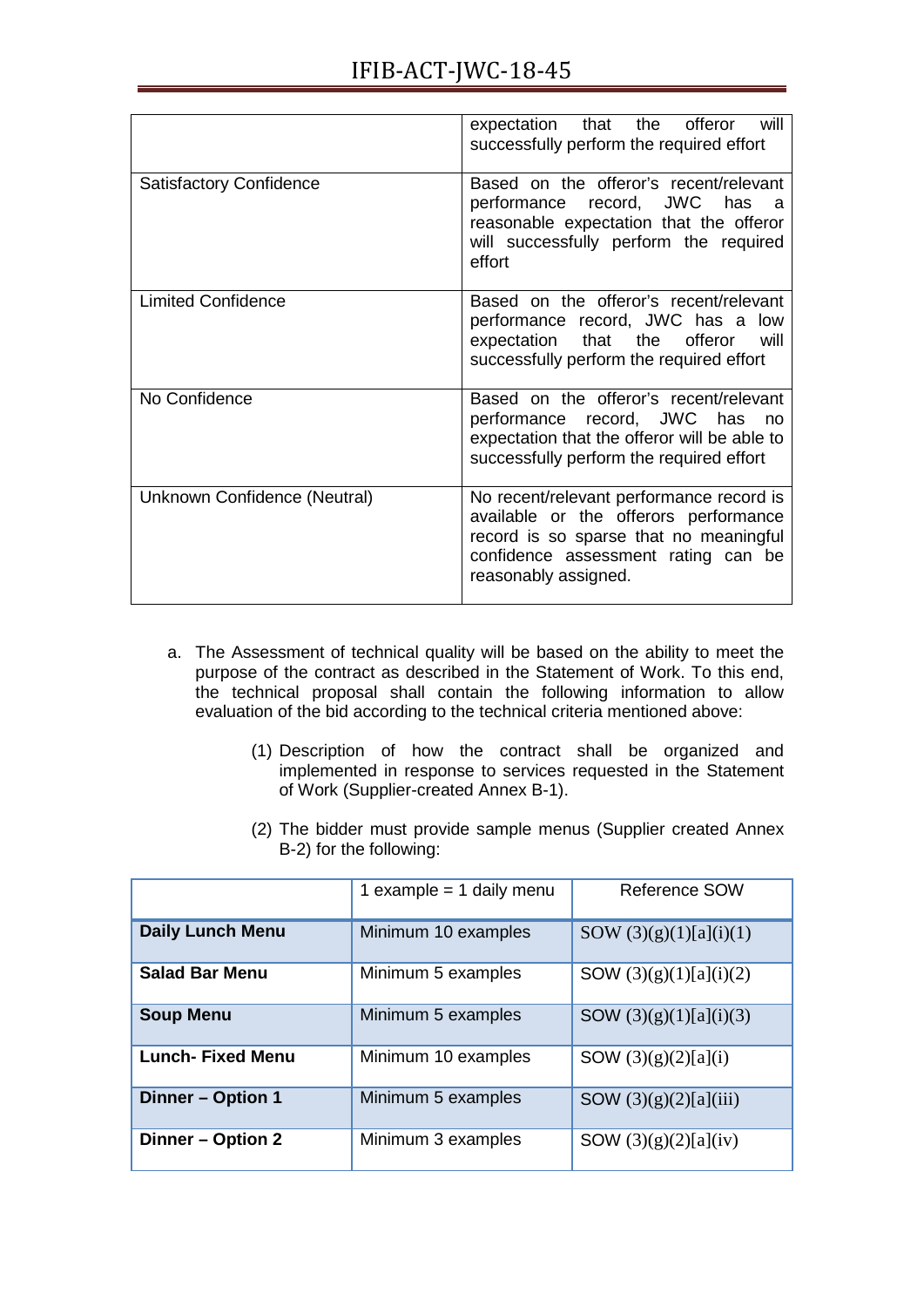# IFIB-ACT-JWC-18-45

| Lunch – Norwegian Cold   Minimum 2 examples | SOW $(3)(g)(3)[e](iii)$ |
|---------------------------------------------|-------------------------|
| <b>Plate Menu</b>                           |                         |

- (3) The bidder must also fill out Annex B-3 for Past Performance Assessment. Minimum 1 similar past performance effort in the last 4 years for like services.
- b. Description of the bidder's quality assurance & customer services methodology in line with paragraph 4 of the Statement of Work (Included in Supplier-created Annex B-1).
- c. The information in the technical proposal must be consistent with the Statement of Work. And such technical proposal must be signed by the bidder.
- d. In order to achieve higher than minimum ratings, bidders must show technical strengths such as innovation, environmental awareness and proactive measures, while exceeding expectations set forth in the Statement of Work.

#### **3. Financial**

The financial evaluation will be made on the basis of the price offered in Annex C-1 Financial Proposal. Each priced item will be multiplied by its estimated daily consumption factor and added together to determine the Daily Total Evaluated Price. The following weightings shall be applied:

|                                                               | <b>UOM</b> | <b>Daily</b><br><b>Consumption</b><br><b>Factor</b> | <b>SOW reference</b> |
|---------------------------------------------------------------|------------|-----------------------------------------------------|----------------------|
| <b>Daily Lunch Menu</b>                                       | Each       | 100                                                 | (3)(g)(1)[a](i)(1)   |
| <b>Salad Bar</b>                                              | 100 grams  | 35                                                  | (3)(g)(1)[a](i)(2)   |
| <b>Soup</b>                                                   | 350 ml     | 20                                                  | (3)(g)(1)[a](i)(3)   |
| <b>Lunch-Fixed Menu</b>                                       | Each       | 127                                                 | (3)(g)(2)[a](i)      |
| Lunch- Pay as you go                                          | Each       | 20                                                  | (3)(g)(2)[a](ii)     |
| <b>Dinner Option 1</b>                                        | Each       | 25                                                  | (3)(g)(2)[a](iii)    |
| <b>Dinner Option 2</b>                                        | Each       | 25                                                  | (3)(g)(2)[a](iv)     |
| <b>Coffee Corner</b>                                          | Each       | 127                                                 | (3)(g)(2)(b)         |
| <b>Standard</b><br>Coffee/Tea<br>& Pastry with VIP set-<br>up | Each       | $\overline{5}$                                      | (3)(g)(3)[e](i)      |
| Lunch - Norwegian<br>Cold Plate with VIP<br>set-up            | Each       | 1                                                   | (3)(g)(3)[e](ii)     |
| Daily Lunch Menu to                                           | Each       | $\overline{1}$                                      | (3)(g)(3)[e](iii)    |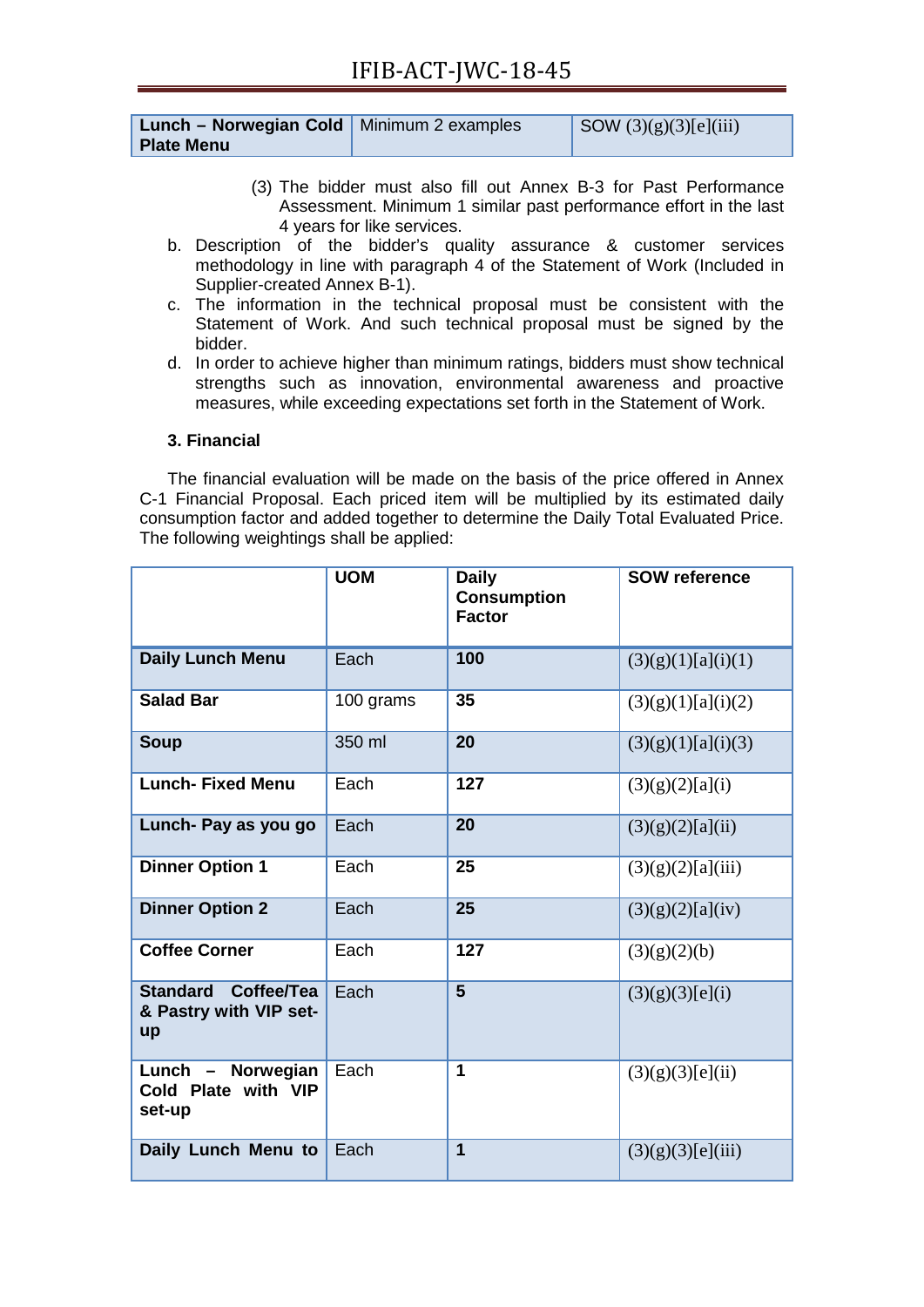# IFIB-ACT-JWC-18-45

| include VIP setup                              |    |              |
|------------------------------------------------|----|--------------|
| Daily Menu Lunch - Each<br><b>Jatta Guards</b> | 20 | (3)(g)(1)[c] |

- a. The Financial Proposal
	- (1) The financial proposal should be presented in the format provided in Annex C-1. This form should not be altered by the Bidder.
	- (2) Prices must be quoted in NOK.
	- (3) Prices must be quoted free of all duties, taxes (such as VAT) and other charges.
	- (4) Costs incurred in preparing and submitting tenders are borne by the bidder and shall not be reimbursed.
- b. Choice of the selected bid
	- (1) The best value bid is decided by weighing technical with price. In this instance, technical is weighted more important than price. Technical gives preferential weight in the following descending order:
		- [a] Comprehension and Methodology
		- [b] Menus
		- [c] Past Performance Confidence Assessment
		- [d] Past Performance Relevancy Rating

#### **d. Clarification of Proposals and Discussions**

During the proposal evaluation process, JWC reserves the right to discuss any proposal with the bidders in order to clarify what is being offered (technical capabilities, financial information, investment plan, etc.) and to resolve any potential areas of non-compliance. However, no change to the content of the proposal (technical, financial, etc.) shall be permitted.

#### **19.COMMUNICATIONS AND CONTACTS FOR CLARIFICATION**

#### **a. Communications in General**

Any communications related to this RFP, between a prospective bidder and JWC shall only be through the JWC Contracting Officer and/or JWC Contracting Specialist; only such persons may, during the solicitation and evaluation period, answer inquiries regarding this RFP. There shall be no contact with regards to this RFP with other JWC or NATO personnel. This is to maintain all bidders on an equal and competitive footing. Bidders not following this rule will be disqualified.

#### **b. Bidders Request for Clarification**

Bidders should seek clarification as soon as possible. Any explanation desired by a bidder regarding the meaning or interpretation of this RFP, specifications etc., must be requested in writing (facsimile or email) to the Contracting Officer and/or Contracting Specialist. The Contracting Officer must receive clarification requests by **06 Sept 2018.** It is the Contracting Officer's exclusive right to deny or grant an extension of the closing date.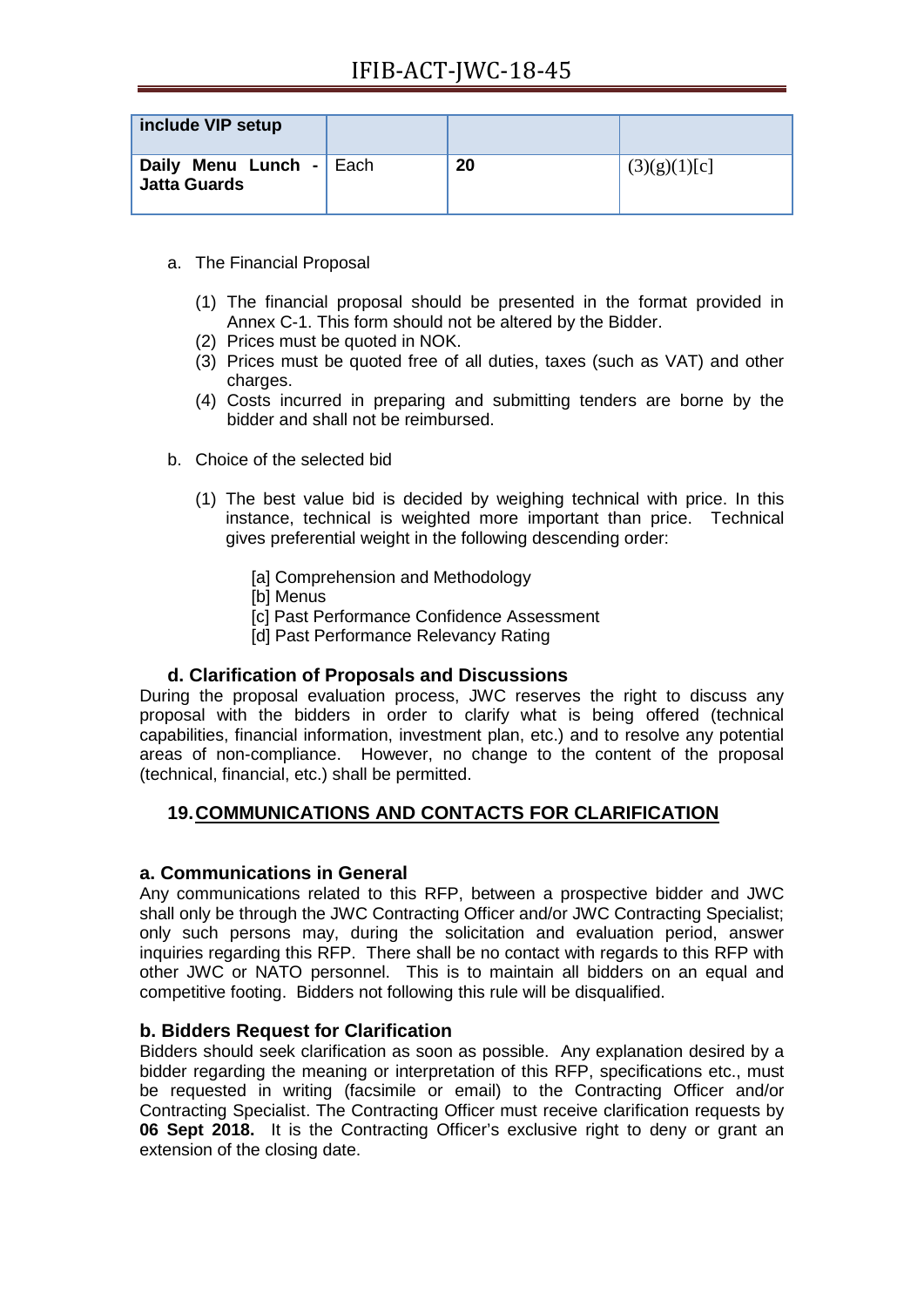Information given to a bidder will be furnished to all prospective bidders, by way of a clarification to the RFP. Oral explanations or instructions will not be binding unless confirmed in writing by the Contracting Officer and/or Contracting Specialist.

A Bidders Walkthrough Site Survey at JWC will be arranged at the JWC premises at Jåttå, Stavanger on **30 August 2018 at 09:30 AM**.

The conference will offer the possibility to observe the canteen facilities as well as provide the possibilities to ask questions directly to key personnel.

Bidders are kindly requested to provide **Full Name and Date of Birth (DD/MM/YYYY)** of those participating to the JWC POC not later than **25 August 2018.**

#### **c. Point of Contact**

Mr Kjetil Sand, Contracting Officer Tel: +47 52 87 92 90 E-mail address: [kjetil.sand@jwc.nato.int](mailto:kjetil.sand@jwc.nato.int)

MSgt Julie Hansen, Contracting Superintendent Tel: +47 52 87 92 94 E-mail address: [julie.hansen@jwc.nato.int](mailto:julie.hansen@jwc.nato.int)

All correspondence is to be forwarded to group email box: **[pcs@jwc.nato.int](mailto:pcs@jwc.nato.int)** 

Joint Warfare Centre BUDFIN – Purchasing and Contracting Branch ATTN: Kjetil Sand/ Julie Hansen P.O. Box 8080 Gamle Eikesetveien 29 N-4068 Stavanger **Norway** 

#### **ANNEXES:**

PART I Annex A-0 Bid Submission Form PART I Annex A-1 Compliance Statement IFIB-ACT-JWC-18-45 PART I Annex A-2 Certificate of Legal Name of Bidder IFIB-ACT-JWC-18-45 PART I Annex A-3 Certificate of Independent Determination IFIB-ACT-JWC-18-45 PART I Annex A-4 Certificate of Bid Validity IFIB-ACT-JWC-18-45 PART I Annex A-5 Certificate of Exclusion of Taxes and Charges IFIB-ACT-JWC-18- 45 PART I Annex A-6 Certificate of Authorization to Perform IFIB-ACT-JWC-18-45 PART I Annex A-7 Walk-through Site Survery IFIB-ACT-JWC-18-45

PART I Annex B-3 Past Performance IFIB-ACT-JWC-18-45 PART I Annex C-1 Financial Proposal IFIB-ACT-JWC-18-45

#### **All Annexes located in Separate PDF file**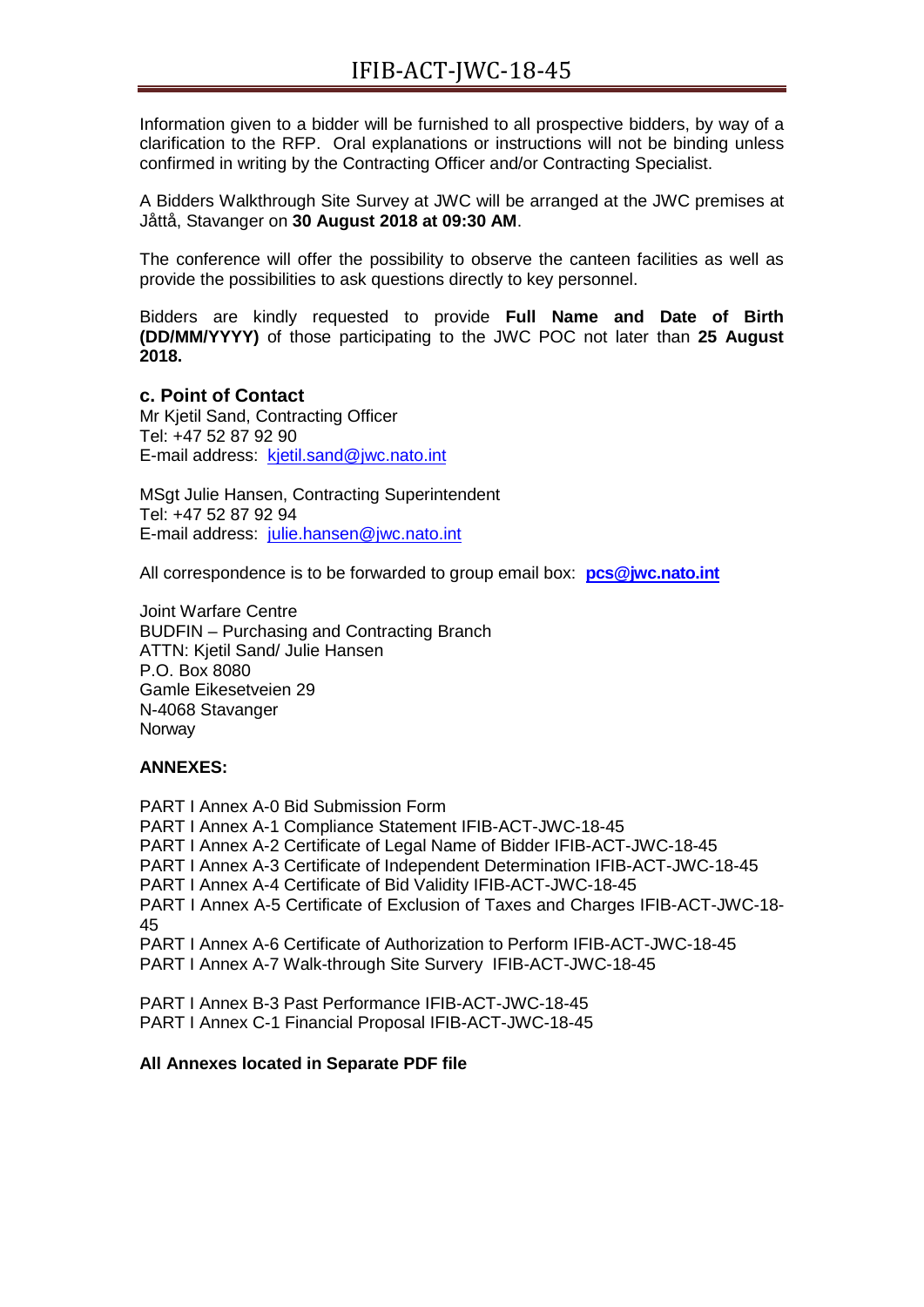**This page has been intentionally left blank**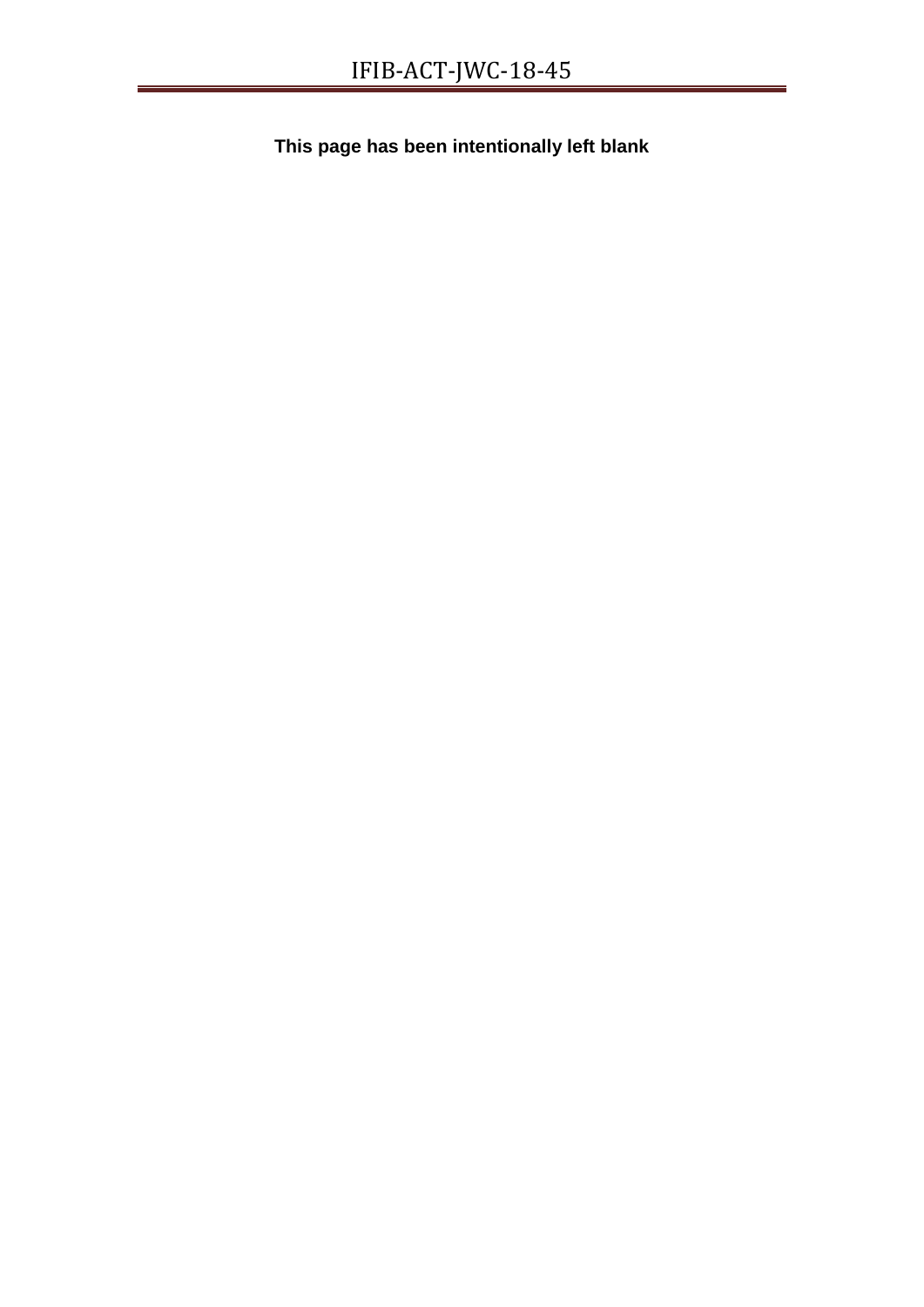# **PART II**

# **SECTION A - GENERAL TERMS AND CONDITIONS**

# **IFB-ACT-JWC-18-45**

# **(CONTRACT NO.: ACT-JWC-18-C-0XX)**

# **JWC CANTEEN SERVICES**

- Part 1 Order of Precedence
- Part 2 Definitions
- Part 3 Authorization to Perform
- Part 4 Supplier's Status and Authorizations

Part 5 Assignment and Sub-Contracting

Part 6 Guarantees of the Supplier

Part 7 Service and Parts Availability

Part 8 Notice of Shipment

Part 9 Security

Part 10 Acceptance

Part 11 Ownership

Part 12 Warranty

Part 13 Export Control

Part 14 JWC Regulations

Part 15 Supplier Notice Regarding Delay

Part 16 Notice of Assistance with Respect to Patent and Copyright Infringement

Part 17 Intellectual Property

Part 18 Software Releases and Updates

Part 19 Quality Assurance and Control; Audit

Part 20 Quality Improvement

Part 21 Health, Safety and Incident Prevention

Part 22 Penalties

Part 23 Delay not Attributable to the Supplier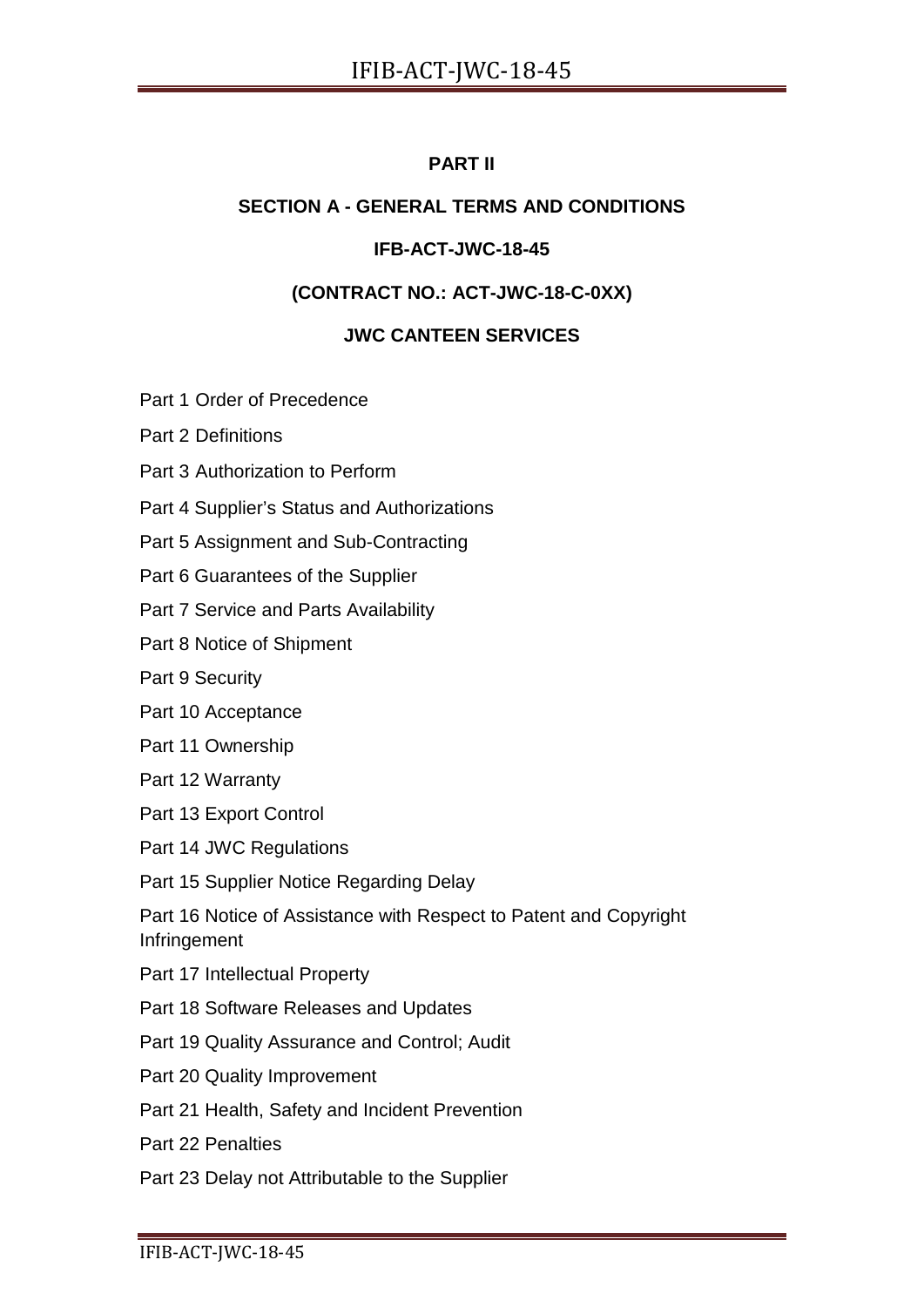- Part 24 Indemnity
- Part 25 Termination
- Part 26 Corruption and Illicit Gratuities
- Part 27 Insurance
- Part 28 Taxes and Customs Charges
- Part 29 Purchase Orders
- Part 30 Invoices and Payments
- Part 31 Withholding of Payment
- Part 32 Currency and Exchange Rates
- Part 33 Confidentiality
- Part 34 Code of Conduct
- Part 35 Contract Administration and Amendments
- Part 36 Publicity and Public Relations
- Part 37 Preferred Customer
- Part 38 Language
- Part 39 Enforcement
- Part 40 Force Majeure
- Part 41 Disputes
- Part 42 Applicable Law
- Part 43 Jurisdiction
- Part 44 Entire Agreement
- Part 45 Privileges and Immunities
- Part 46 Miscellaneous
- Part 47 Non-Displacement of Qualified Workers (*Specific Term for this contract)*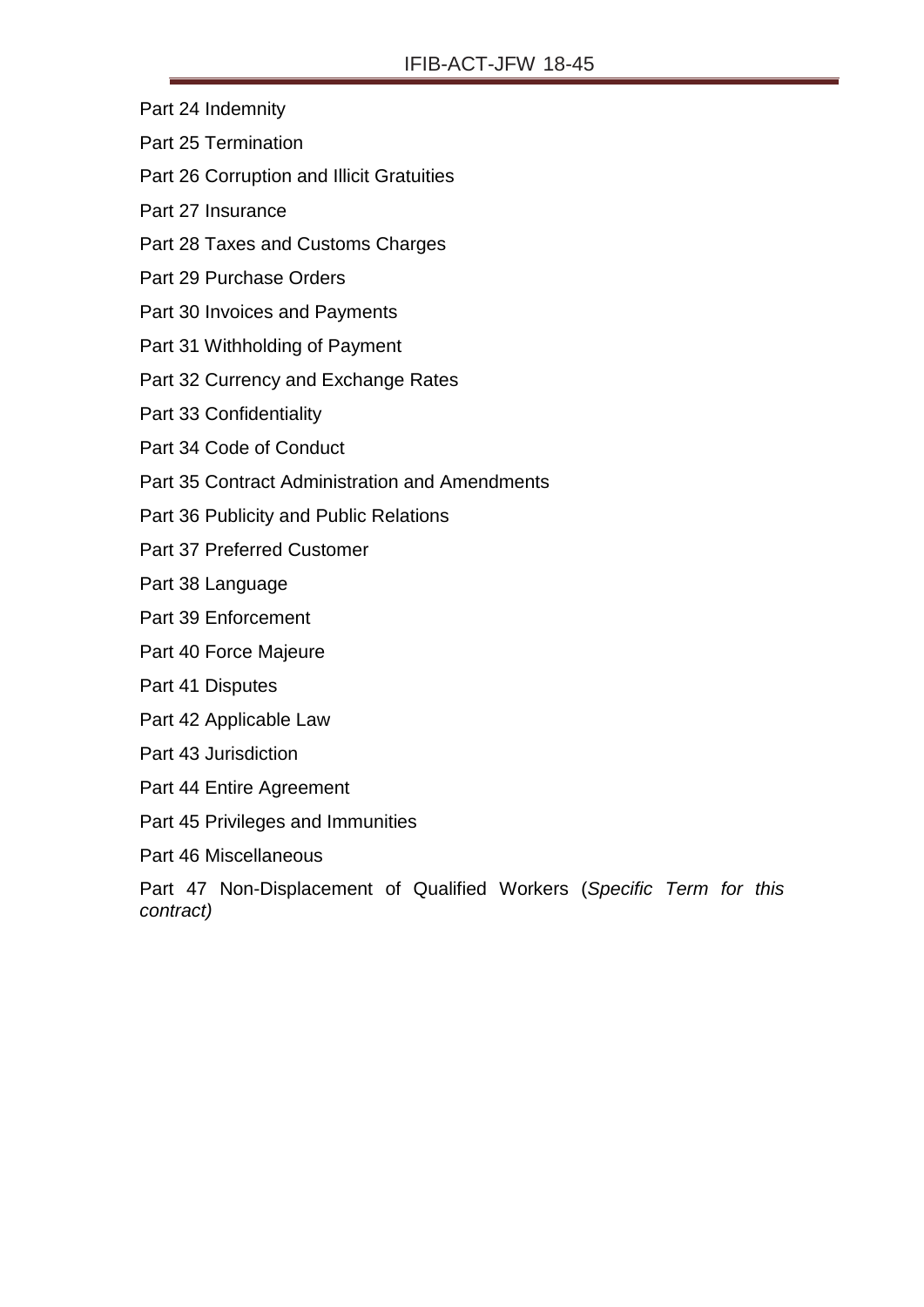# **PART II GENERAL PROVISIONS**

#### **1. ORDER OF PRECEDENCE**

In the event of any inconsistency in this contract, unless otherwise provided herein, the inconsistency shall be resolved giving precedence in the following descending order:

- 1<sup>st</sup> Purchase Order Terms<br>2<sup>nd</sup> General Provisions (Par
- $2<sup>nd</sup>$  General Provisions (Part II)<br> $3<sup>rd</sup>$  The Statement of Work (Part
- $3<sup>rd</sup>$  The Statement of Work (Part III)<br> $4<sup>th</sup>$  The formal Bid or Proposal acce
- The formal Bid or Proposal accepted by JWC

#### **2. DEFINITIONS**

As used throughout this Contract, the following terms shall have the meanings as set forth below;

- a. "JWC" means the Joint Warfare Centre. Joint Warfare Centre (JWC) is set up by the North Atlantic Council under Article 14 of the Protocol on the Status of International Military Headquarters, 1952), (Paris Protocol).
- b. "Contracting Officer" means the person executing and managing this contract on behalf of JWC.
- c. "Contract" means the contractual instrument (purchase order or written agreement) to which these General Rules and Conditions apply.
- d. "NATO" means the North Atlantic Treaty Organisation.
- e. "Supplier" means a party that supplies Goods or Services.
- f. "Day" means any calendar day.
- g. "COR/COTR" means the Contracting Officer's Representative.
- h. "Force Majeure" means an event or effect that can be neither anticipated nor controlled, provided that such event or effect is not attributable to the fault or negligence of the Supplier and cannot be prevented by it. The term includes both acts of nature (e.g., floods and hurricanes) and acts of people (e.g. riots and wars). Neither strike nor labour stoppages by the Supplier's workforce nor civil unrest shall constitute Force Majeure.
- i. "Goods" means any and all of the products to be supplied by the Supplier to the JWC under the Contract, including any replacement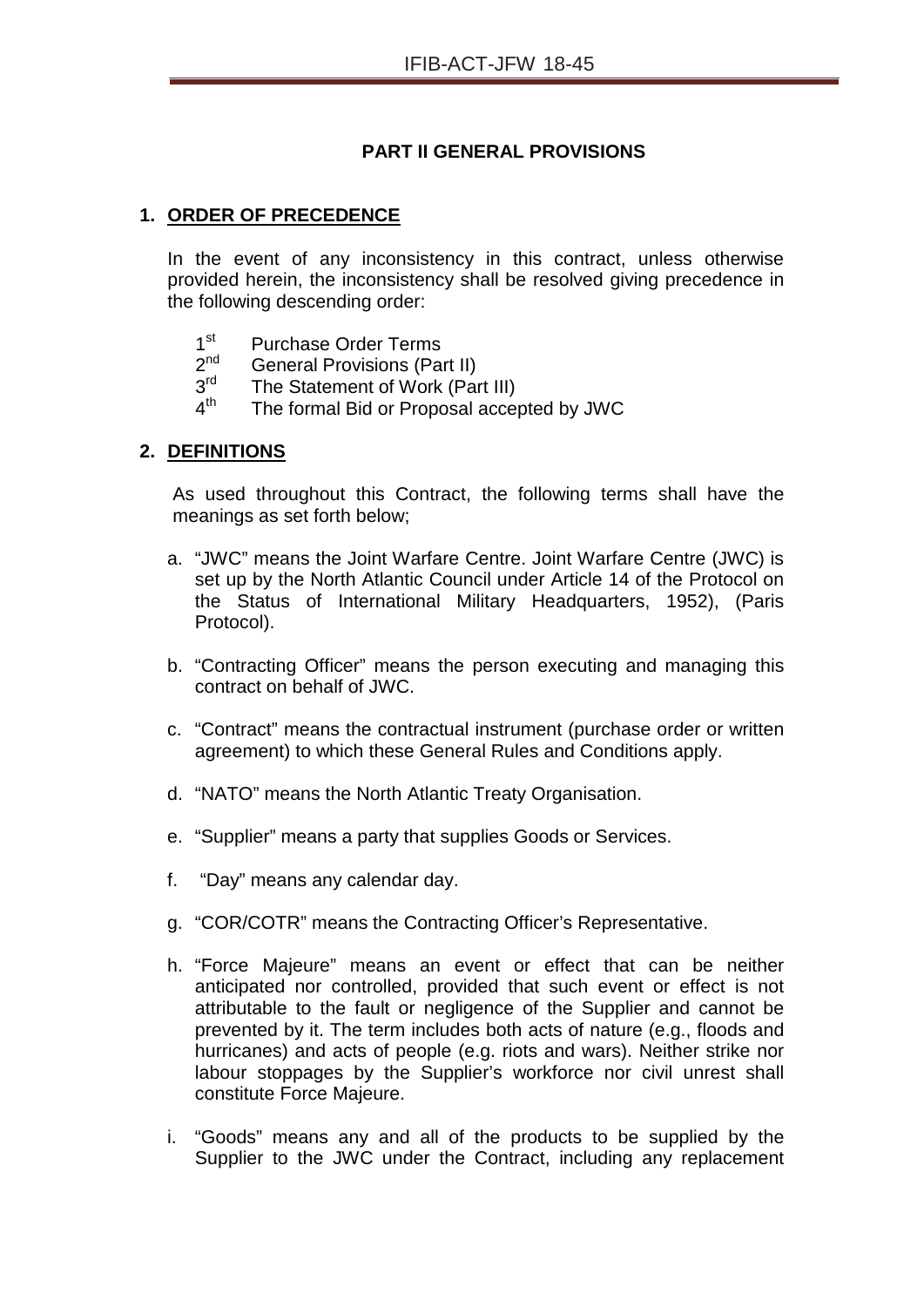parts furnished pursuant to a warranty or otherwise, regardless of whether the price(s) for such Good(s) is or are separately indicated.

- j. "Sub-Contractor" means a Third Party who has entered into an agreement with the Supplier for the provision of Supply under this Contract.
- k. "Subcontract" means, except as otherwise provided in this Contract, any agreement or contract made by the Supplier with any other party in fulfilment of any part of this Contract, and any agreement, contract or subcontract hereunder.
- l. "Work" means all work which the Supplier shall perform or cause to be performed under this Contract.
- m. "Supplies" means the Services and the Goods identified in the Contract.
- n. "Services" means any and all services to be provided by the Supplier to the JWC under the Contract, including but not limited to applicable consultancy, report, design work, creation or licensing of intellectual property, training, installation, maintenance, repair or other after-sales service.

# **3. AUTHORIZATION TO PERFORM**

- a. The Supplier warrants that:
	- (1) it and its Sub-Contractors, if any, have been duly authorized to provide the required services and to do business in Norway;
	- (2) it and its Sub-Contractors, if any, have obtained or will obtain all necessary licenses and permits required in connection with the Contract;
	- (3) it and its Sub-Contractors, if any, will fully comply with all the laws, decrees, labor standards and regulations of Norway during the performance of the Contract; and
	- (4) attainment of any license, permit or authorization that is required for provision of the Supplies shall be sole obligation of the Supplier.
	- (5) In line with these contractual terms and conditions, the Supplier must provide the details/paperwork of your corporate registration in Norway. The required documentation must be provided at your earliest opportunity but not later than **01-OCTOBER-2018**.

#### **4. SUPPLIER'S STATUS AND AUTHORIZATIONS**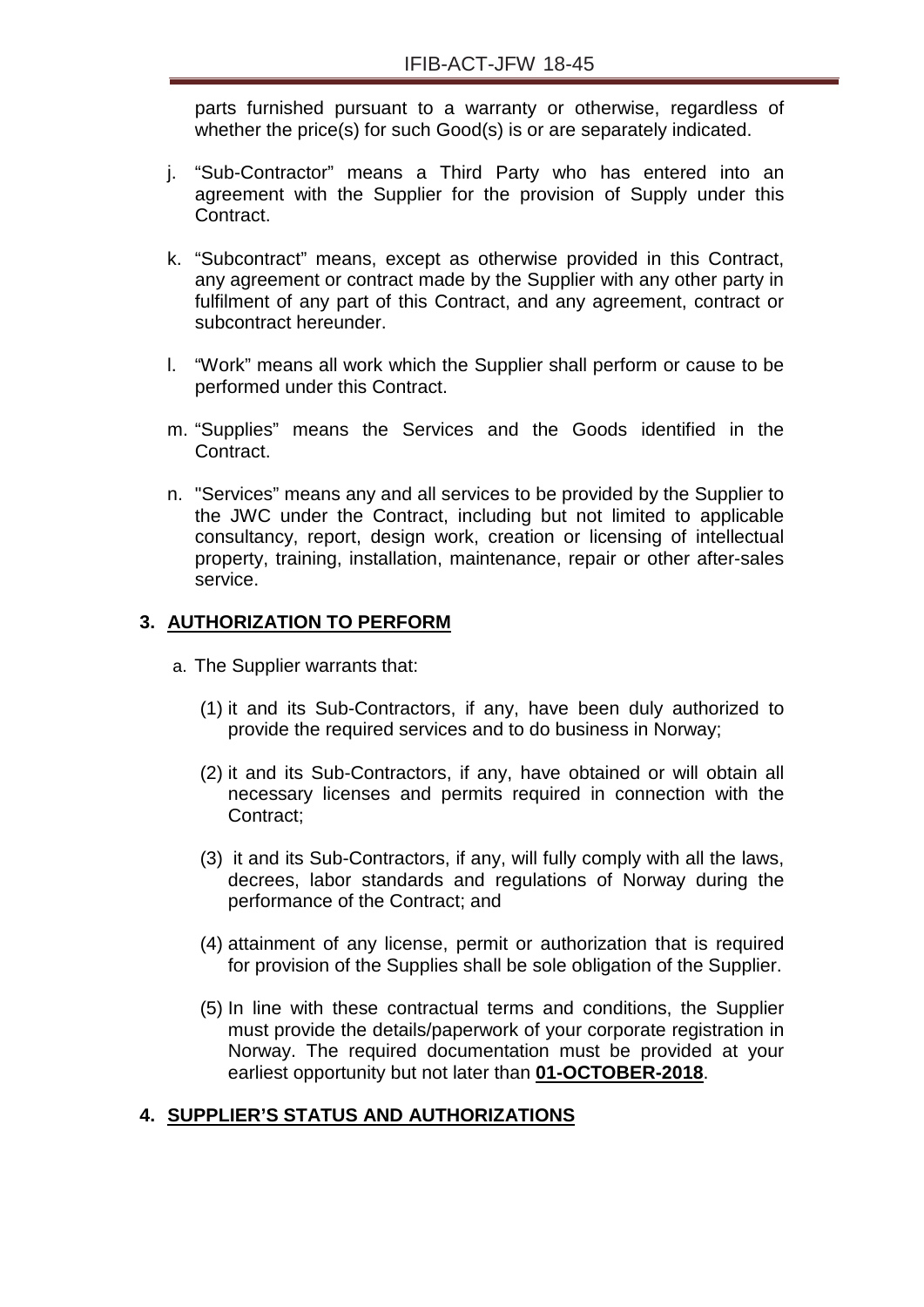- a. The Supplier, its personnel and Sub-Contractors, if any, shall not be considered in any respect as being employees, organs or agents of the JWC or NATO. Nothing in this Contract shall be construed as creating a partnership or joint venture of any kind. Neither Party shall be authorized to bind the other Party legally, financially or otherwise except as explicitly indicated in the Contract.
- b. No NATO privileges or immunities will be granted to Suppliers or its personnel. The SUPPLIER's personnel cannot become members of NATO MWA funded activities, e.g. Jatta Community Club, JWC Friendship Club, or the Sports Clubs.
- c. The NATO SOFA or Paris Protocol does not apply to the Supplier or sub-contractor, or to their respective personnel. Work permits and residency permissions must be obtained in accordance with Norwegian law where applicable.

# **5. ASSIGNMENT AND SUB-CONTRACTING**

- a. The Supplier shall not assign, transfer, pledge, subcontract or make other disposition of the Contract either in whole or in part except with the express written consent of the JWC and in accordance with the following reservations:
	- a. any modifications, including changes, additions or deletions and instructions under this Contract shall not be binding unless agreed in writing by the Contracting Officer.
	- b. Sub-Contractors' personnel shall be nationals of NATO member States, unless specifically authorized by the Contracting Officer.
	- c. the Supplier shall determine that any Sub-Contractor proposed by him for the furnishing of Supplies which shall involve access to classified information in the Supplier's custody has been granted an appropriate security clearance by the Sub-Contractor's national authorities, which is still in effect, prior to being given access to such classified information.
	- d. the Supplier shall be fully responsible for its Sub-Contractors and in any Subcontract shall bind the Sub-Contractor by the same terms and conditions by which the Supplier is bound under the Contract. Any subcontracting shall not relieve the Supplier from any liability or obligation under the Contract.

# **6. GUARANTEES OF THE SUPPLIER**

a. The Supplier declares that the Supplies: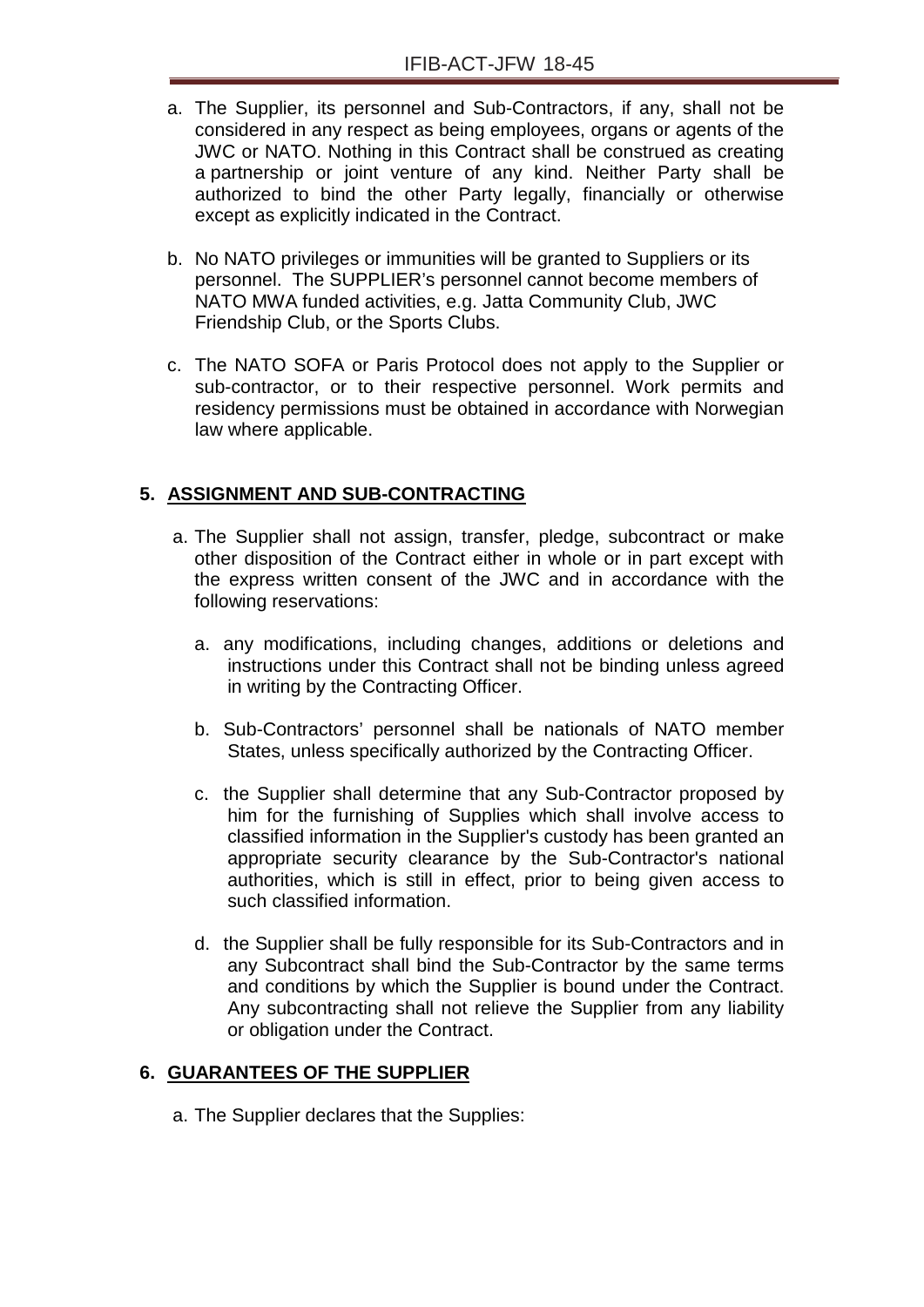- (1) are of the quality(ies), quantity(ies) and description(s) required by, and conform to the terms or reference or technical specification of the Contract;
- (2) fully comply with applicable laws, directives, rules and regulations; and
- (3) are free from any right or claim of a third party, including rights based on industrial or intellectual property.
- b. The Supplier further declares that:
	- (1) it is competent to perform the Services; and
	- (2) it has necessary associated capacities and qualifications, including knowledge, certifications, skills and personnel.

# **7. SERVICE AND PARTS AVAILABILITY**

Unless as specified otherwise in the Technical Specifications, the Supplier and his Sub-Contractors will maintain and furnish a source of an adequate supply of services, components, spare parts and sub-assemblies to properly maintain the supplies for a period of minimum five (5) years from Contract Effective Date.

#### **8. NOTICE OF SHIPMENT**

- a. At the time of delivery of any Supplies to a carrier for transportation, the Supplier shall give notice of shipment to the Contracting Officer and to such other persons or installations as are designated by the Contracting Officer. If such instructions have not been received by the Supplier at least one (1) working day prior to such delivery to a carrier, the Supplier shall request instructions from the Contracting Officer concerning notice of shipment to be given.
- b. The following information shall be included in such notification:
	- (1) Contract number;
	- (2) Shipping address;
	- (3) From: (Name and complete address of consignor)
		- To: (Name and complete address of consignee);
	- (4) Listing of supplies by Contract Items(s);
	- (5) Number of and marking on packages(s);
	- (6) Weight and dimensions of packages(s);
	- (7) Name and address of Carrier, mode and date of shipment with waybill

Number;

(8) Customs documents required by the Supplier (if applicable).

# **9. SECURITY**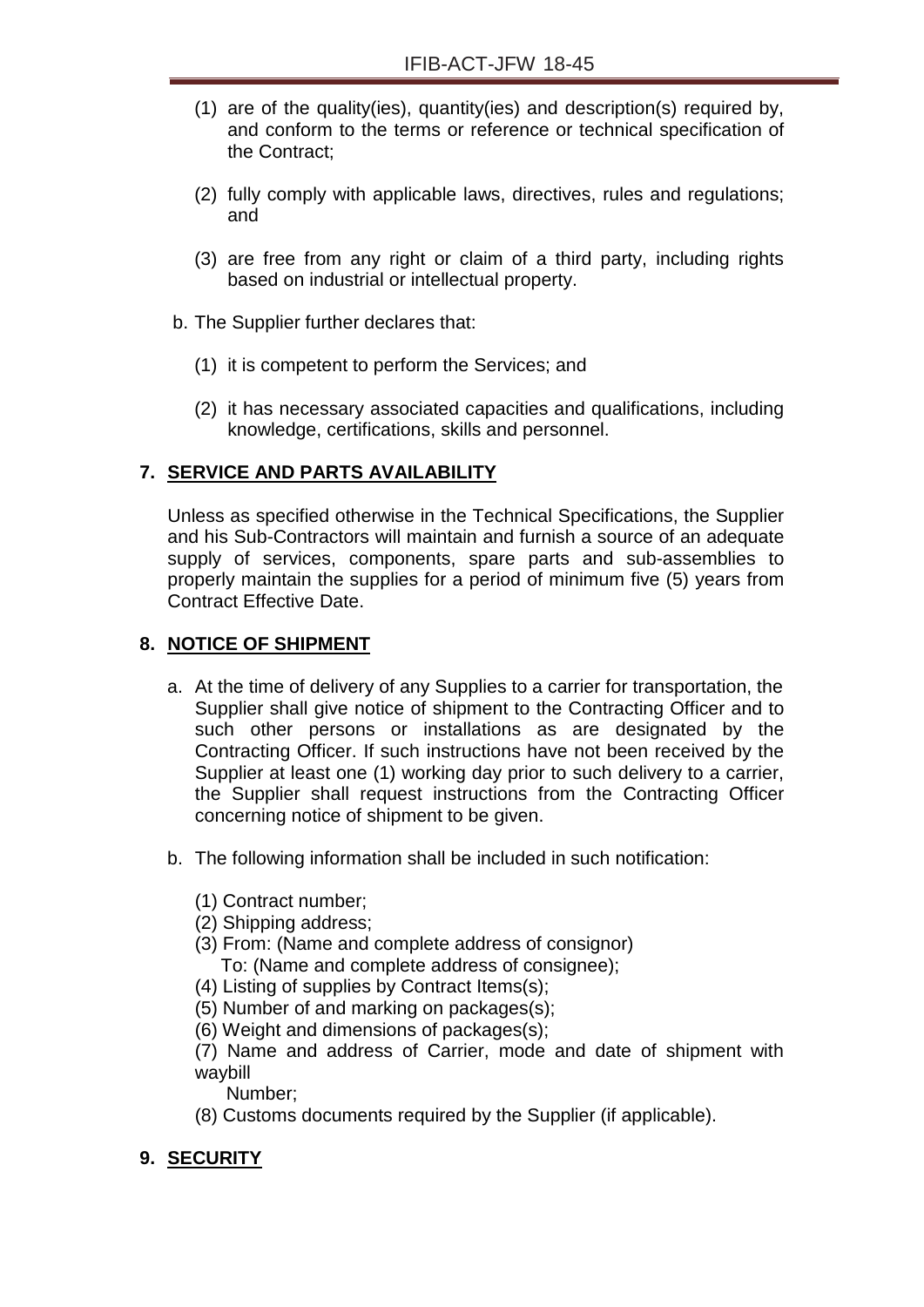- a. The Supplier shall comply with all security requirements prescribed by the JWC and the National Security Authority or designated security agency of each NATO country in which the Contract is performed.
- b. The Supplier shall be responsible for the safeguarding of NATO classified information, material and equipment entrusted to him or generated by him in connection with the performance of the Contract.
- c. Any known or suspected breaches of security or other matters of security significance is a violation of the professional confidentiality between the Parties, and may constitute a criminal offence under Norwegian law. Violations are to be reported immediately to the other Party by the Party, who becomes aware of the violation, and to the appropriate authorities in order to institute investigations.
- d. If security violations occur, the Party being exposed to the violation is entitled to immediately declare the Contract void, and to claim penalties and compensation as set out in Article 22 below.

# **10.ACCEPTANCE**

- a. Acceptance or rejection of the Supplies shall be made as promptly as practicable after delivery, except as otherwise provided in this Contract.
- b. Acceptance shall be conclusive, except for latent defects, fraud, gross negligence amounting to fraud, or otherwise stated in the Contract. The formal Acceptance will take place when the following requirements have been met:
	- (1) availability at final destination of all Supplies;
	- (2) successful completion of acceptance testing;
	- (3) verification of the inventory;
	- (4) satisfactory completion of all training or other services, if any, required by that date; and
	- (5) agreement between the JWC and the Supplier on a discrepancy list (if necessary) and corresponding clearance dates.
- c. When discrepancies exist and if these do not prevent satisfactory use or operation of the Supplies, the JWC may declare the acceptance provisional. In this case the JWC is authorized to withhold from payment an amount commensurate with the importance of the discrepancies but in any case not less than ten (10) percent of the total contract value and this until all discrepancies have been cleared; at that time the Acceptance becomes final.

#### **11.OWNERSHIP**

Unless specified elsewhere in this Contract, title to Supplies furnished under this Contract shall pass to the JWC upon Acceptance, regardless of when or where the JWC takes physical possession.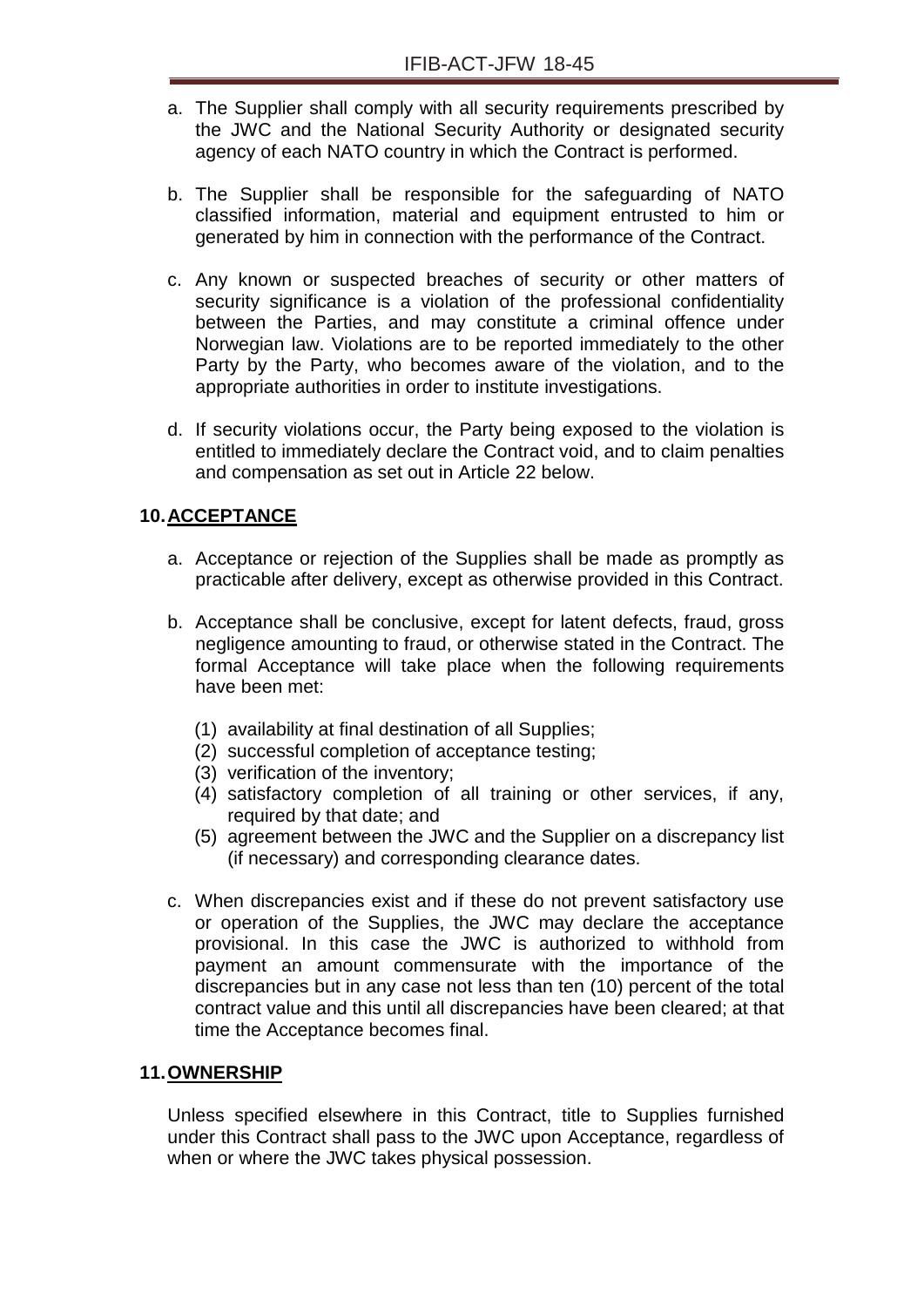# **12.WARRANTY**

- a. The Supplier issues a warranty on the product for a period of 24 (twenty-four) months (warranty period), from the date of Delivery and Acceptance, certifying that the product fulfils the agreed standards. Under the warranty the Supplier is obliged to repair or put into working order any fault or defect at Supplier's own expense, no matter when JWC – within the warranty period notifies Supplier of the fault or defect.
- b. The provisions of this Article are equally applicable to any item replaced or repaired under warranty.
- c. The Supplier is liable for any and all faults or defects depreciating value or affecting the usability of the Supplies and depreciating or compromising the standards as defined in the Contract, or by Norwegian Law.
- d. The warranty applies to all faults or defects as described in this paragraph, and reported by the JWC before the expiration of the warranty period. The procedure shall be as follows:
	- (1) JWC is obliged to notify the Supplier in writing, of any fault or defect no later than 7 (seven) days after the JWC has identified or discovered the fault or defect.
	- (2) In case the Supplier is unable to replace or repair faults or defects occurring within the warranty period, the JWC is entitled to:
		- reduce the payment corresponding to the loss of functionality and technical value, provided that the fault or defect is only partly and does not affect the general usability of the Supplies;
		- If the fault or defect affects the general usability of the Supplies, set aside and declare the Contract void and subject to compensation, or request another Supplier to do the remaining and necessary works at Supplier's expense.
	- (3) Repairing of the defect should be reported in a protocol.
	- (4) In case of a provisional acceptance the warranty period starts at the date of provisional acceptance and ends twelve (12) months after the date of provisional acceptance.
	- (5) Failure to agree upon any determination to be made under this Article shall be a dispute concerning a question of fact within the meaning of the "Disputes" Article of this Contract.
	- (6) The rights and remedies of the JWC provided in this Article are in addition to and do not limit any rights afforded to the JWC by any other Article of the Contract.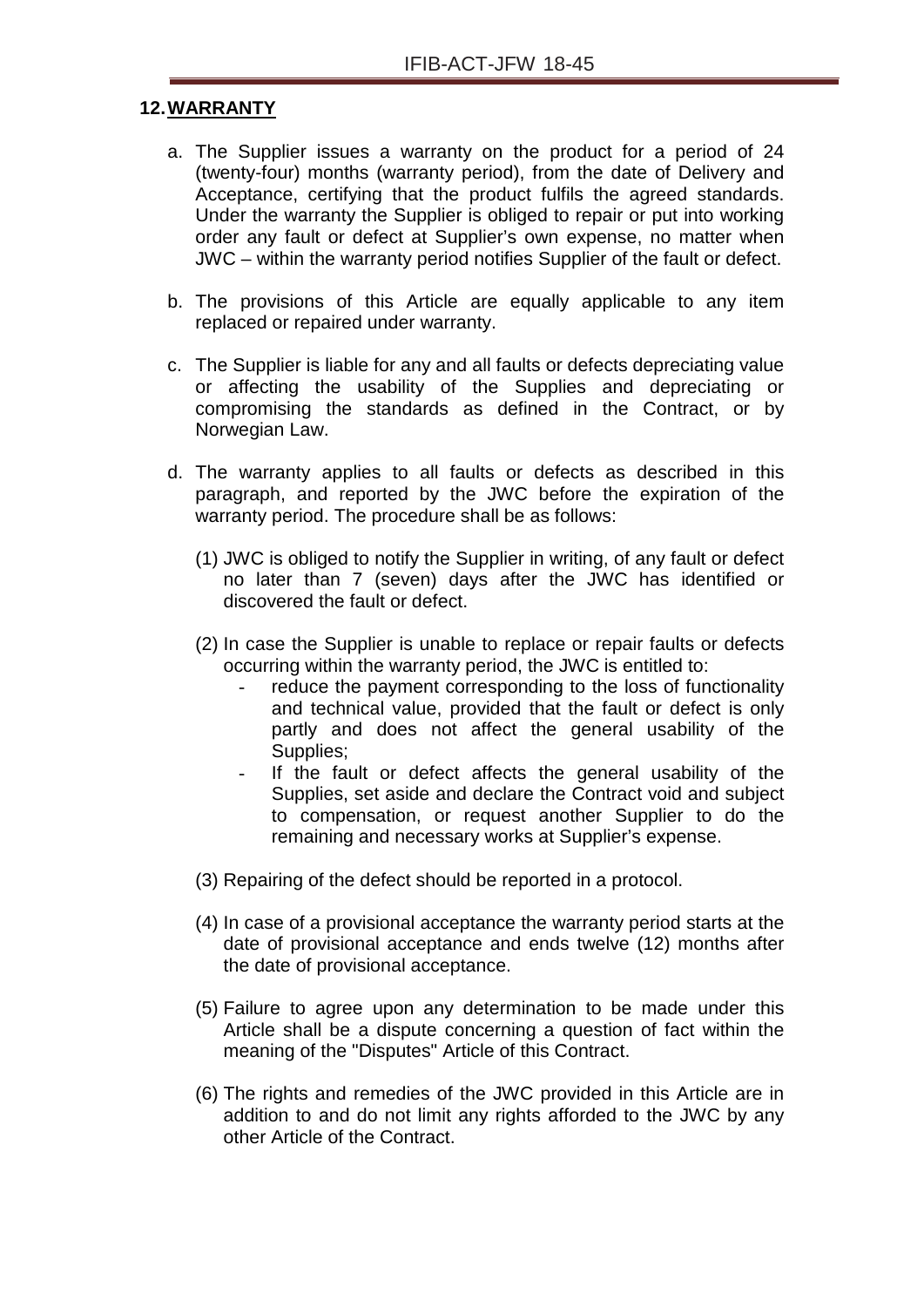(7) The warranty period shall be extended by a period equal to the time taken by the Supplier to repair or replace the item (Supplies) under warranty.

# **13.EXPORT CONTROL**

The Supplier warrants that, if applicable all necessary permits related to export control or other associated arrangements shall be valid prior to contract award. Should the Supplier require export pre-approval the JWC Legal Office will be provided a preview of said Suppliers request PRIOR to the Supplier submission to a Government entity. Upon validation of request by the JWC Legal Office, subject agreement or request may be submitted to appropriate authority.

#### **14.JWC REGULATIONS**

The Supplier shall comply with the applicable provisions of JWC regulations and Directives as communicated to it by the Contracting Officer.

#### **15.SUPPLIER NOTICE REGARDING DELAY**

In the event the Supplier encounters difficulty in meeting performance requirements, or when he anticipates difficulty in complying with the Contract delivery schedule or date, he shall immediately notify the Contracting Officer in writing, giving pertinent details; provided, however, that this data shall be informational only in character and that this provision shall not be construed as a waiver by the JWC of any delivery schedule or date, or of any rights or remedies provided by law or under this Contract.

# **16.NOTICE OF ASSISTANCE WITH RESPECT TO PATENT AND COPYRIGHT INFRINGEMENT**

- a. The Supplier shall report to the Contracting Officer, promptly and in reasonable written detail, each notice or claim of patent or copyright infringement based on the performance of this Contract of which the Supplier has knowledge.
- b. In the event of any claim or suit against the JWC on account of any alleged patent or copyright infringement arising out of the performance of this Contract or out of the use of any Supplies furnished or Work or Services performed hereunder, the Supplier shall furnish, free of charge, to the JWC, when requested by the Contracting Officer, all evidence and information in possession of the Supplier pertaining to such suit or claim.
- c. This Article shall be included in all Sub-Contracts.

# **17.INTELLECTUAL PROPERTY**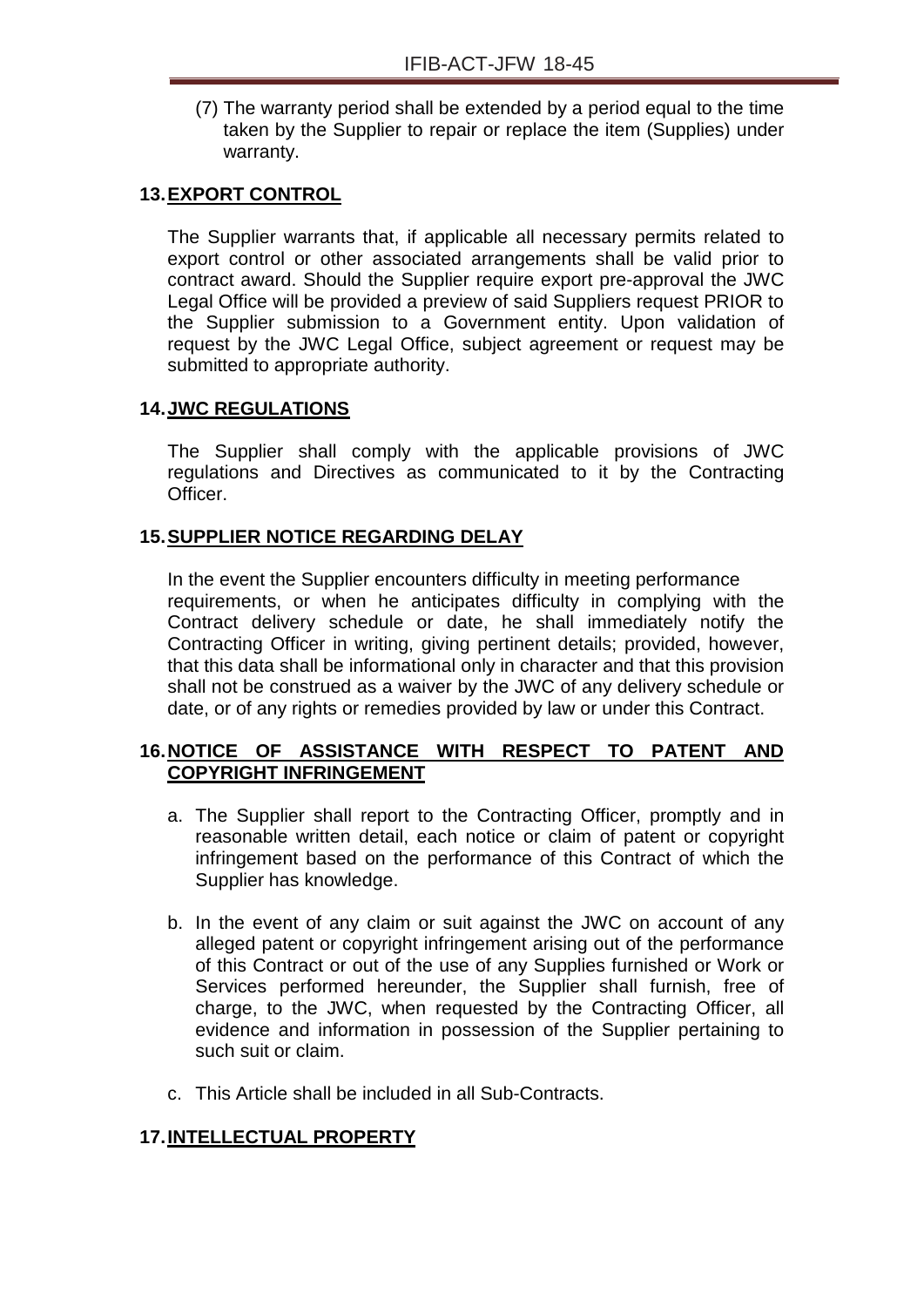- a. Unless the Supplier has advised the JWC before the acceptance of the Contract on existing third parties or Supplier's rights arising otherwise than by virtue of this Contract, and with due regard to national security regulations, all rights in the results of work undertaken by, or on behalf of, the JWC for the purpose of this Contract, including:
	- (1) any technical data specifications, report, drawings, computer software data, computer programs, computer databases, computer software, to include source code, resulting from performance of experimental, developmental, integration, testing, or research work which was specified as an element of performance in this Contract, documentation including software documentation;
	- (2) design data, specifications, instructions, test procedures;
	- (3) training material produced or acquired in the course of such work without prejudice to the residual rights of the Supplier to use the same or similar materials on future occasions in connection with work carried out for the JWC;
	- (4) Plans, drawings, manuals or instructional materials prepared or required to be delivered under this Contract for implementation management, installation, operation, maintenance and training purposes; and
	- (5) in particular, all rights, including copyright therein,

will vest in and be the sole and exclusive property of the JWC.

b. Technical data and software delivered under this Contract shall be marked with the number of this Contract, name of the Supplier and the rights transferred to JWC.

# **18.SOFTWARE RELEASES AND UPDATES**

- a. All software implemented on or delivered with the Supplies shall be at the start of Acceptance, the most recent versions or releases as available.
- b. The Supplier shall for duration of minimum five (5) years after Acceptance, and upon their availability, offer to the JWC all software changes, fixes and new releases. These shall be offered at no cost when they are offered free of charge on the commercial market.

# **19.QUALITY ASSURANCE AND CONTROL; AUDIT**

a. The Supplier shall have established a quality assurance system based on ISO 9000 Standards as applicable to the work, describing in which manner the Supplier will secure that the work will satisfy all quality requirements. Such system shall be subject to JWC's review and the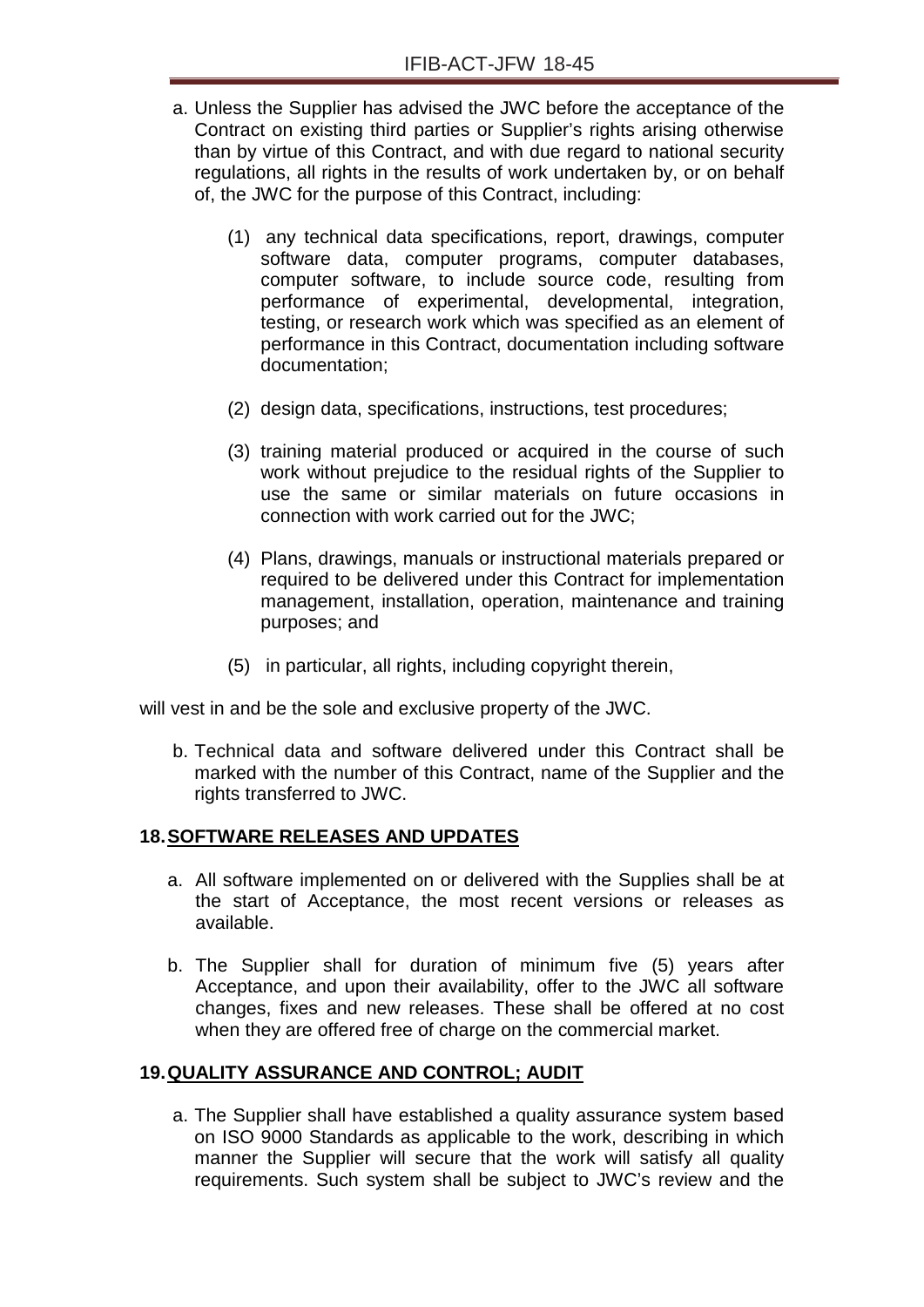JWC has the right to audit the Supplier's quality assurance system at any time during the term of the Contract.

- b. The Supplier shall, during the execution of the Work, perform such control as necessary to ensure that the Work is performed in accordance with the quality requirements of the Contract and that adequate documentation verifying such control is provided to the JWC in a timely manner.
- c. The JWC shall have a right to monitor the Work continually during the term of the Contract to ensure that the Supplier is fulfilling the contractual obligations. The monitoring will be carried out by performing quality inspections and assessments to determine whether the Supplier is meeting necessary quantity and quality requirements. The Supplier shall make its facilities accessible for inspection.
- d. As a part of the quality assurance system the Supplier may be required to issue a Status Report on a regular basis. Typically such Report should contain the following:

(1) Summary of work completed in the reporting period, including work days used;

- (2) Current and/or anticipated problems/deficiencies, if any;
- (3) Closing date(s) for open issues, if any;
- (4) Comments/Queries.
- e. JWC reserves the right to inspect any facilities required by the Supplier or to fulfil the obligations of this Contract, at any time.
- f. The JWC audit personnel or any person designated by the Contracting Officer shall have the right to inspect or audit the Supplier's account books and to make such inspections or audits as may be considered necessary to verify and ensure strict compliance with all provisions of this Contract and with the applicable JWC Directives.
- g. The Supplier agrees that the JWC or any of its duly authorized representatives shall, until the expiration of 5 (five) years after final payment under this Contract, have access to and the right to examine any pertinent books, documents, papers, and records of the Supplier involving transactions related to this Contract. The Supplier further agrees to include in all his Sub-Contractor(s) hereunder a provision substantially set for in this paragraph.

#### **20. QUALITY IMPROVEMENT**

a. If the quality inspections and assessments show a need for improvement the Supplier shall submit an action plan to the Contracting Officer. The plan shall contain information on how the Supplier will solve the issues and a time schedule for implementation of the improvements. The plan must be approved by the Contracting Officer in writing.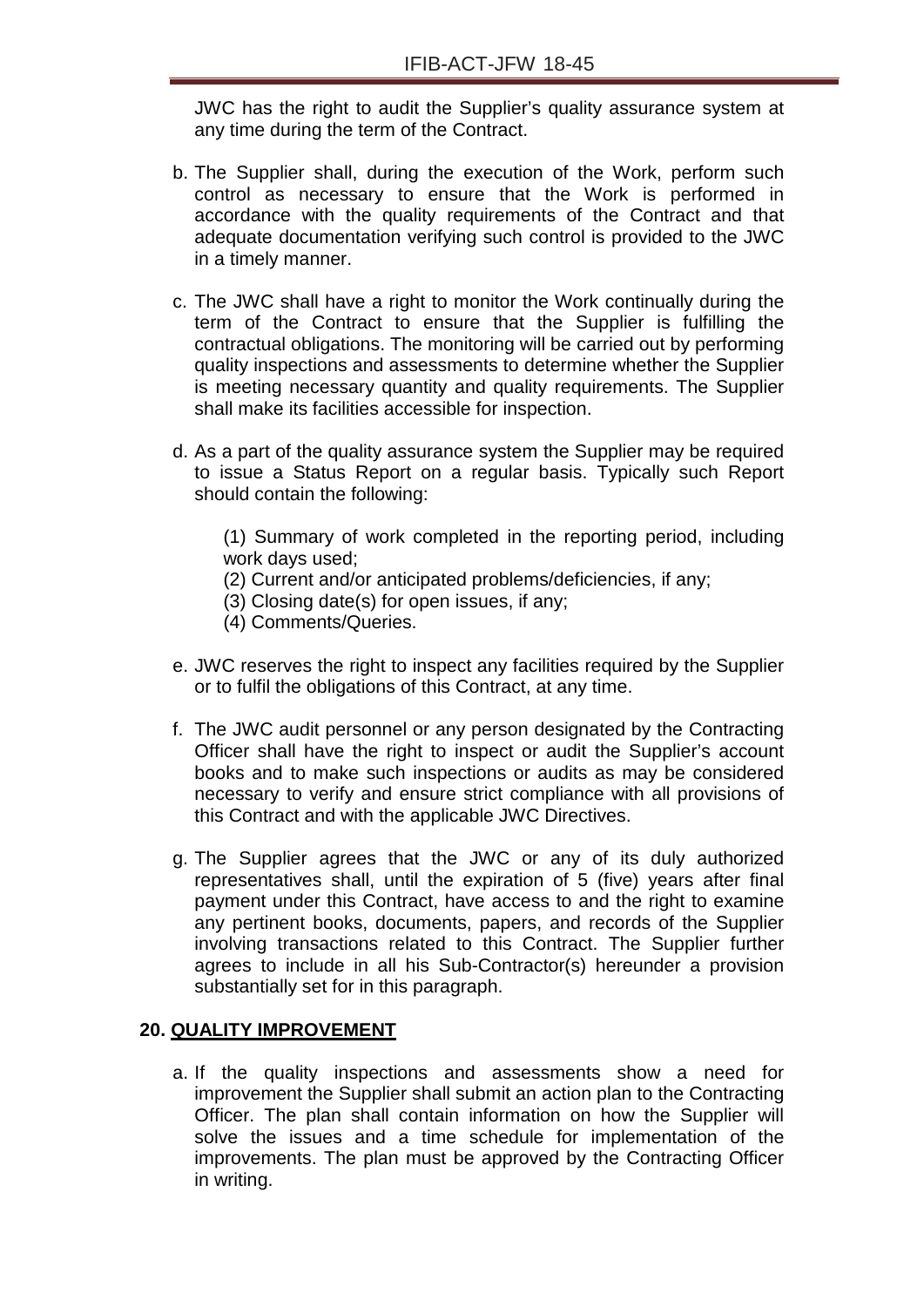b. The Supplier shall keep up with developments in its professional field and, subject to the written approval of the Contracting Officer, make changes to improve and develop the services provided to the JWC.

# **21. HEALTH, SAFETY AND INCIDENT PREVENTION**

The Supplier is obligated to ensure that personnel working inside the JWC areas are working in accordance with applicable national or local laws, codes and/or regulations as well as JWC Directives and Standard Operating Procedures (SOPs). If the Contracting Officer notifies the Supplier in writing of any non-compliance in the performance of this Contract, with safety and health rules and requirements and the Supplier fails to take immediate corrective actions, the Contracting Officer may order the Supplier to stop all or part of the Work until satisfactory corrective action has been taken. Such order to stop Work shall not entitle the Supplier to an adjustment of the price or other reimbursement for resulting increased costs, or to adjustments of the delivery or performance schedule.

# <span id="page-27-0"></span>**22.PENALTIES**

If, JWC impose penalties on the Supplier, such penalties shall amount to 0.5% (zero point five percent) of the total contract price for each Day following the delivery date(s) specified in the Contract, not to exceed 10% (ten percent) of the total contract price. The penalties for the delay may be deducted by the JWC from any sum(s) due, or to become due, to the Supplier.

# **23.DELAY NOT ATTRIBUTABLE TO THE SUPPLIER**

If at any time the Supplier is delayed in providing the Supplies or in fulfilling any other obligation under the Contract due to any cause beyond the Supplier's reasonable control, including but not limited to Force Majeure, the Contracting Officer may, by written notice, extend the delivery date(s) or fulfilment of any other obligation for such period of time as the JWC grants at its sole discretion.

#### **24.INDEMNITY**

The Supplier shall indemnify and hold the JWC and its personnel, agents and employees harmless from any and all claims, suits, demands, liabilities, damages, losses and expenses of any nature or kind arising from:

- (1) any personal injury or damage of any property arising out of or in any way connected with any act or omission by the Supplier and/or the Contractors in the provision of services under the Contract, unless it is caused from negligence on the part of the JWC and/or JWC's personnel;
- (2) any taxes or other payments owed by the Supplier and/or the Contractors to any governmental agency as a result of any services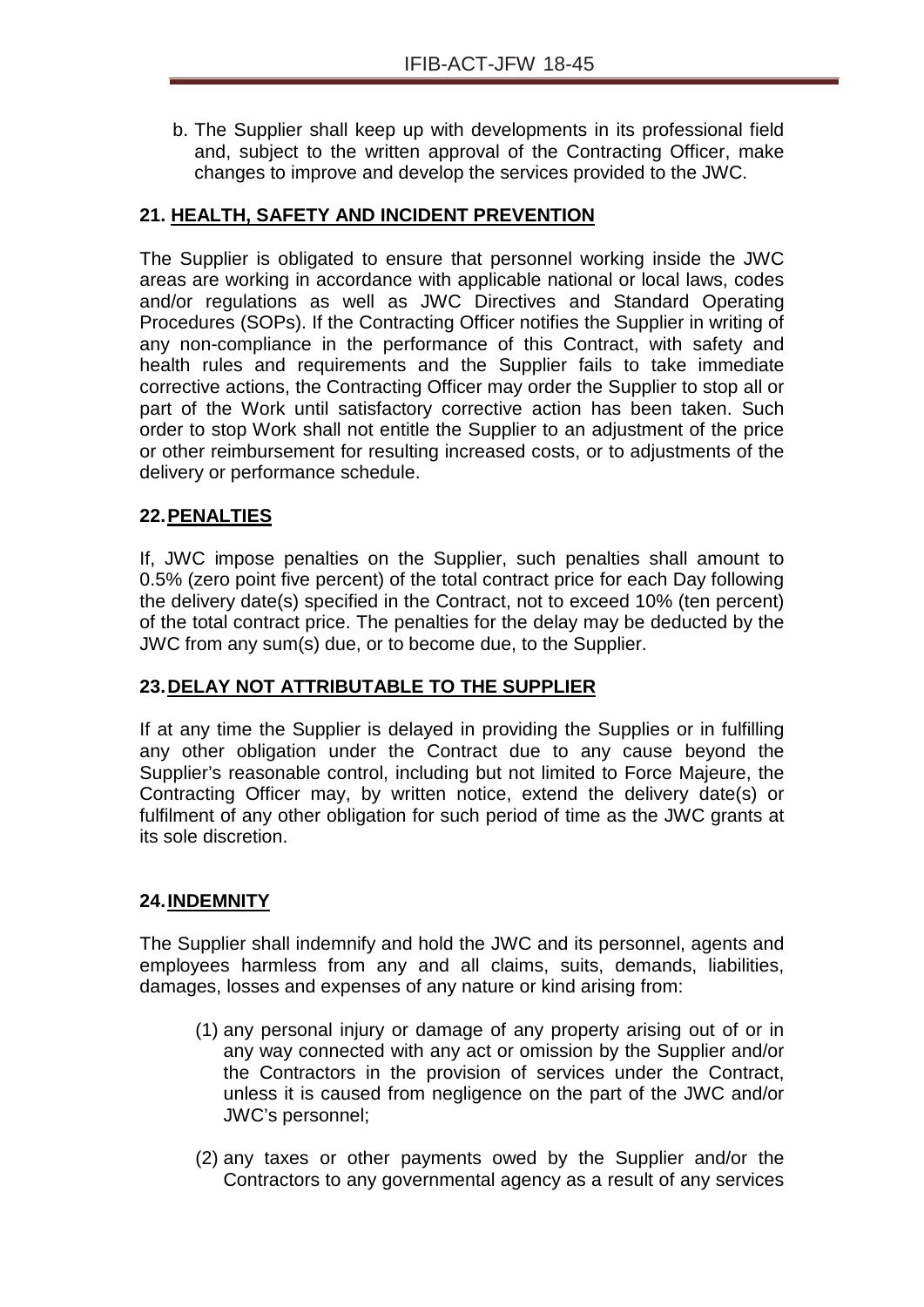provided hereunder, and any compensation owed to any employee of the Supplier for services provided hereunder;

- (3) any claim by any third party that the Supplies, the Work or materials provided hereunder infringes a copyright, patent, trade secret or other intellectual property right of such third party;
- (4) acts or omissions of the Supplier or its employees, agents and Sub-Contractors in the performance of the Contract.

#### **25.TERMINATION**

# **25.1. TERMINATION FOR CONVENIENCE**

- a. The Contracting Officer reserves the right to terminate this Contract, or any part hereof, for its sole convenience by serving a 30 (thirty) Day written notice to the Supplier.
- b. In the event of such termination, the Supplier shall immediately stop all Work hereunder and shall immediately cause any and all of its suppliers and Sub-Contractors to cease work.
- c. Subject to the terms of this Contract, the Supplier shall be paid a percentage of the Contract price reflecting the percentage of the Work performed prior to the notice of termination, plus reasonable charges the Supplier can demonstrate to the satisfaction of the JWC using its standard record keeping system have resulted from the termination, but in no case shall the total amount of payment to the Supplier exceed the agreed Contract price.
- d. The Supplier shall have no claim for damages, compensation, loss of profit or otherwise except as provided in this Article.
- e. The Supplier shall continue the performance of this Contract to the extent not terminated under the provision of this Article.

#### **25.2. TERMINATION FOR DEFAULT**

- a. The Contracting Officer may, subject to the provisions of paragraph c. below, by written notice of default to the Supplier, terminate the whole or any part of this Contract in any one of the following circumstances:
	- i. If the Supplier fails to make delivery of the Supplies or to perform the Work within the time specified herein or any extension thereof; or
	- ii. If the Supplier fails to perform or comply with any or all of the other provisions of this Contract, or does not make adequate progress such that failure endangers performance of this Contract in accordance with its terms and in either of these two circumstances does not cure such failure within a period of 10 (ten) Days (or such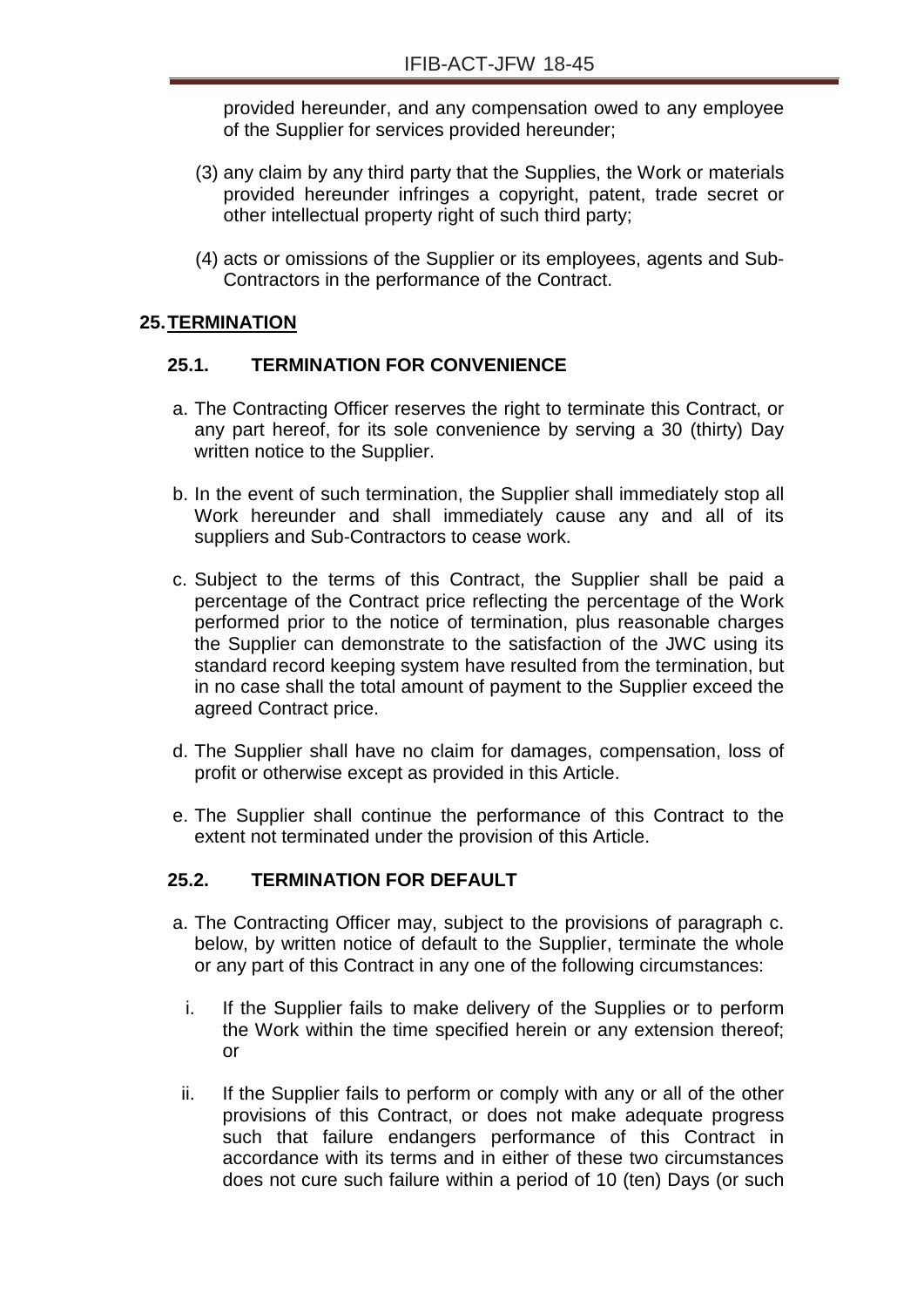longer period as the Contracting Officer may authorize in writing) after receipt of notice from the Contracting Officer specifying such failure.

- b. In the event the JWC terminates this Contract in whole or in part as provided in paragraph a, of this Article, the JWC may impose penalties in accordance with Article [22](#page-27-0) of this General Terms and Conditions. The JWC may also procure Supplies or Work similar to those so terminated and the Supplier shall be liable to the JWC for any excess costs for such similar Supplies or Work. The Supplier shall continue the performance of this Contract to the extent not terminated under the provisions of this Article.
- c. If this Contract is partly terminated as provided in paragraph a. of this Article, the JWC, in addition to any other rights provided in the Article, may require the Supplier to transfer the ownership and deliver to the JWC in the manner and to the extent directed by the Contracting Officer:
	- (1) Any completed Supplies and
	- (2) Such partially completed Supplies and materials, parts, tools, die, jigs, fixtures, plans, drawings, information and contract rights (hereinafter called "Manufacturing materials") as the Supplier has specifically produced or specifically acquired for the performance of such part of this Contract as has been terminated; and the Supplier shall, upon direction of the Contracting Officer, protect and preserve property in the possession of the Supplier in which the JWC has an interest. Payment for completed Supplies delivered to and accepted by the JWC shall be at the contract price. Payment for manufacturing materials delivered to and accepted by the JWC and for the protection and preservation of property shall be in an amount agreed upon by the Supplier and the Contracting Officer; failure to agree such amount shall be a dispute concerning a question of fact within the meaning of the Article of this Contract entitled "Dispute". The JWC may withhold in accordance with Norwegian law from amounts otherwise due the Supplier for such completed Supplies or manufacturing materials such sum as the Contracting Officer determines to be necessary to protect the JWC against loss.
- d. If, after notice of termination of this Contract under the provisions of this Article, it is determined for any reason that the Supplier was not in default under the provisions of this Article, or that the default was excusable under the provisions of this Article, the rights and obligations of the parties shall be the same as if the notice of termination had been issued pursuant to such Article.,
- e. Both Parties are under duty of good faith. The Contract includes not only the specific terms, but also law and customary practice applicable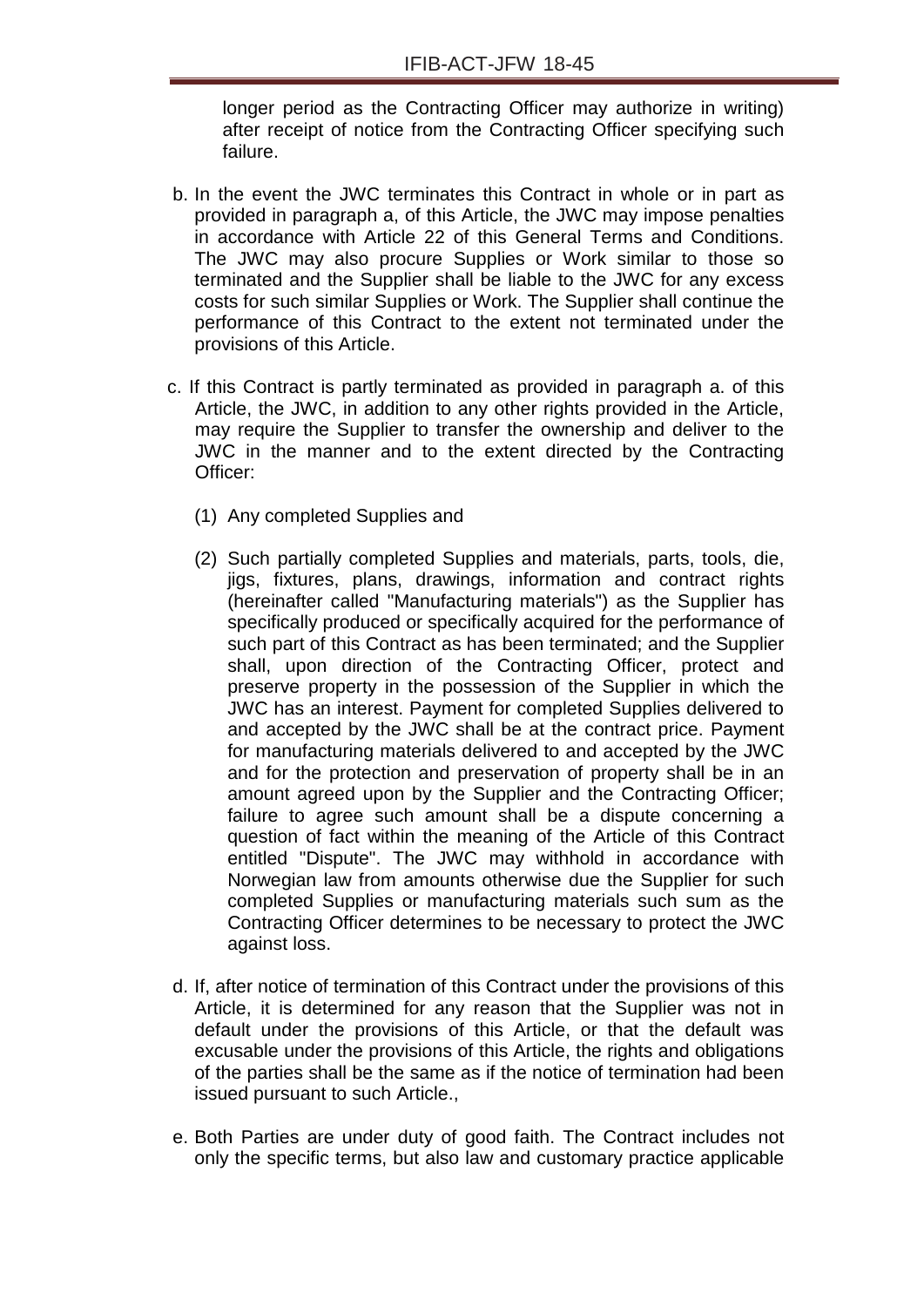in the place where the Contract is to be carried out and to the Type of Trade to which the Contract relates.

# **25.3. TERMINATION FOR INSOLVENCY, BANKRUPCY, ETC.; NOTICE**

- a. Should the Supplier become insolvent or should control of the Supplier change by virtue of insolvency, the Contracting Officer may with immediate effect and without prejudice to any other right or remedy available to it, suspend performance or the Supplier's obligations or terminate the Contract with immediate effect, by providing the Supplier with written notice thereof.
- b. Should the Supplier be adjudged bankrupt, or should the Supplier make a general assignment for the benefit of its creditors, or should a receiver be appointed on account of the Supplier's insolvency, the Contracting Officer may, without prejudice to any other right or remedy available to it, terminate the Contract with immediate effect providing the Supplier with written notice thereof.
- c. The Supplier shall immediately give written notice to the Contracting Officer of the occurrence of any circumstance known or likely to alter materially the Supplier's legal or financial status, including but not limited to actual or pending liquidation, reorganization, change of ownership, insolvency or bankruptcy.

# **26.CORRUPTION AND ILLICIT GRATUITIES**

- a. The Supplier certifies that neither it nor its agents, employees or representatives have offered or given any gratuity whatsoever to any JWC personnel, with a view to securing a Contract or favorable treatment with regard to the award, modification or execution of this Contract.
- b. The Contracting Officer may, by registered letter, terminate this Contract without notice if it is found, after an investigation instituted by the JWC, that gratuities (in the form of entertainment, gifts or others) were offered or given by the Supplier, its agents, employees or representatives to JWC personnel with respect to the award of this Contract or to the taking of any decision regarding its executions.

# **27.INSURANCE**

The Supplier shall be responsible for holding any required insurances under Norwegian Law at own cost.

#### **28.TAXES AND CUSTOMS CHARGES**

Specifically, under Article 14, paragraph 14-2, sub-item g) (1) of the Supplementary Agreement between the Kingdom of Norway and Headquarters Allied Command Transformation and Supreme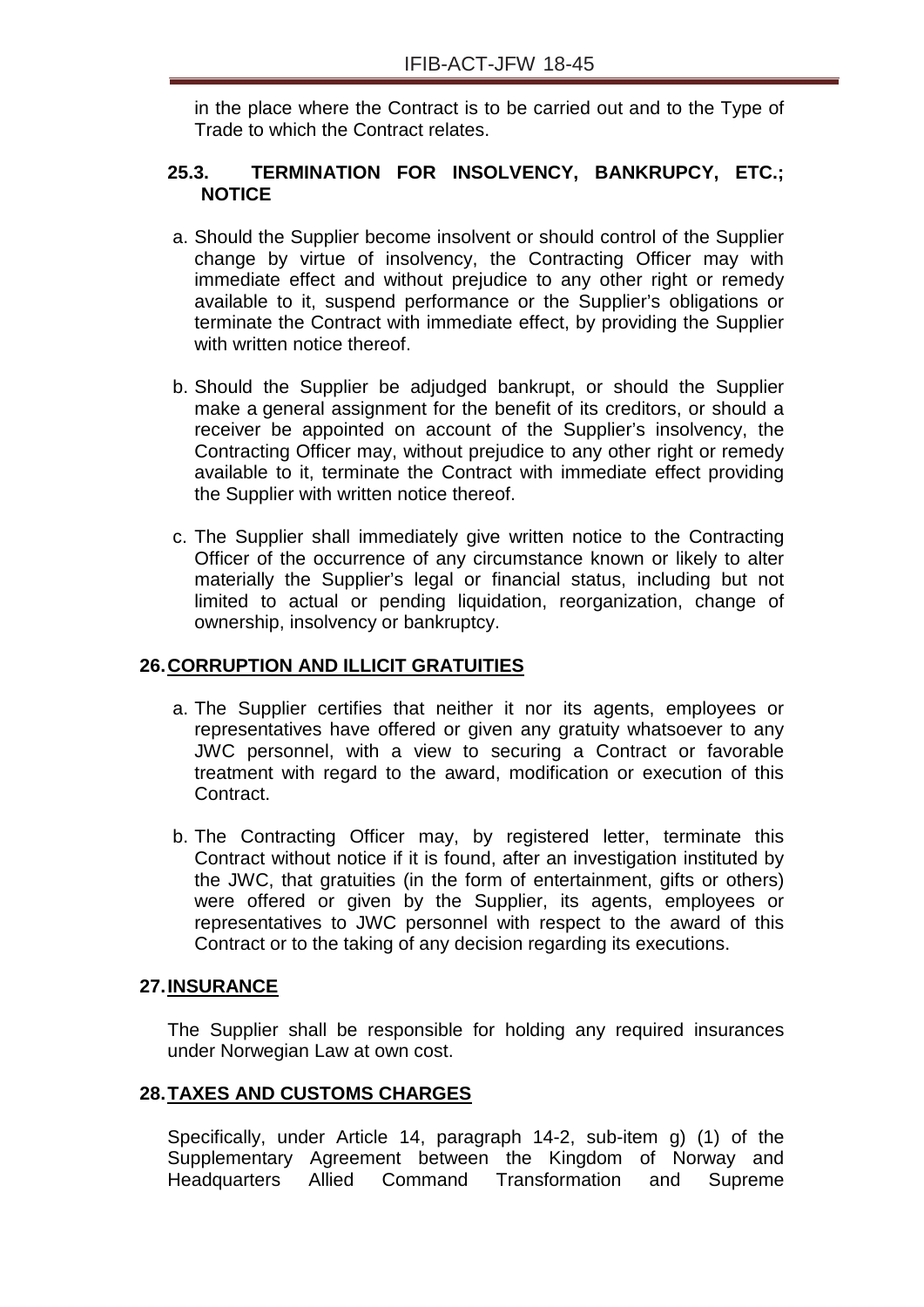Headquarters Allied Powers Europe, the Supplier, acting on behalf of the JWC, is granted tax exemption on sales under this Contract.

#### **29.PURCHASE ORDERS**

- a. JWC Purchase Order(s), if any, shall form an implemented part of this Contract. All Purchase Orders must be confirmed in writing by the Supplier. Purchase Order confirmations stating the agreed price and delivery date shall be sent to the JWC within 2 (two) days from the Purchase Order.
- b. All JWC's Purchase Orders contains an eight-digit Purchase Order number and are duly signed by the JWC's Contracting Officer. Purchase Orders which does not contain a Purchase Order Number and/or the Contracting Officer's signature shall be refused by the Supplier and promptly notified to the JWC.

# **30.INVOICES & PAYMENTS**

- a. In order for the JWC to make timely payment, the Supplier will provide an original invoice, which must be exclusive of VAT and all other taxes (Article VIII of Paris Protocol, dated 28 August 1952, applies).
- b. Note; the text above is not applicable to Norwegian companies. Norwegian companies must explicitly define VAT in each invoice.
- c. All invoices must contain:
	- (1) Name and address of the Supplier
	- (2) Invoice Date and Number
	- (3) Description, quantity, unit of measure, unit price of the items delivered
	- (4) All relevant Banking Details including SWIFT- and/or IBAN-code
	- (5) Relevant Purchase Order number and Purchase Order or Contract line item number
	- (6) Name, title and contact details of person to be notified of any matters related to the subject invoice
- d. Invoices are to be submitted to:

#### **MAIL**

**Joint Warfare Centre BUDFIN, P&C Section PO Box 8080 N-4068 Stavanger**

#### **EMAIL**

**Send your invoice(s) to: jw[cinvoice@jwc.nato.int](mailto:invoice@jwc.nato.int) The invoice needs to be one document, all pages in one file. Use pdf. files only**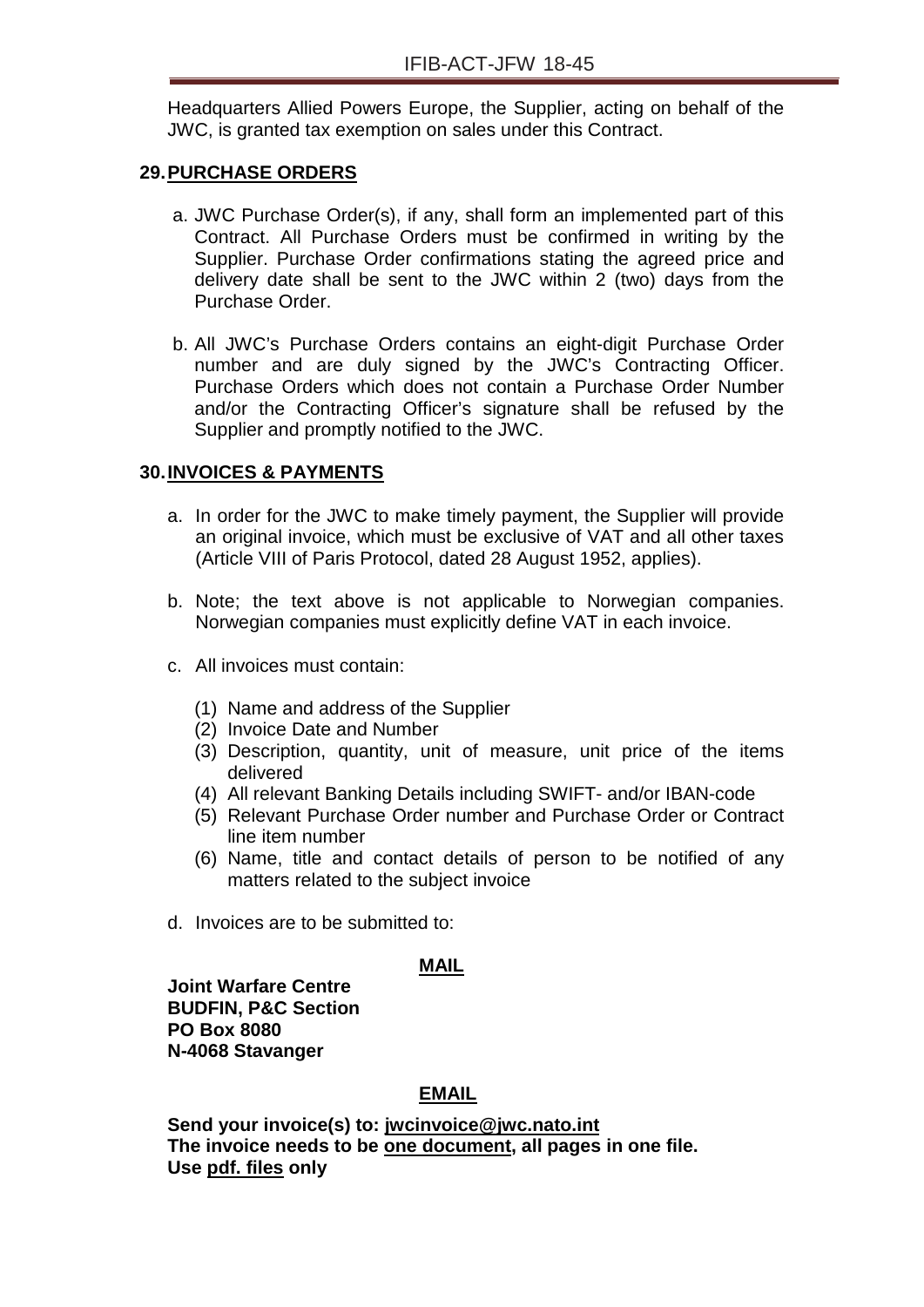# **Please ensure your invoice includes:**

- **1) Purchase Order (PO) Number 2) PO Amount 3) PO Description 4) Invoice Date 5) Bank Info**
- e. Standard terms of payment are 30 (thirty) days net upon completion of service and the JWC receipt of invoice. All invoices must be accompanied by supporting documents. Invoice-fees and/or any other administration charges or fees will not be accepted.
- f. Payment for any Supplies by the JWC shall not be deemed an Acceptance thereof.
- g. Electronic Fund Transfer is the prescribed method of payment for the JWC. All Suppliers to the JWC must complete and submit a Supplier Registration Form which can be found at [www.jwc.nato.int.](http://www.jwc.nato.int/)

#### **31.WITHOLDING OF PAYMENT**

Without prejudice to any other right or remedy the JWC may have, the JWC may withhold any payment or part(s) thereof to the Supplier to the extent necessary to protect the JWC from loss under the Contract on account of any breach or default by the Supplier. Any such withholding by the JWC shall not affect the Supplier's obligation to continue performance under this Contract. The JWC shall inform the Supplier in writing of its intent to withhold payment. No interest shall accrue on payments withheld by the JWC in accordance with this Article.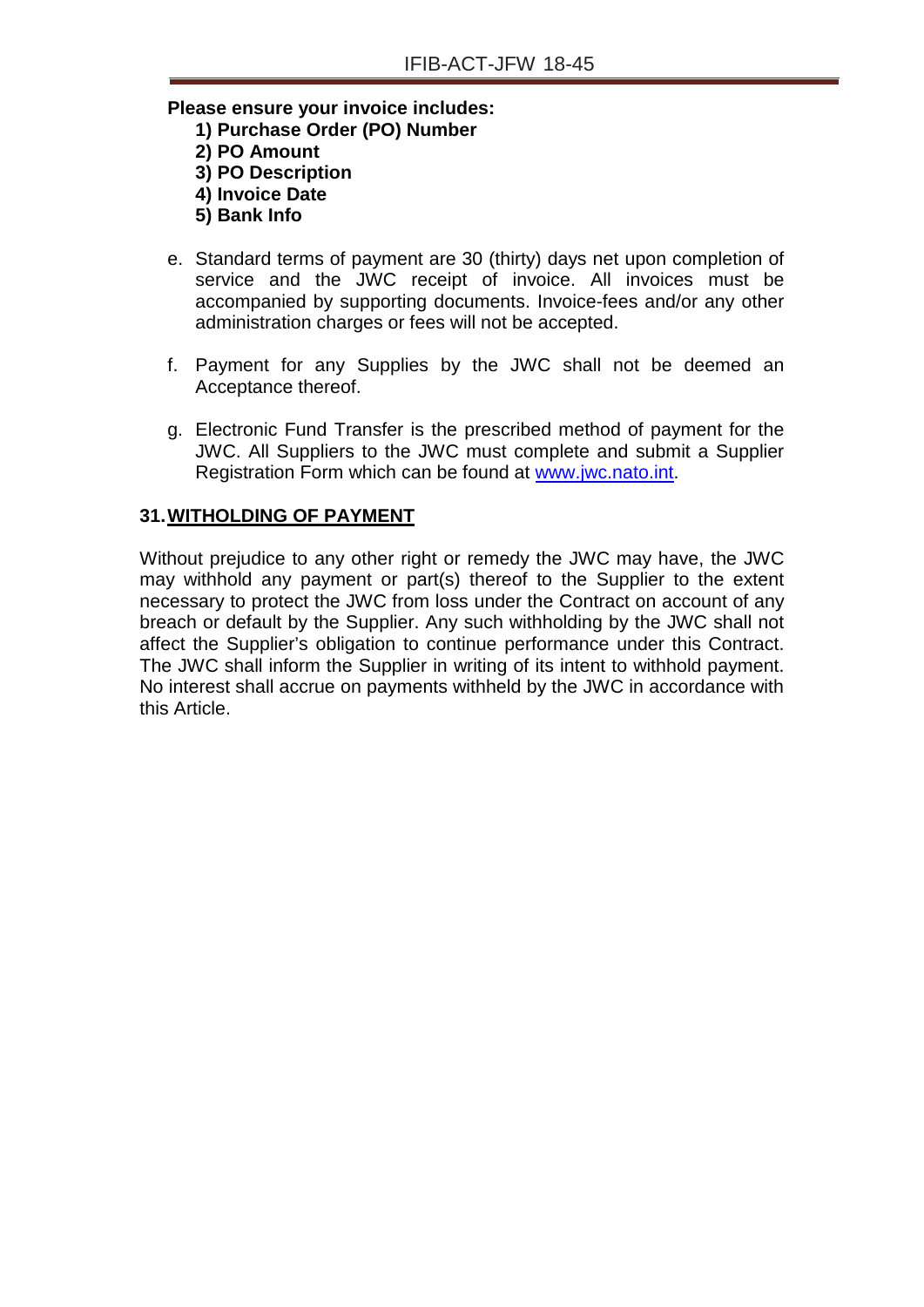#### **32.CURRENCY AND EXCHANGE RATES**

- a. Unless otherwise stipulated in the Contract or required by applicable law, each payment shall:
	- (1) be made in Norwegian Kroner (NOK); or
	- (2) if transferred on a currency other than NOK, be calculated in accordance with the weekly NATO exchange rate then in effect; and
	- (3) be transferred to the bank account belonging to the Supplier which is accepted by the JWC.
- b. The Supplier shall bear all costs, fees and commissions that its bank imposes on any payment made by bank transfer.

#### **33.CONFIDENTIALITY**

The Supplier shall keep confidential any information obtained under or in connection with the Contract and shall not divulge the same to any third party without the prior written consent by the JWC. The provisions of this Article shall continue in force notwithstanding the completion, expiration, cancellation or termination of this Contract.

#### **34.CODE OF CONDUCT**

The Supplier recognizes and agrees that the employees shall conduct themselves in a manner suitable for the purpose of the Contract and in accordance with the NATO Code of Conduct as well as with the JWC's Standard of Personnel Conduct. These can be made available upon request.

#### **35.CONTRACT ADMINISTRATION AND AMENDMENTS**

a. All notices and communications between the Supplier and the JWC shall be written in English and may be personally delivered, emailed to the following address:

JOINT WARFARE CENTRE BUDFIN, Purchasing & Contracting Branch P.O. Box 8080 N-4068 Stavanger **Norway** e-mail: [pcs@jwc.nato.int](mailto:pcs@jwc.nato.int)

Or, to any address otherwise designated in writing.

b. Any official discussion/negotiation between the Supplier and the JWC Representatives shall be recorded in Minutes, which shall be signed by authorised representatives of both the Supplier and the JWC. All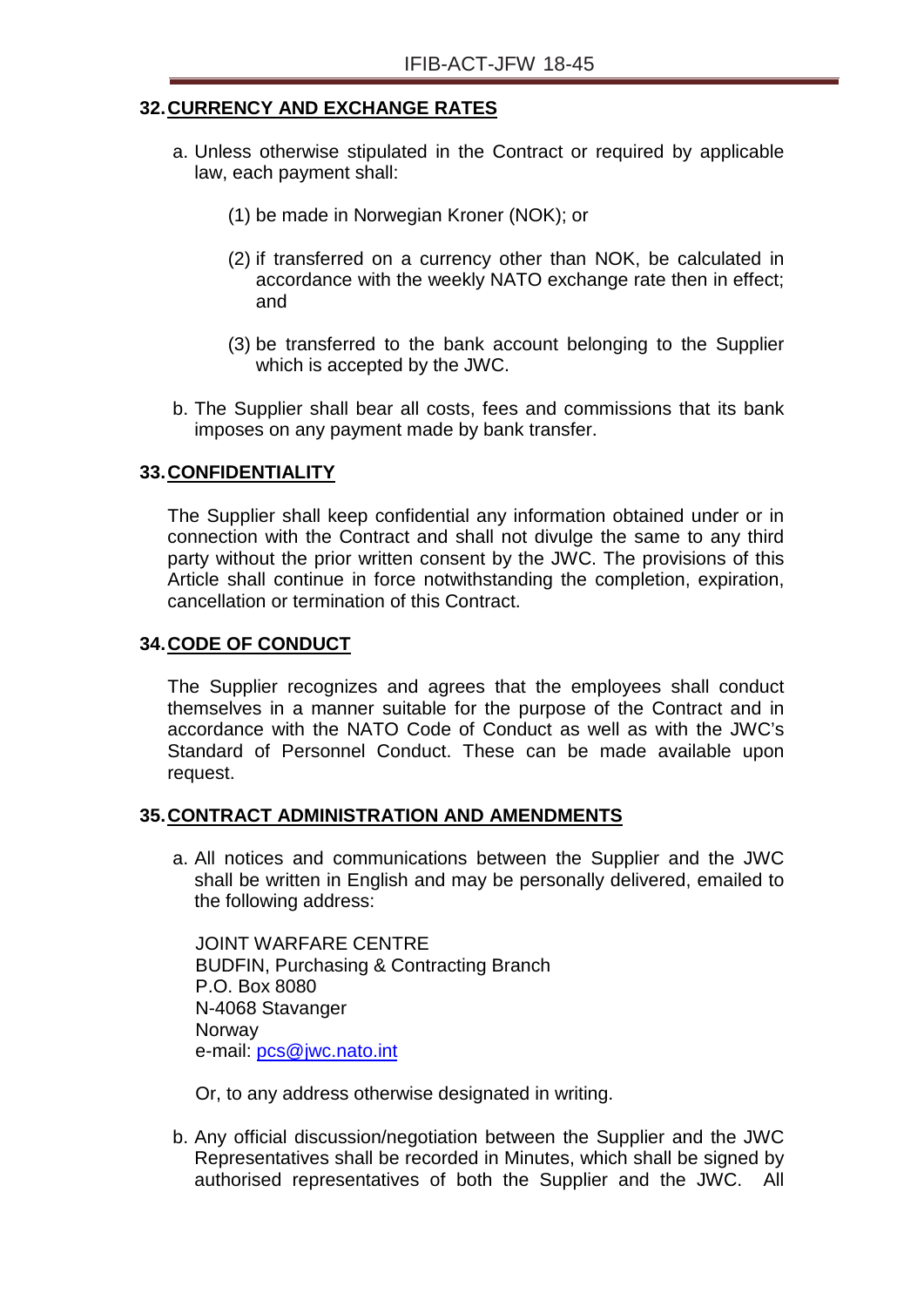minutes are considered to be a summary record of discussions and specific actions to be undertaken by the Parties as a result of meetings.

- c. No modification, amendment or change to the Contract, or waiver of any its provisions, or any additional contractual relationship with the Supplier shall be valid unless approved in the form of a written amendment to the Contract, signed by a duly authorized representative of each Party.
- d. Unless otherwise specified in the Contract, a change to the person(s) acting as a Party's contractual or technical focal point(s) does not require a formal amendment, and may be affected by a means of a written notification.

#### **36.PUBLICITY AND PUBLIC RELATIONS**

Unless authorized in writing by the Contracting Officer, the Supplier shall not advertise or otherwise make public for the purpose of commercial advantage the fact that it is a contractor to the JWC, or use the name, emblem, logo, official seal or any abbreviation of the JWC. This obligation shall survive the completion, expiration, cancellation or termination of the **Contract** 

#### **37.PREFERRED CUSTOMER**

The Supplier warrants that the prices set forth in this contract are as favourable as those extended to any Government, Agency, Supplier, etc. In the event the Supplier offers services to other customers at prices lower than those set forth herein, the Supplier shall so notify the JWC and the prices of such items shall be correspondingly reduced by a modification to this contract.

#### **38.LANGUAGE**

The Contract has only been issued in the English language.

#### **39.ENFORCEMENT**

Failure by either party to enforce any provision of this Contract will not be deemed a waiver of future enforcement of that or any other provision. The invalidity or unenforceability of any provision of this Contract shall not affect the other provisions hereof, and this Contract shall be construed in all respects if such invalid or unenforceable provisions were omitted.

#### **40.FORCE MAJEURE**

Neither of the Parties hereto shall be considered in default in the performance of its obligations to the extent that it proves that such performance has been prevented by a Force Majeure situation; such as, but not limited to, fire, war floods, strikes, etc. The party affected by a Force Majeure shall immediately notify the other party.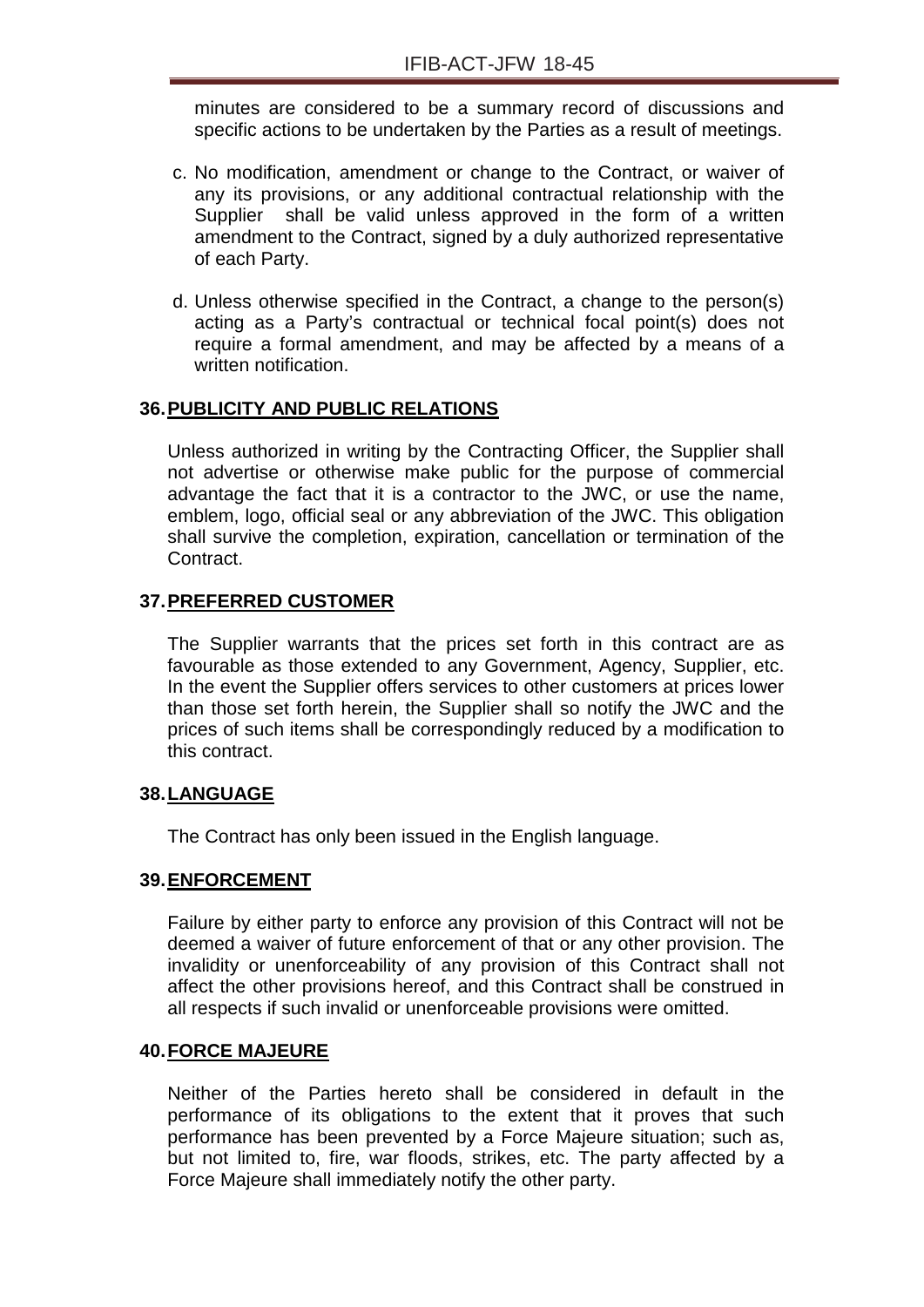#### **41.DISPUTES**

- a. Both parties are under duty of good faith. The contract includes not only the specific terms, but also Norwegian law and customary practice to the type of trade to which the contract relates.
- b. All disputes arising out of the performance of this Contract will be settled through amicable settlement between the Contracting Officer and the Supplier.
- c. Should the Contracting Officer and the Supplier fail to reach an amicable settlement of the dispute; the dispute will be settled in the competent Court of Norway, unless otherwise specified in this Contract.

#### **42.APPLICABLE LAW**

This contract shall be governed, interpreted and construed in accordance with the laws of the Kingdom of Norway. When performing at NATO Installations the Supplier and his personnel (including also the Sub-Contractor's personnel, if any) shall comply with all applicable laws of the host nation and all relevant official NATO and local installation Directives.

#### **43.JURISDICTION**

The Supplier and the JWC accept the city courts of Stavanger, Norway as the legal venue for any disputes that may arise and that cannot be settled by mutual agreement between the Parties.

#### **44.ENTIRE AGREEMENT**

This Contract sets for the entire agreement between the Parties with respect to the subject matter hereof, and supersedes all prior agreements or representations, oral or written, regarding such subject matter. The JWC shall not be bound by, and specifically objects to any term, condition, or other provision inconsistent with or in addition to any provision of this Contract that is submitted by the Supplier in any correspondence or any document unless the JWC specifically agrees to such provision in a written instrument signed by an authorized representative of the JWC.

#### **45.PRIVILEGES AND IMMUNITIES**

Nothing in or relating to the Contract shall be deemed, or interpreted as, a waiver of the privileges and immunities enjoyed by the JWC.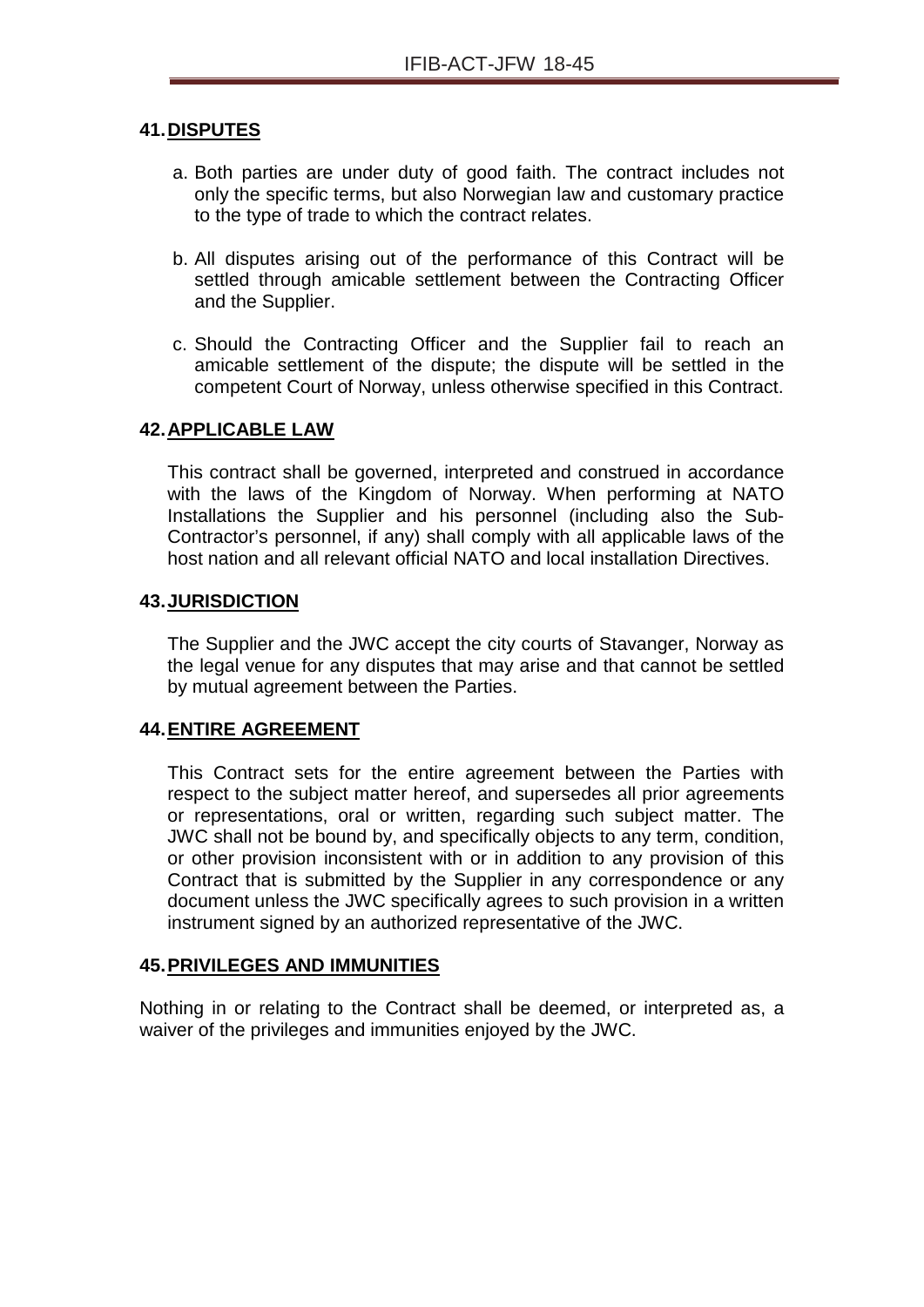#### **46.MISCELLANEOUS**

- a. By the signing this Contract, the Supplier and all other involved parties that may have an impact on this agreement, have read and understood the contents of the agreement.
- b. It is hereby stated that the Supplier and/or the Supplier's Sub-Contractor(s) and/or the Supplier's personnel are not involved in any other business relationships that may have instant or foreseeable future negative impact on the Contract.
- c. Delivery of Supplies pursuant to the Contract, even if not signed, denotes full and formal acceptance by the Supplier of the Contract and its General Terms and Conditions.

# **47.NONDISPLACEMENT OF QUALIFIED WORKERS**

- a. When a service contract succeeds a contract for performance of the same or similar services, at the same location, the successor contractor and its subcontractors are required to offer those service employees that are employed under the predecessor contract, and whose employment will be terminated as a result of the award of the successor contract, a first right of refusal of employment under the contract in positions for which they are qualified.
- b. A job offer made by a successor contractor must be a bona fide express offer of employment on the contract. An offer of employment will be presumed to be bona fide even if it is not for a position similar to the one the employee previously held, but is one for which the employee is qualified, and even if it is subject to different employment terms and conditions, including changes to pay or benefits.
- c. A successor contractor and its subcontractors may employ fewer service employees than the predecessor contractor employed in connection with performance of the work. Thus, the successor contractor need not offer employment on the contract to all service employees on the predecessor contract, but must offer employment only to the number of eligible service employees the successor contractor believes necessary to meet its anticipated staffing pattern.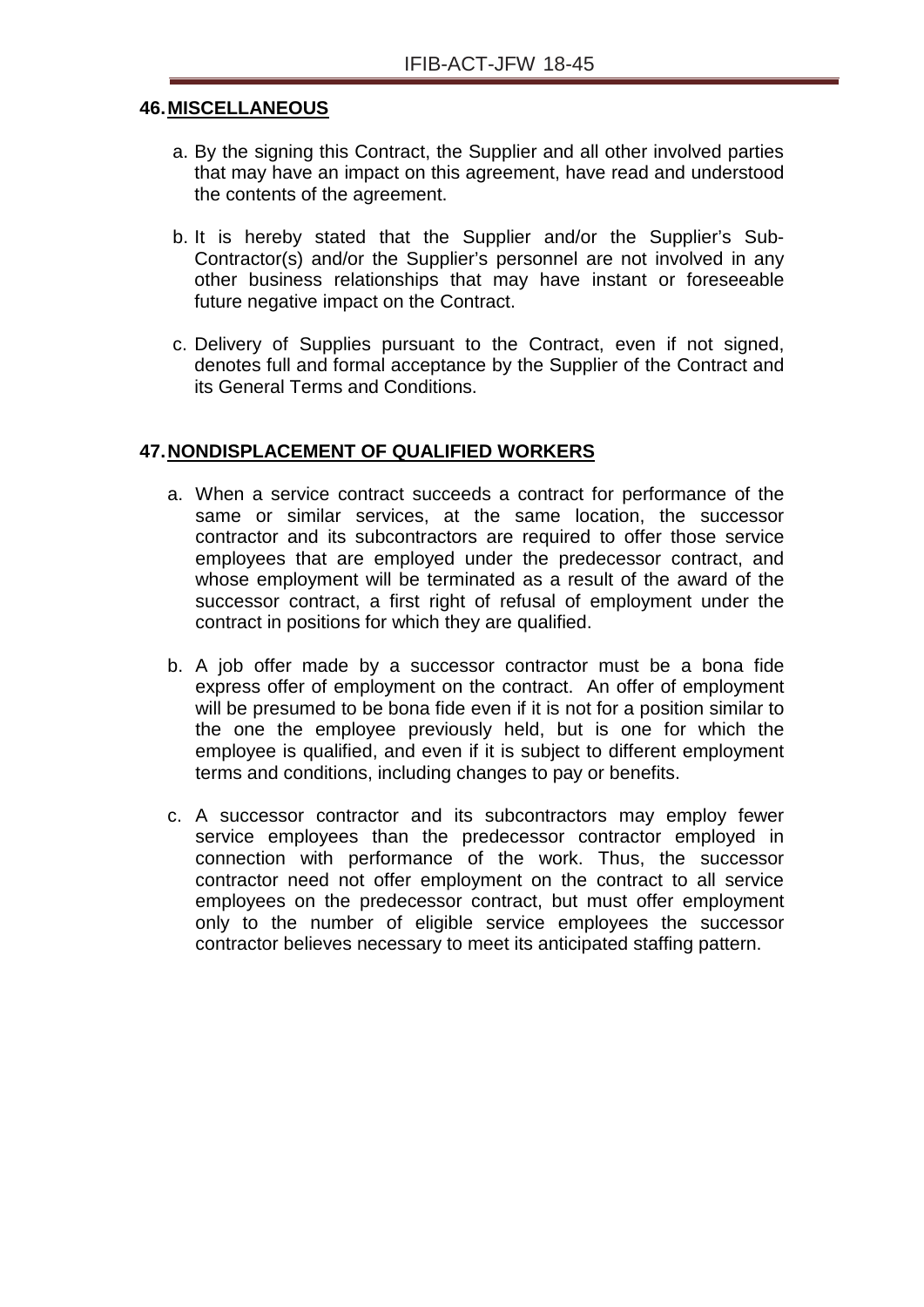# **PART III - SECTION A – CONTRACT MANAGEMENT DATA**

# **IFB-ACT-JWC-18-45**

# **(CONTRACT NO.: ACT-JWC-18-C-0XX)**

# **CANTEEN SERVICES**

Part 1 Effective Date and Duration

Part 2 Remuneration and Prices

Part 3 Points of Contacts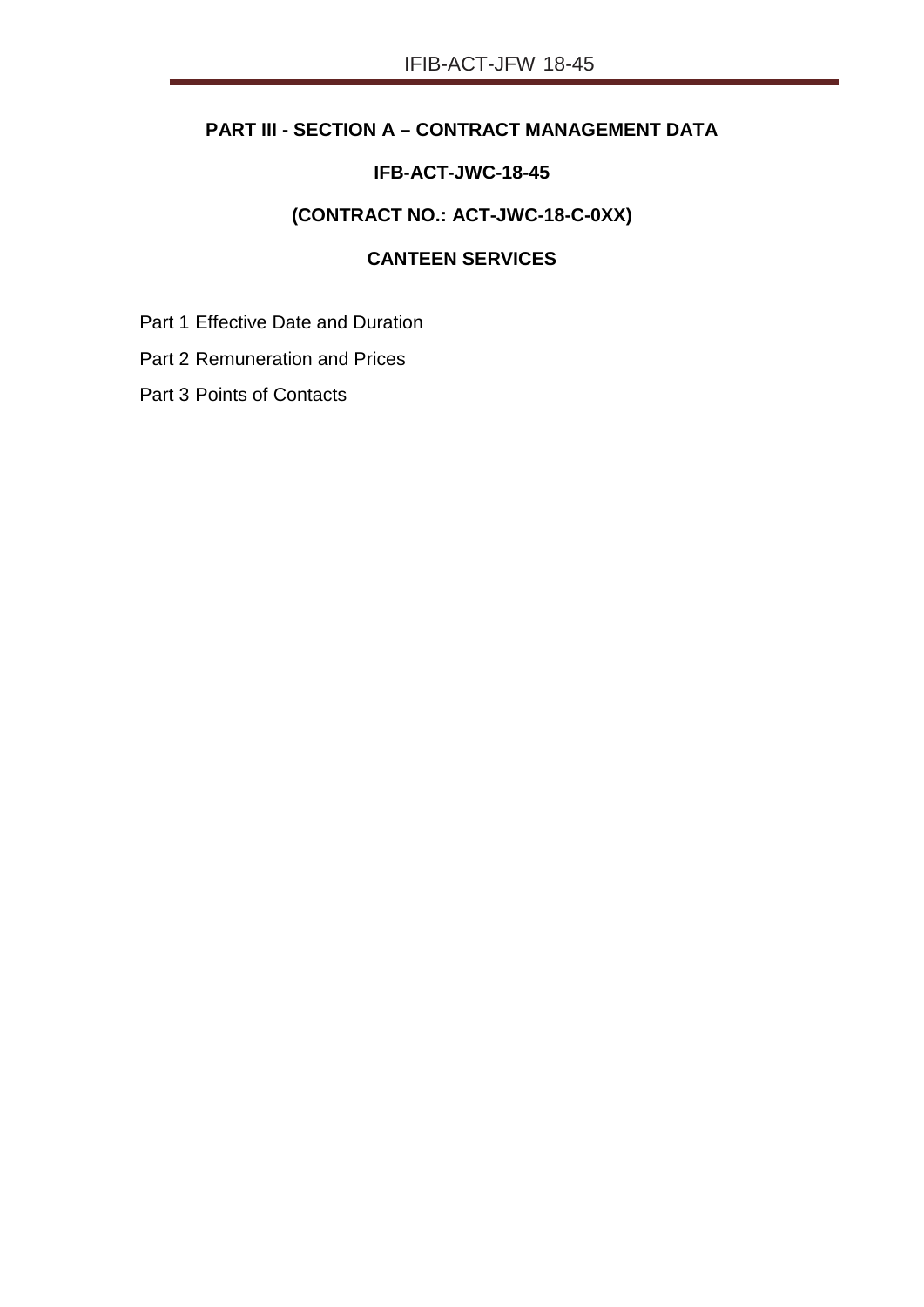# **1. EFFECTIVE DATE AND DURATION**

The duration of this Contract is from

Base Year **01-JAN-2019 THROUGH 31-DEC-2019**  (Option Year 1) **01-JAN-2020 THROUGH 31-DEC-2020** (Option Year 2) **01-JAN-2021 THROUGH 31-DEC-2021** (Option Year 3) **01-JAN-2022 THROUGH 31-DEC-2022** (Option Year 4) **01-JAN-2023 THROUGH 31-DEC-2023** 

# **2. REMUNERATION AND PRICES**

All prices are firm fixed and shall be in accordance with **Bidding Instruction Bid Form Annex C-1**. All prices are in **NOK** and exclusive of Value Added Tax (VAT).

# **3. POINTS OF CONTACTS**

The SUPPLIER shall direct all inquiries, notices and communications regarding this Contract to the Contracting Officer, which may be personally delivered, mailed, or copied, to the following address:

Joint Warfare Centre, Purchasing & Contracting Branch P.O. Box 8080, 4068 Stavanger

The JWC POCs are:

Mr Kjetil Sand, Contracting Officer Tel: +47 52 87 92 90 E-mail address: [kjetil.sand@jwc.nato.int](mailto:kjetil.sand@jwc.nato.int) 

MSgt Julie Hansen, Contracting Superintendent Tel: +47 52 87 92 94 E-mail address: [julie.hansen@jwc.nato.int](mailto:julie.hansen@jwc.nato.int)

The SUPPLIER's POC is: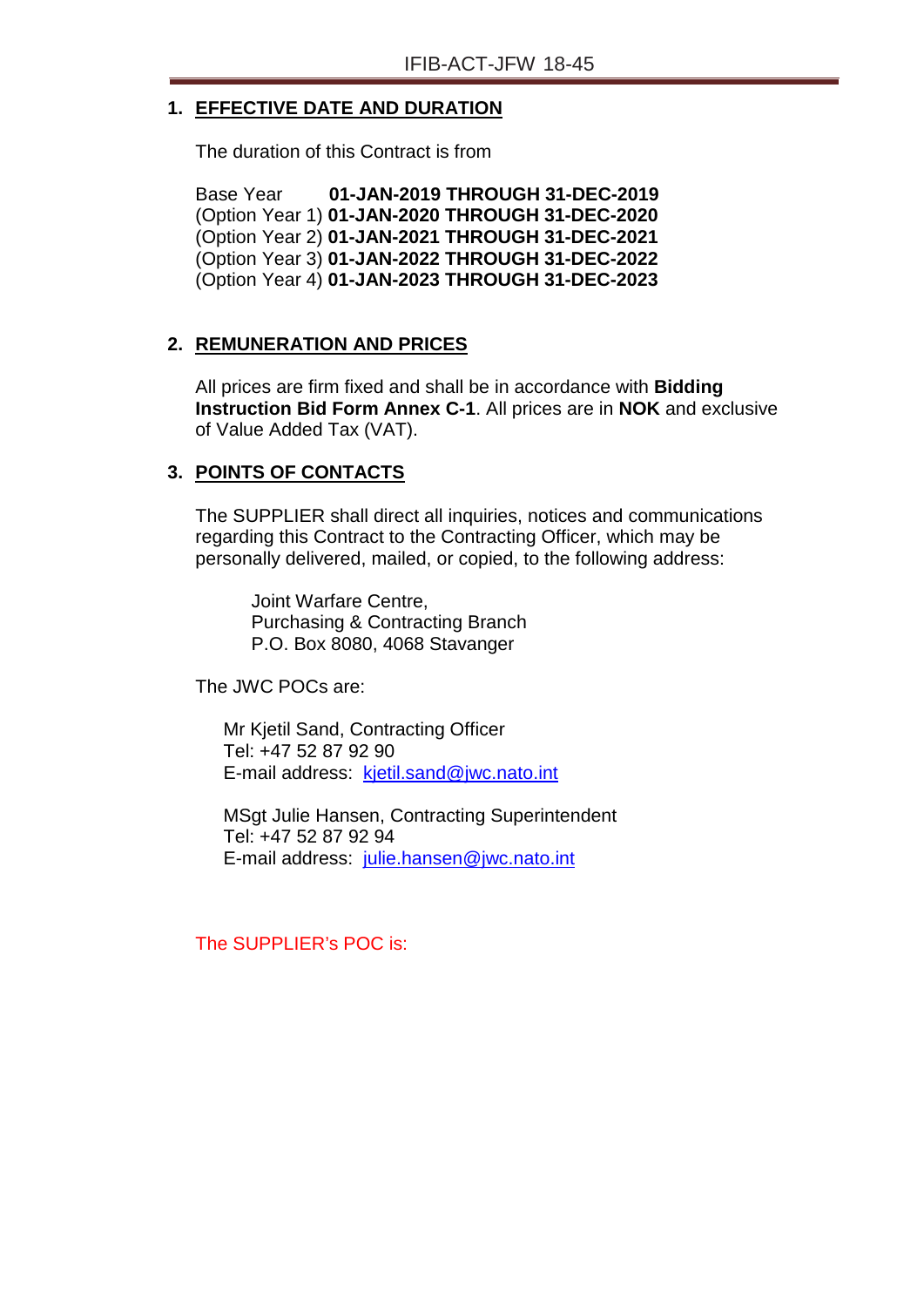# **PART III - SECTION B – STATEMENT OF WORK**

# **IFB-ACT-JWC-18-45**

# **(CONTRACT NO.: ACT-JWC-18-C-0XX)**

# **CANTEEN SERVICES**

Part 1 Introduction and General Information

- Part 2 Canteen Services Background
- Part 3 Canteen Services Operation
	- a. Services Areas
	- b. Capacity of the Dining Facility
	- c. Customers
	- d. Volume of Activity
	- e. Opening Hours
	- f. Location
	- g. Operations

Part 4 Quality and Accuracy of Product and Services

Part 5 Supplier Staff

Part 6 Period of Performance

Part 7 Furnished Property, Services and Resource Materials

Part 8 Component Regulations

Part 9 Supplier Supervision and Audit

- Part 10 Supplier Reporting
- Part 11 Occupational Health and Safety, Fire Protection

Part 12 Insurance

Part 13 Miscellaneous

Annexes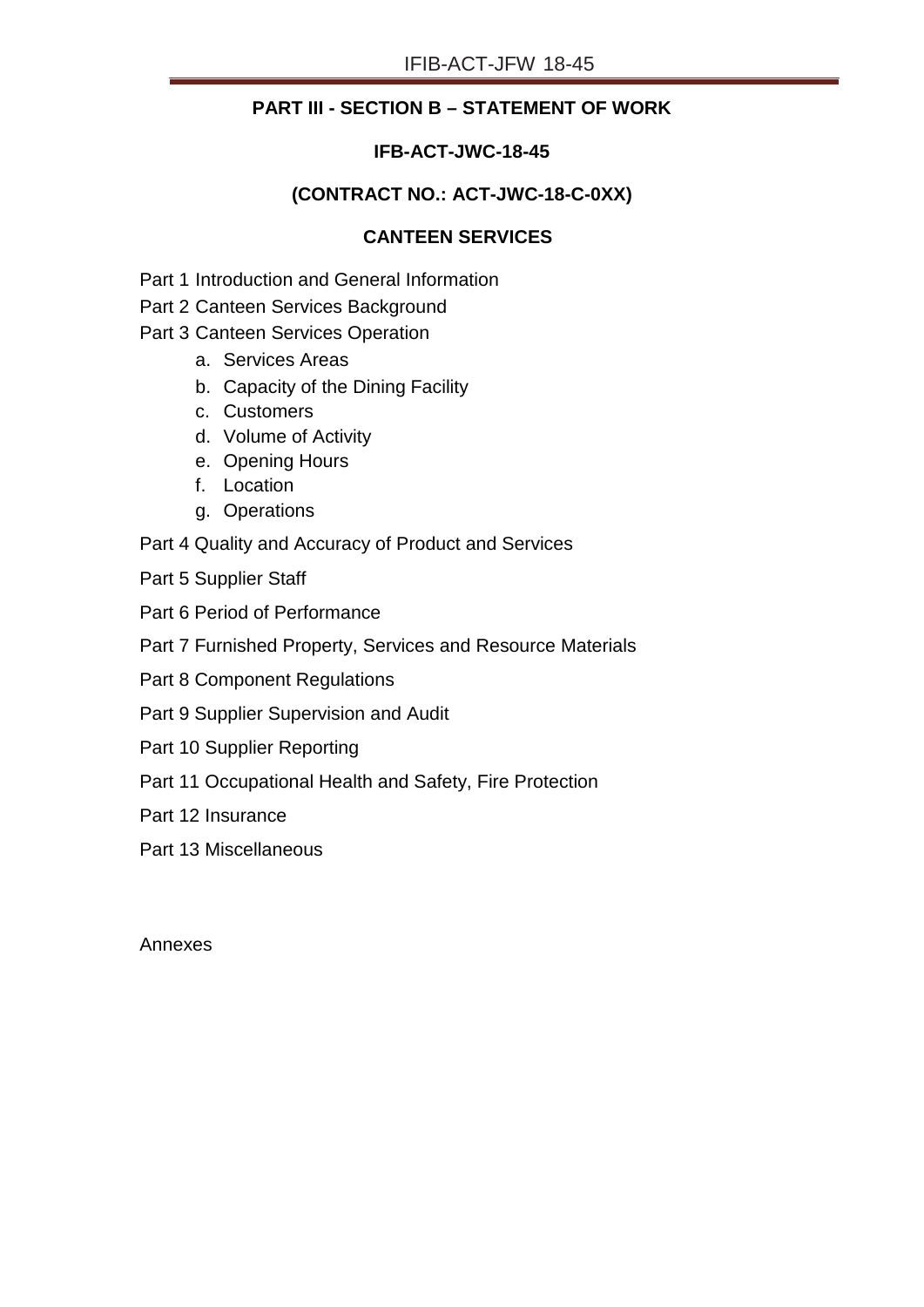# **1. INTRODUCTION AND GENERAL INFORMATION.**

- a. The JWC canteen facilities are in general open to all individuals exercising and serving at the Centre. They are also available for special arrangements, such as VIP visits, both during and, subject to prior agreement, outside working hours.
- b. The operation of the JWC canteen facilities is a very important element in the delivery of events and exercises. Additionally, it is a significant contribution to the daily welfare of both the JWC staff and visitors. Hence, the operation must provide a suitable range of products of good quality while at the same time operating in accordance with Norwegian Health, Environment and Safety Standards as a minimum.

# **2. JWC CANTEEN SERVICES BACKGROUND**

a. JWC is a military training centre for NATO and Partner forces that conducts joint training onsite. JWC Canteen Services operate in support of the JWC and its official activities. In addition to providing daily feeding activities, the Canteen is used by the staff for international social and team building functions in a relaxed environment and a socially positive atmosphere.

# **3. CANTEEN SERVICES OPERATION**

#### a. **SERVICE AREAS**

The service shall be provided mainly in the following service areas:

- (1) The Level 5 Canteen including kitchen and dining area
- (2) The Level 2 Canteen including dining area
- (3) The VIP dining room (The Norfolk Room)
- (4) Other rooms as requested

#### b. **CAPACITY OF THE DINING FACILITY**

The Level 5 Canteen is the main dining room for routine operations and support of smaller events. Depending on the number of external event participants, typically more than 150, the Level 2 Canteen will have to be opened.

(1) The Level 5 Canteen has a capacity of 280 seats and feeding capacity of up to 945 PAX in shifts over a period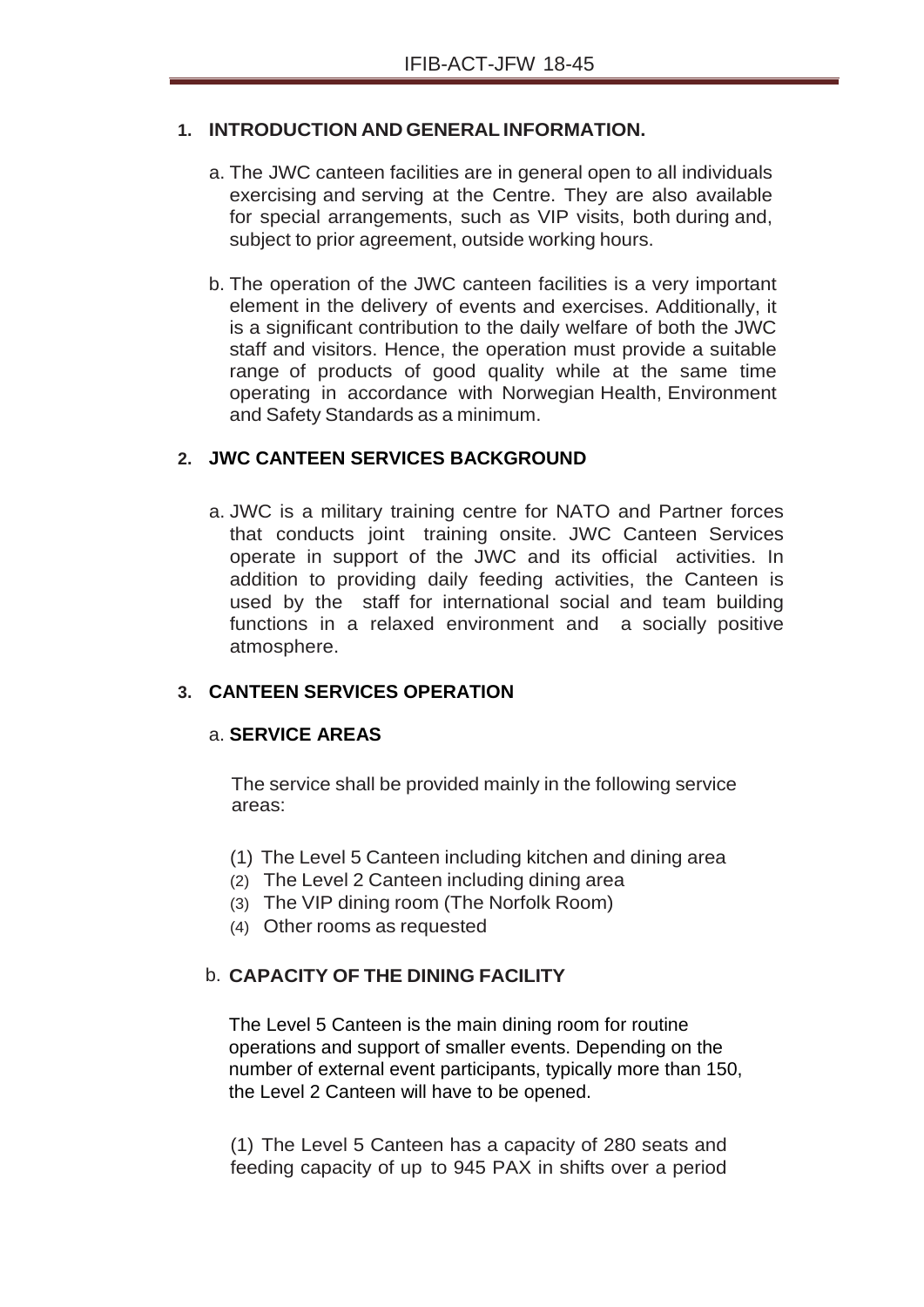of 3 hours.

(2) The Level 2 Canteen has a capacity of 180 seats and a feeding capacity of up to 600 in shifts over a period of 3 hours.

(3) The VIP dining room has a capacity of 12 seats.

# c. **CUSTOMERS**

- (1) Approximately 300 regular staff members work at the JWC compound.
- (2) Approximately 3000 events participants, visitors and conference members are fed in the JWC Facility each year.

# d. **VOLUME OF ACTIVITY**

- (1) The estimated number of annual opening days is between 220 and 240.
- (2) In 2017, approximately 50,000 lunches and 20,000 dinners were sold. 60-70 VIP lunches were arranged and there were 5- 6 special events where over 100 people attended. The majority of VIP events were less than 15 people.

| <b>Event</b> | <b>Approx Length</b> | <b>Estimated External</b> | <b>Weekend Meals</b> |
|--------------|----------------------|---------------------------|----------------------|
|              |                      | <b>Pax</b>                | <b>Required</b>      |
| Event 1      | 1 week               | 50                        | <b>No</b>            |
| Event 2      | 1 week               | 20                        | No.                  |
| Event 3      | 2 weeks              | 250                       | Yes, all meals       |
| Event 4      | 3 weeks              | 700                       | Yes, all meals       |
| Event 5      | 1 week               | 50                        | N <sub>o</sub>       |
| Event 6      | 1 week               | 150                       | No.                  |
| Event 7      | 2 weeks              | 300                       | Yes, all meals       |
| Event 8      | 1 week               | 100                       | <b>No</b>            |
| Event 9      | 1 week               | 10                        | <b>No</b>            |
| Event 10     | 1 week               | 500                       | N <sub>o</sub>       |

(3) Examples of events are listed below:

- (4) Since it is an individual decision to have lunch or dinner at JWC, the above mentioned numbers of participants and days were not equal to the number of meals served.
- (5) JWC cannot guarantee a similar volume of activities during the execution of this contract. However, this should give perspective bidders a broad range of the quantity and volume of possible event types at JWC.

# e. **OPENING HOURS**

(1) Routineoperations: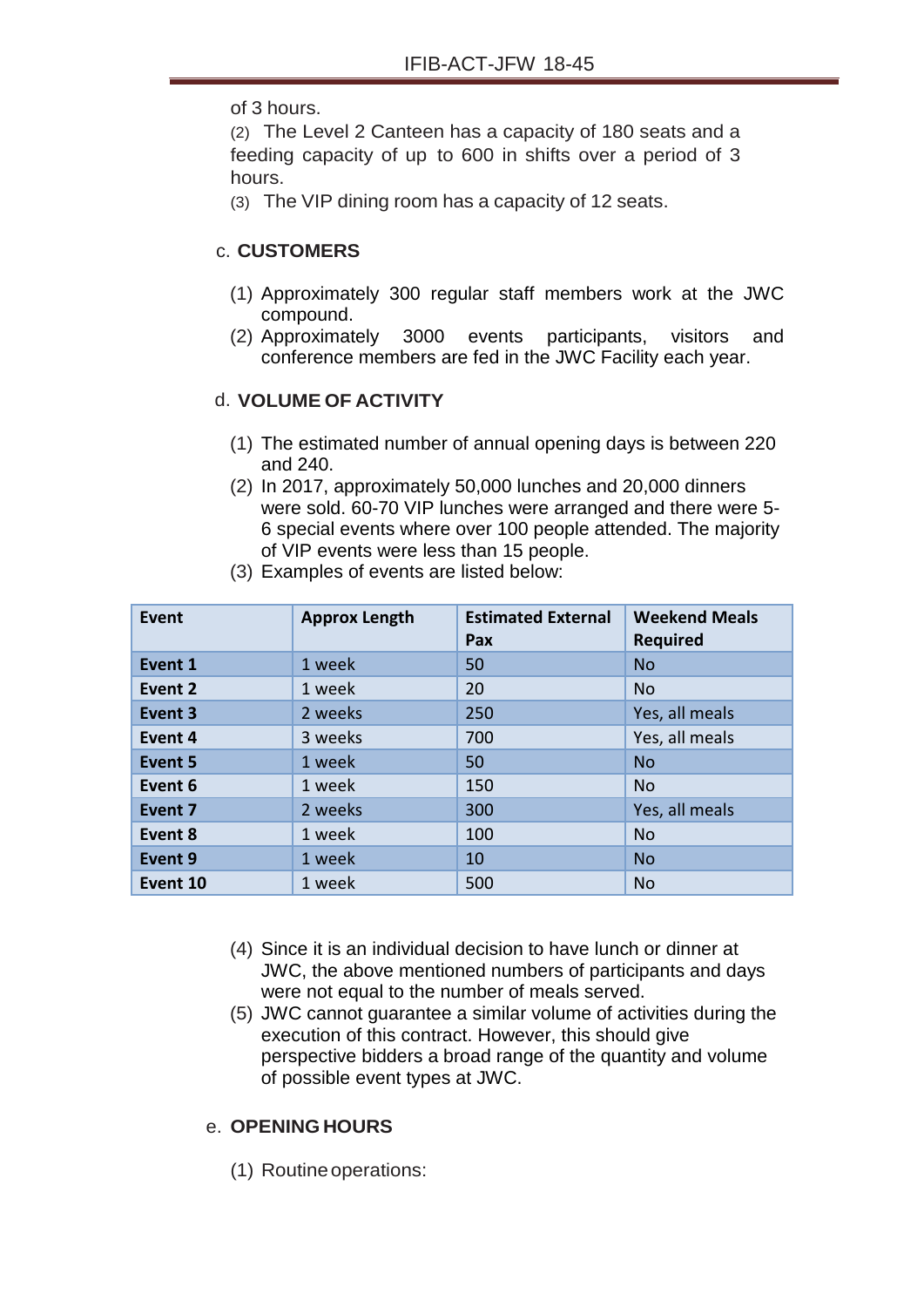- [a] Monday through Friday: 09:00 am 14:00 pm
- [b] The opening and service hours of JWC Dining Facility shall be established to satisfy the needs and availability of the different segments of the JWC community and in facilitation of JWC activities and shall be adjusted on the principle of contractual flexibility in order to ensure that all activities are fully supported.
- (2) Operations in support of events:

[a] Operations in support of events are in addition to maintaining normal routine. They are coordinated in advance, but not later than 14 days prior to the event.

[b] Typical extension of hours requests usually range from 10:30 am  $-$  14:30 pm for lunch and 17:00 pm  $-$ 20:00 for dinner services. This will depend on the requirements battle rhythm and participant count.

[c] The Canteen has to support (training) events/exercises to include 24 hours feeding, 7 days per week if requested irrespective of the number of guests.

(3) The JWC Canteen services are expected to stay open throughout the year. However, during staff holidays (e.g. Christmas Leave) closing and/or reduced opening time shall be determined on a case by case basis.

#### f. **LOCATION**

(1) The service shall be provided mainly at the Joint Warfare Centre, Eikesetveien 29 N-4068 Stavanger Norway.

#### g. **OPERATIONS**

**(1) Routine Operations for JWC Canteen Level 5**

#### [a] **Daily Lunch Menu**

i. The Supplier shall develop a menu of the day style lunch which shall rotate on daily basis, but may be repeated after 2 weeks. The menu shall include customer's choice of: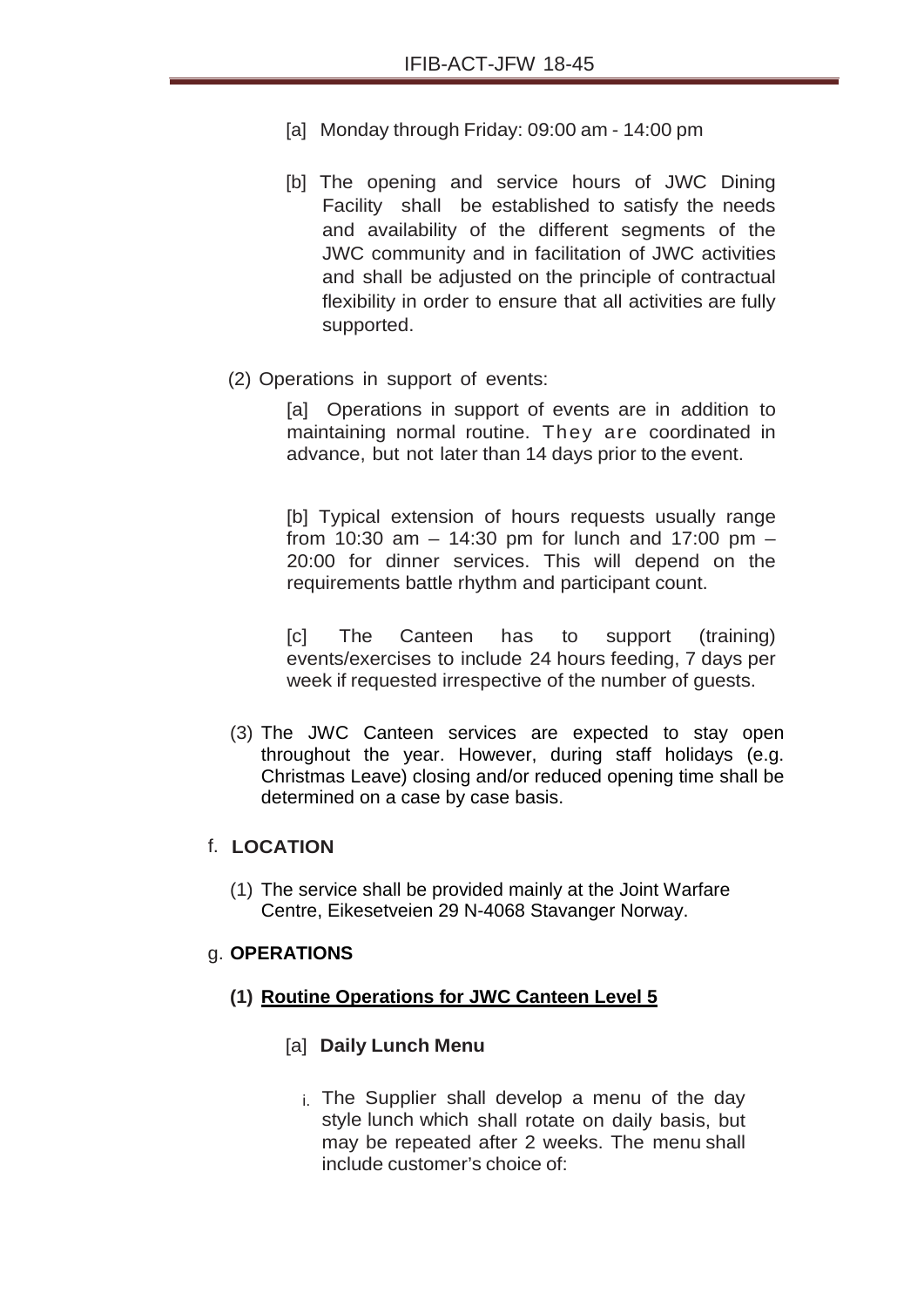- 1. Minimum two main dishes, either meat (beef, lamb, pork or chicken or fish) dish (150 g) or vegetarian option (150 g) with starch (200 g) or pasta (350 g). It should also include a complementary vegetable (150 g).
- 2. Salad Bar with a daily minimum of 8 toppings and 3 dressings.
- 3. Minimum one soup (350 ml).
- 4. Minimum one dessert
- ii. The supplier shall provide packing of meals "to go" upon customer request.

# [b] **Individually Priced Items**

- i. The Supplier will make available individually priced items each working day for individual purchase. The menus shall be reviewed every six months to eliminate meals and items that are rarely ordered and replace them with new items.
- ii. Individually priced items on offer (at minimum) shall include: cold sandwiches, slices of fresh bread, yogurt, pastries, beverages (Coffee, Tea, Milk, Soda and Water) and news stand items such as condiment packages, fruit, chocolate bars and sweets.

#### [c] **Meals for Jåttå Guards**

- i. The Host Nation have personnel (Enlisted and Officers) working at the Jåttå Location 24 hours day/7 days per week (guard duties). Unless otherwise agreed, one hot meal will be required for the Jåttå Guards during normal working hours. It must be possible to provide the meal on a takeaway basis if requested. This should be the same type meal as "Daily - Lunch Menu".
- ii. The Supplier must be able to facilitate invoicing to the Host Nation Norway on a regular (typically monthly) basis, based on actual consumption of meals.

# (2). **Operations In Support of Training and VIP Events**

#### [a]**Components of Training Events Menus**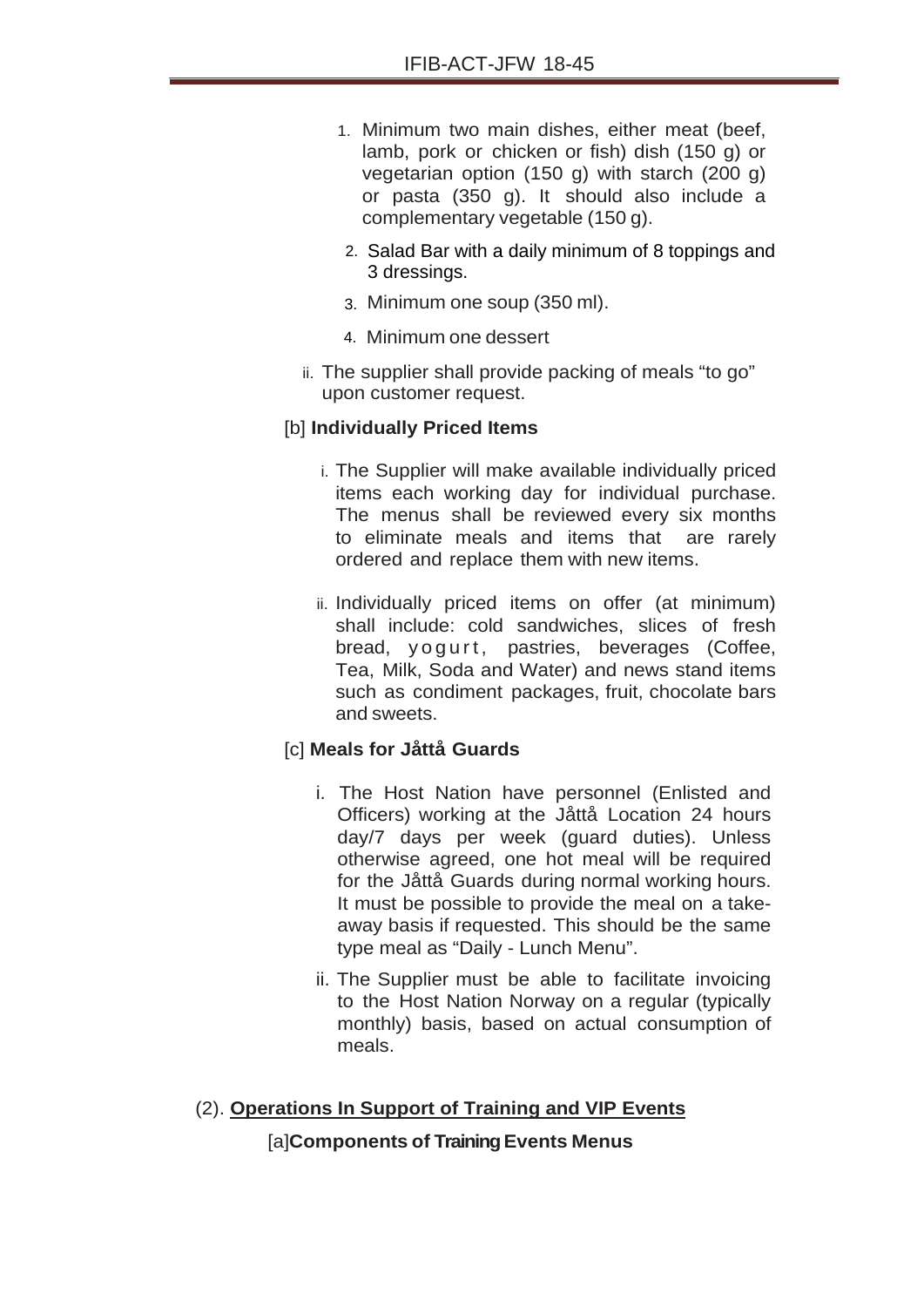- i. Lunch Fixed menu shall consist of a choice of two: meat (beef, lamb, pork, chicken or fish)(150 g), or vegetarian dish (150g) , complementary vegetables (150 g) and starch (200 g), salad, fruit and juice (200 ml). If one of the dishes is starch (i.e. a pasta dish of 350 g), soup (350 ml) will be served.
- ii. Lunch 'Pay as you go' menu shall consist of a choice of two: meat or vegetarian option (150 g), complementary vegetables (150 g) and starch (200 g). All other items will be individually priced.
- iii. Dinner Menu Option 1 shall consist of a choice of two: meat or fish (150 g), complementary vegetables (150 g) and starch (200 g), salad, fruit and juice (200 ml). If one of the dishes is starch (i.e. a pasta dish of 350 g), soup (350 ml) will be served.
- iv. Dinner Menu Option 2 shall consist of a plate with a variety of bread or roll, ham and cheese, spread, egg (boiled, scrambled or fried), sausage and salad.

# [b] **Coffee Corner**

i. The Supplier shall run coffee corners in Level 5 Canteen, Level 2 Canteen and in A-D Block providing access and consumption to coffee, tea and water by training participants

ii. The provision of coffee and tea (including sugar and milk) shall be made via a flat rate for the day.

iii. Re-useable Cups will be sold to participants to facilitate coffee corner consumption without the use of paper cups.

# [c] **Coordination**

- i. JWC will coordinate with the responsible NATO Headquarter/ Officer of Primary Responsibility (OPR) about the services to be provided and inform the Supplier.
- ii. JWC shall meet with the Supplier two times prior to the planned event. The first meeting shall be held two weeks before the event, the second shall be held one week before the event. During the meetings the JWC shall inform the Supplier about the planned number of participants to the event.
- iii. The Supplier shall be in charge of issuing the food, maintaining the order in the canteen facilities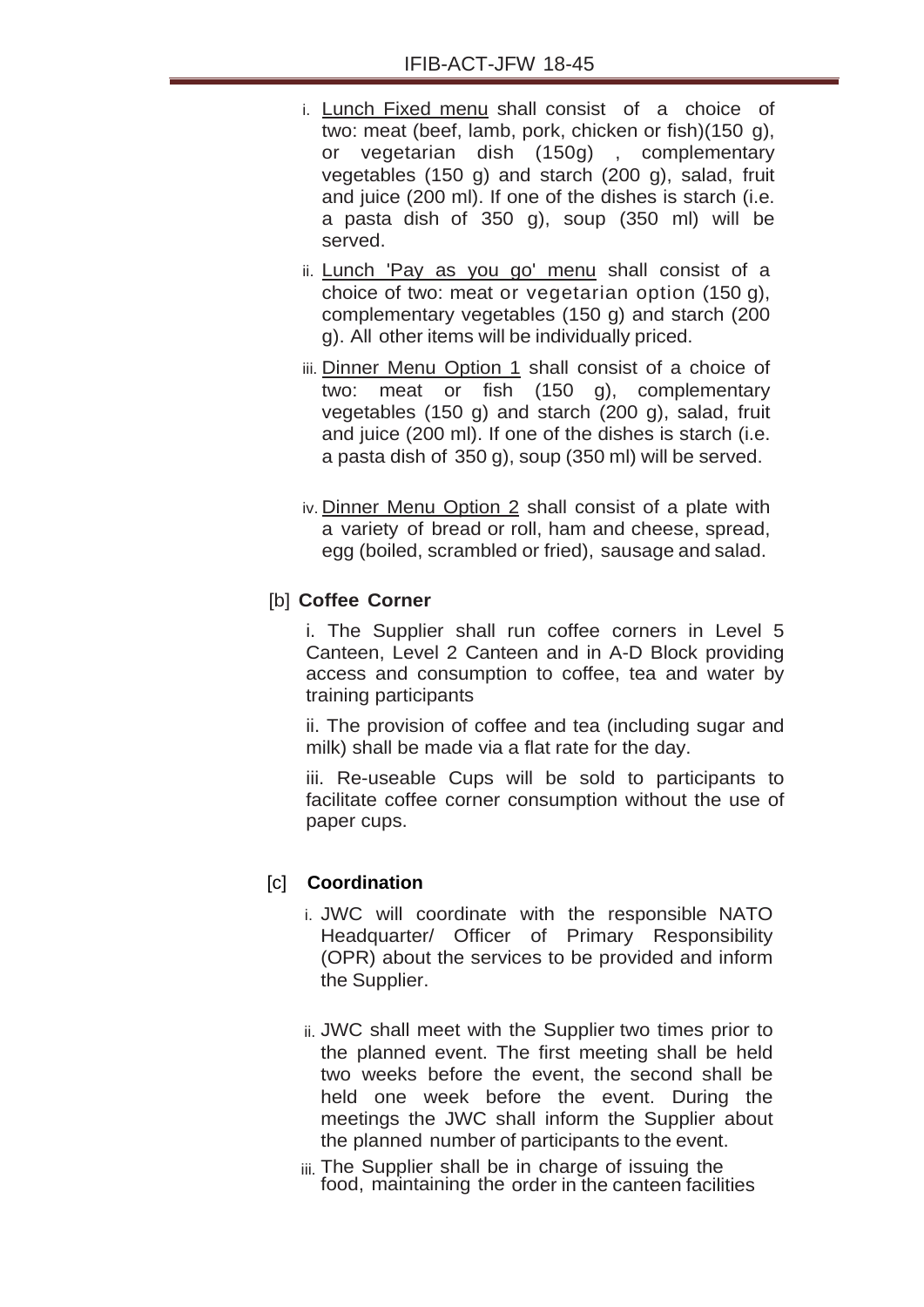and control of the payment of meals.

- iv. JWC will provide personnel responsible for selling (cash and credit card payment) meal tickets during in-processing when exercise meals will be provided.
- v. JWC will provide a forecasted program of major events for the following year by October of each year; this list will be updated on a quarterly basis.
- vi. JWC will provide additional mobile cooling and storage facilities for major events upon request by the Supplier
- vii. Due to operational needs and changes to the program of major JWC events on short notice, the Supplier shall react supportively and flexibly.

# (3) **VIP and Special Arrangements**

[a] During the opening hours as well as outside the specified hours, the Supplier may provide a catering service for the events organized by the JWC Staff. The catering service requirements and the financial arrangements are matters to be agreed between the organizer and the Supplier and not pre-priced as a part of this contract.

1. Examples will however be evaluated as part of the bidding process. See Annex C-1

[b] Supplier must be willing to coordinate and price VIP events ranging from 5 to 100 people through the year.

[c] VIP Set-up Services may be requested to include setting the table, table cloths, JWC plates/crockery, nice knives and forks, clearing away afterwards and in rare occasions serve the VIP guests.

[d] In the case of utilizing the JWC dining areas as part of such arrangement, the Supplier is responsible for the reinstatement of the dining areas.

[e] Examples of VIP events include the following

i. Standard Coffee/tea break and pastries with VIP set-up ii. Norwegian Cold Plate lunch with drinks and VIP set-up to include an assortment of typical Norwegian foods such as but not limited to smoked salmon, shrimps, vegetables, tomatoes, potato salad, drinks and VIP set-

up. iii. Daily Lunch Menu with drinks and VIP set-up [f] VIP and Special arrangements are to be agreed in reasonable time (no less than 24 hours and usually more than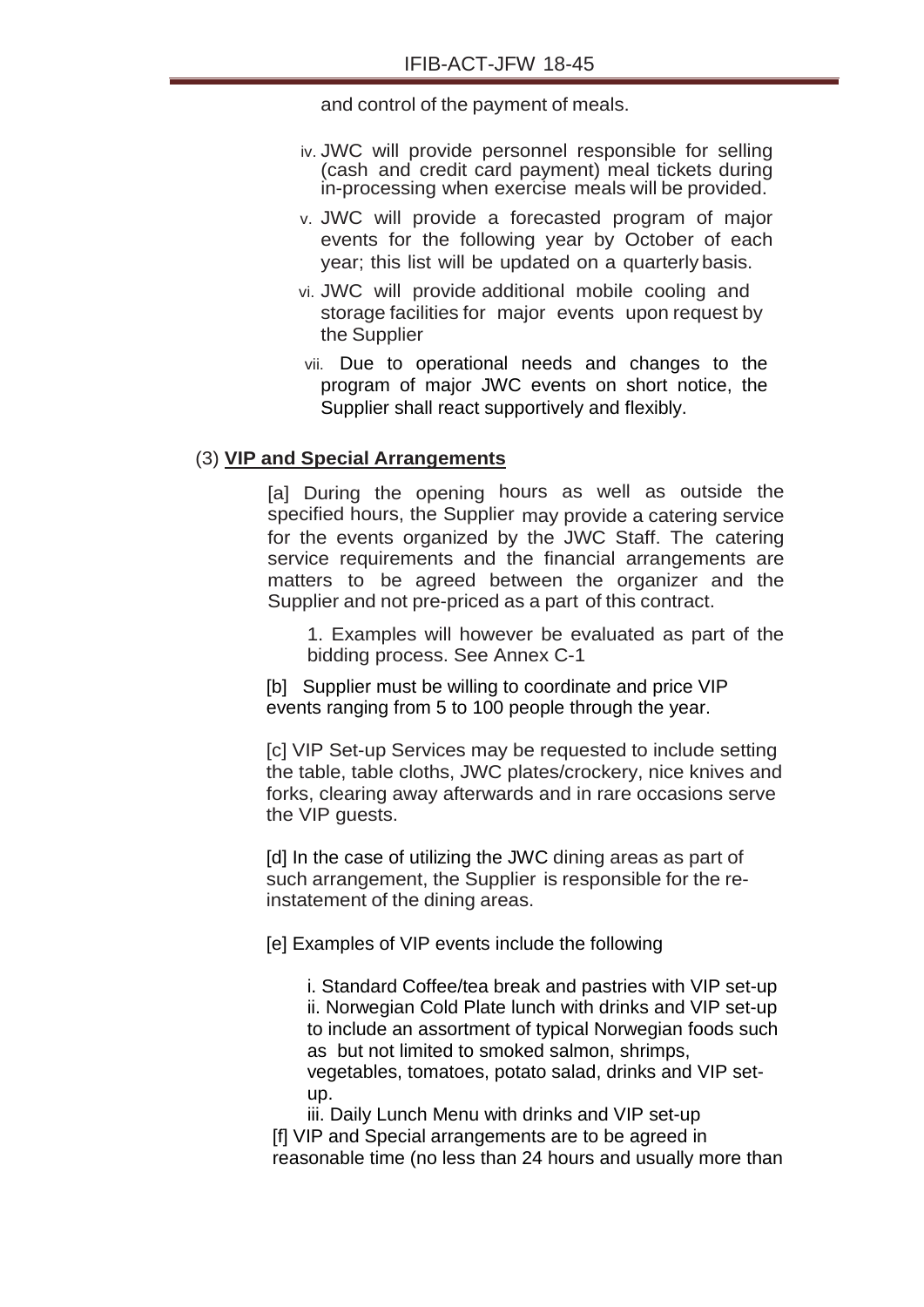72 hours in advance) as to allow the Supplier time to arrange extra staff and purchase extra supplies, if required.

#### (4) **Miscellaneous**

[a] The Supplier shall be entitled to offer other modified meals after the approval of JWC.

[b] Dishes must consider dietary habits and restrictions of diverse religions and ethnic backgrounds

[c] The Supplier is to diversify and change its menus on a regular basis and be open to proposals for new menu items

[d] The Supplier shall display the daily dishes, prices, and menus in a suitable form.

[e] The Supplier will adjust staff to ensure the proper level of service is maintained in all service areas.

[f] The Supplier shall utilize JWC's current electronic payment system implemented in the Canteen during inprocessing of personnel attending JWC events.

#### **4. QUALITY AND ACCURACY OF PRODUCT AND SERVICES**

- a. The Supplier shall ensure that the service, quality and presentation of all food & drinks are continuously delivered to a high standard and that adequate quality assurance measures are taken and enforced at all times.
- b. It is essential that a high and consistent level of quality and customer service is sustained throughout the duration of the contract and that all staff involved in the delivery of the services perform at all times is in an appropriate manner and provide the highest level of customer service.
- c. The main fruit and vegetables used in carrying out the service shall, whenever possible, be fresh and selected according to the seasonality of produce.
- d. The Supplier will follow Norwegian food preparation and nutritional standards.
- e. The Supplier must be aware that training event's organizers are requested after meetings/events to provide feedback on the quality of services provided during the meeting/event in particular with regard to any catering/dining services ordered.
- f. Environmentally-friendly measures towards waste management and prevention of additional food waste is highly encouraged.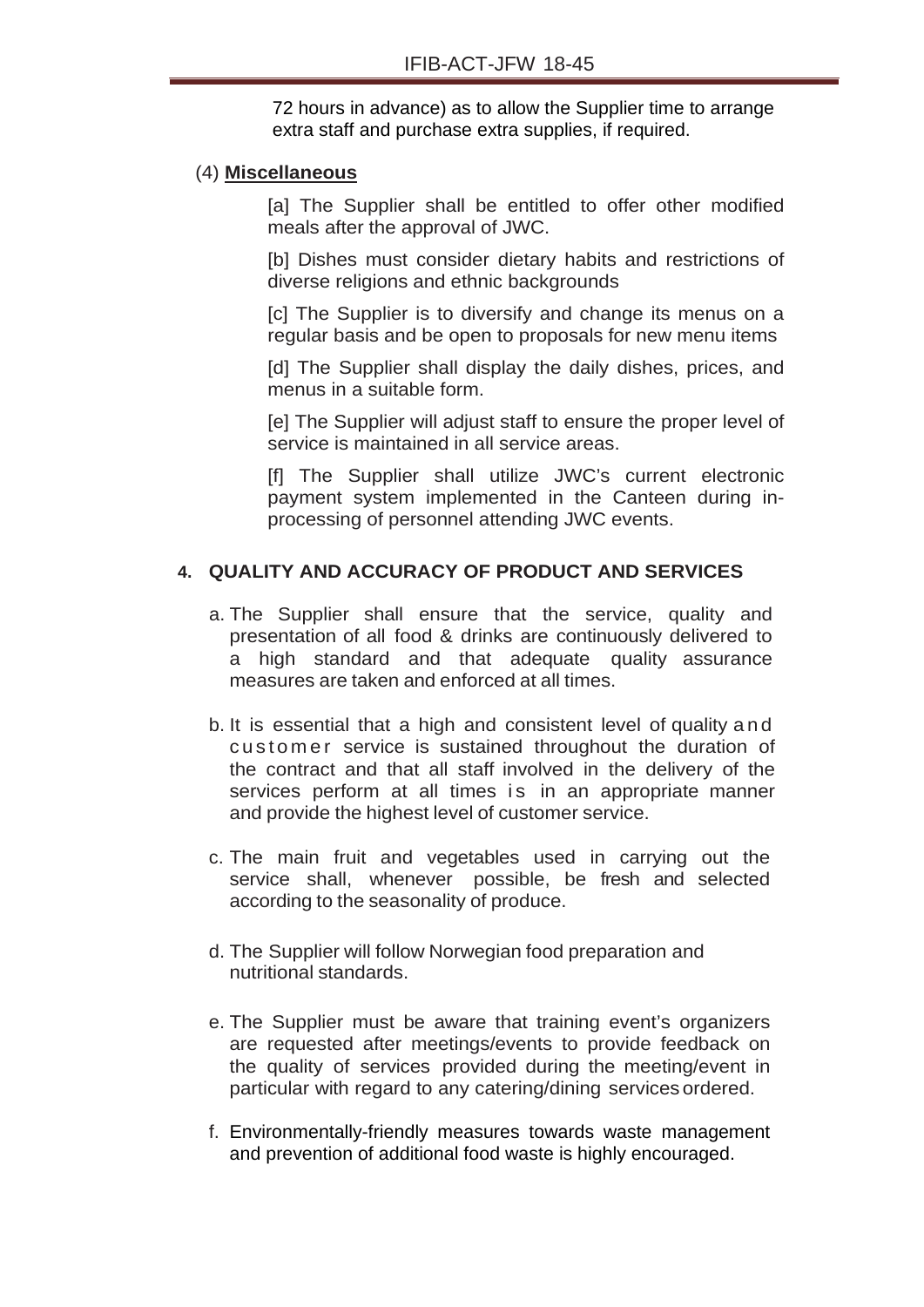g. The Supplier shall utilize JWC's current electronic payment system implemented in the Canteen. No cash will be utilized.

#### **5. SUPPLIER STAFF**

- a. The Supplier shall provide the qualified personnel needed for the proper performance of the services required under this contract with working experience in the catering services, gastronomic education and the knowledge of good hygiene practices at collective catering facilities.
- b. Language Skills
	- (1) Supplier staff and his or her subcontractors (e.g.: service personnel) have to have English language communication skills at a functional level on subjects related to business activities provided by the Supplier
	- (2) The Supplier's POC located at JWC has to have professional English language skills. He or She shall demonstrate, through spoken interaction, the ability to effectively understand face-to-face speech delivered with normal speed and clarity in a standard English dialect. He or She shall demonstrate clear understanding of the English language used during interactive meetings and through written communication.
- c. The Supplier shall appoint a project/contract manager (POC) to be responsible for the management of the framework contract and to act as a contact point for all contractual issues, orders, invoicing etc. The assigned project/contract manager should have experience working within a similar role.
- d. Supplier staff and his or her subcontractors should maintain professional appearance and behaviour at all times. The Supplier staff should wear a uniform that easily distinguishes them from the customers.
- e. The Supplier's staff will be subject to JWC's current code of conduct, security and safety regulations and guidelines.
- f. JWC reserves the right to request in writing to remove from the work any Supplier personnel due to poor performance, misconduct, security breaches, or if found to be or suspected to be under the influence of alcohol, drugs, or other incapacitating/intoxicating agent or any other reason based on a failure to satisfy the requirements of this SOW. The Suppliers shall remove immediately the personnel from performing under this Contract upon notification by the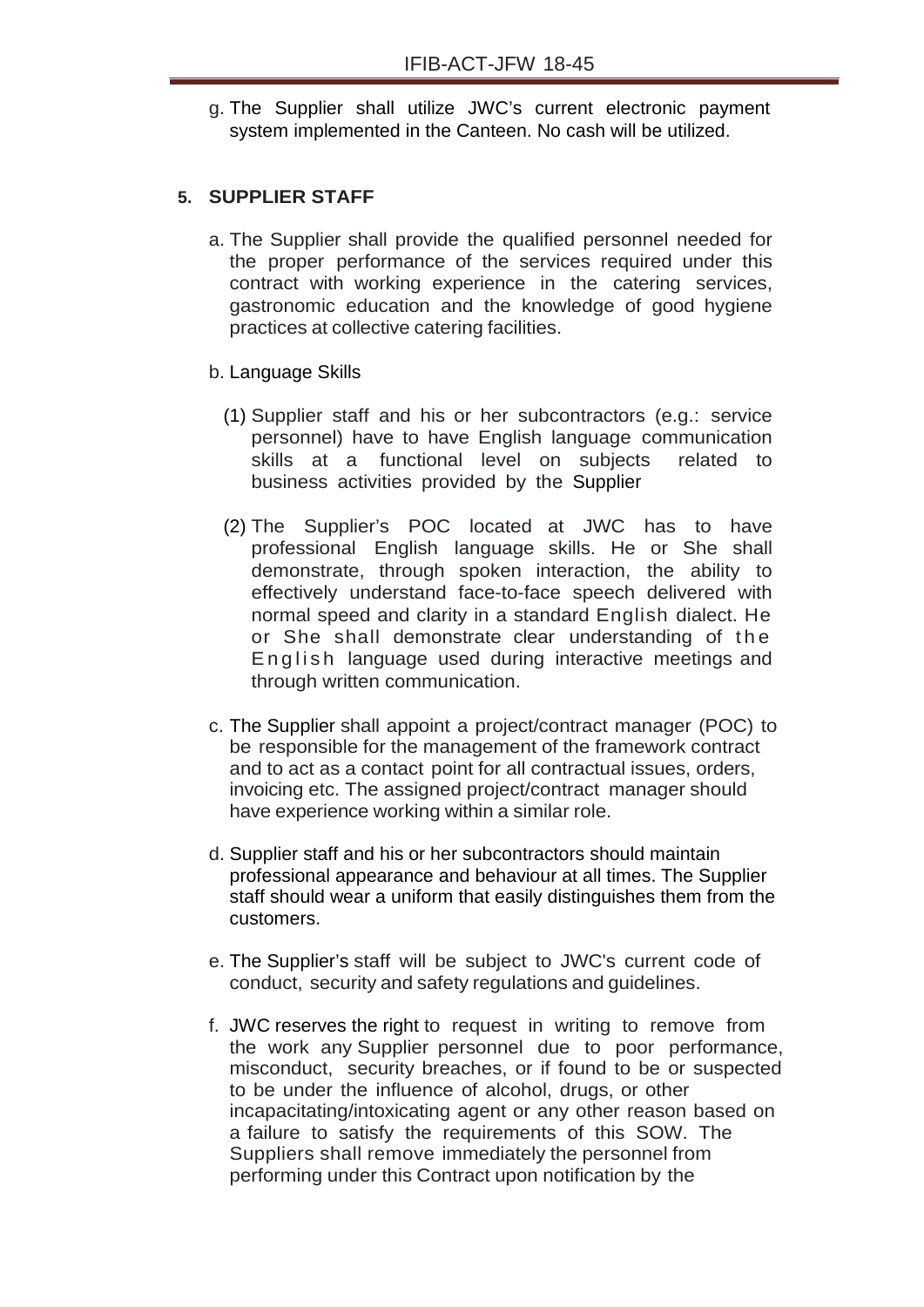Contracting Officer. Once the Contractor is notified that a particular Supplier staff member has been disqualified, the Supplier will not provide services of such personnel in any function, unless reinstatement is granted by the Contracting Officer or the Contracting Officer's Technical Representative.

#### **6. PERIOD OF PERFORMANCE**

a. Contract Base Period.

The performance of service under the Contract shall be effective from **01 Jan 2019 until 31 Dec 2019** (base period). The period between 15 and 31 Dec 2018 is foreseen for the inventory and handover of the Dining Facility and its equipment from the JWC to the Concessionaire.

b. Contract Option Periods.

There are four (4) option periods:

- •First option period: **from 01 Jan 2020 to 31 Dec 2020;**
- •Second option period:**from 01 Jan 2021 to 31 Dec 2021;**
- •Third option period: **from 01 Jan 2022 to 31 Dec 2022;**
- •Fourth option period: **from 01 Jan 2023 to 31 Dec 2023.**
- c. Option periods are considered a part of this contract. Execution of the option periods might be exercised at the sole discretion of the JWC Contracting Officer and shall be confirmed in writing 60 days prior to expiration of the current year of performance. Execution of the option period is contingent upon available funding, satisfactory Supplier performance, and ongoing/ evolving requirements.

# **7. FURNISHED PROPERTY, SERVICES AND RESOURCE MATERIALS**

- a. The Supplier shall:
	- (1)Provide all personnel, knowledge, expertise, know-how, supervision, and other items and services (except as otherwise specified) necessary to support all work requirements under this Contract.
	- (2) The prospective Suppliers are encouraged to indicate in their offer any mismatch between the resources being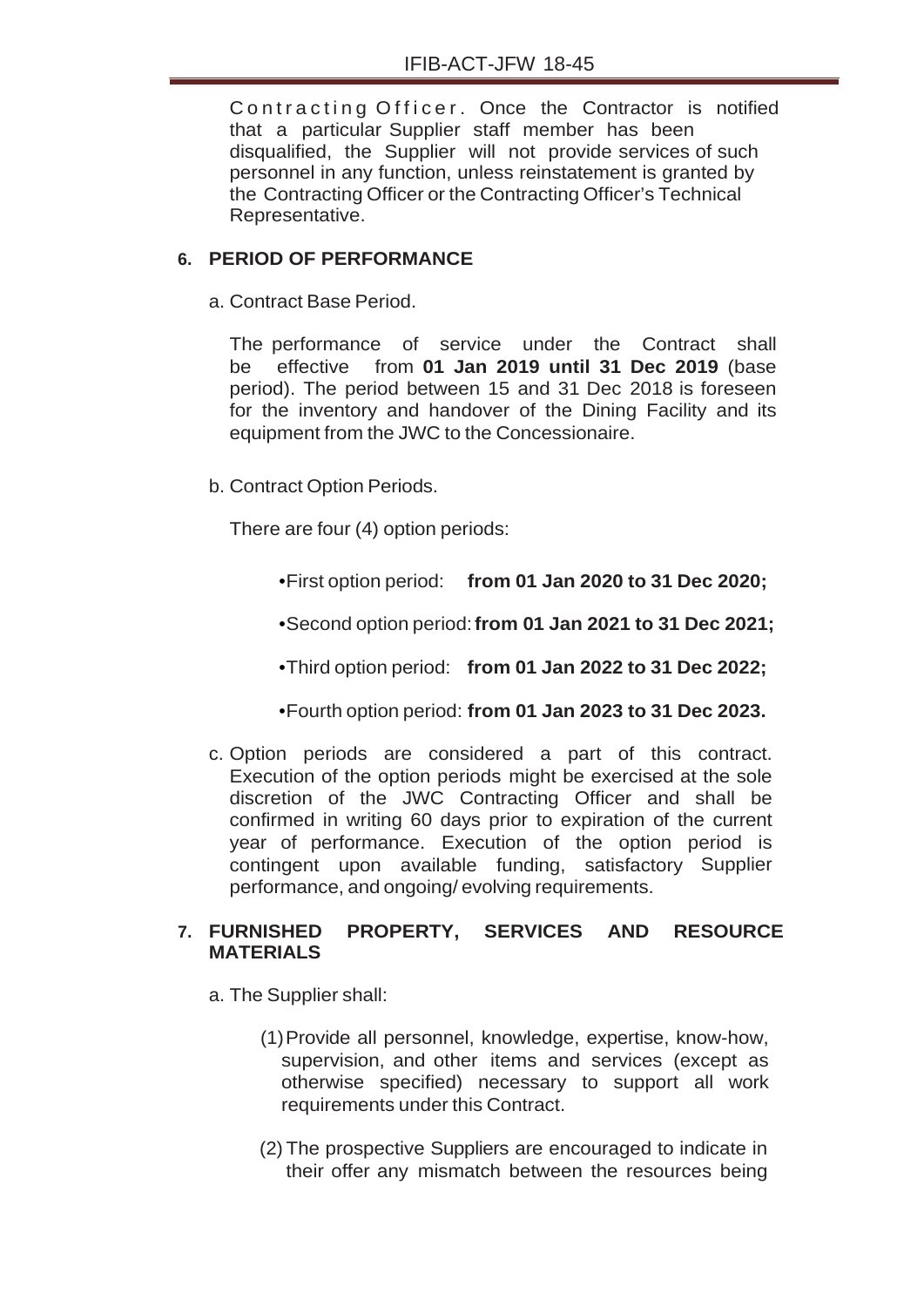made available by the JWC and the service required, and to propose practical solutions to solve the problems raised.

b. The JWC will:

- (1) Make available all necessary working space, professional technical resources supporting operation of the Canteen according to the SOW, CP 401 documentation, records of inventory and floor plans.
- (2) Make the Canteen and connected areas (entrance, toilets, storage, hallway/staircases, kitchens, VIP rooms, dining area) and the food preparation equipment including crockery, cutlery and glassware available for operation by the Supplier without rent (free of charge).
- (3) Make handover of the Canteen and all the furniture, equipment and professional technical resources. The preparation of the handover may start prior to the contract start day. The handover will be led by the JWC Property Accounting Manager and supported by the JWC Headquarters Support Division, Base Support Branch.
- c. Division of the responsibilities.
	- (1) Detailed description of responsibilities related to buildings and facilities:

[a] The property (building, facilities, equipment, fixed as well as non-fixed) is provided for the use of the Supplier in accordance with the terms agreed for this use, but nothing in this Contract or in the relationship between JWC and the Supplier is intended to transfer ownership of the property.

[b] The Supplier is not entitled to alter the layout or equipment of the Dining Facility without prior written consent of JWC.

[c] Administration, operation and maintenance are the responsibility of JWC. Any repair, modernisation works, etc. must be accepted, planned, coordinated and supervised by JWC.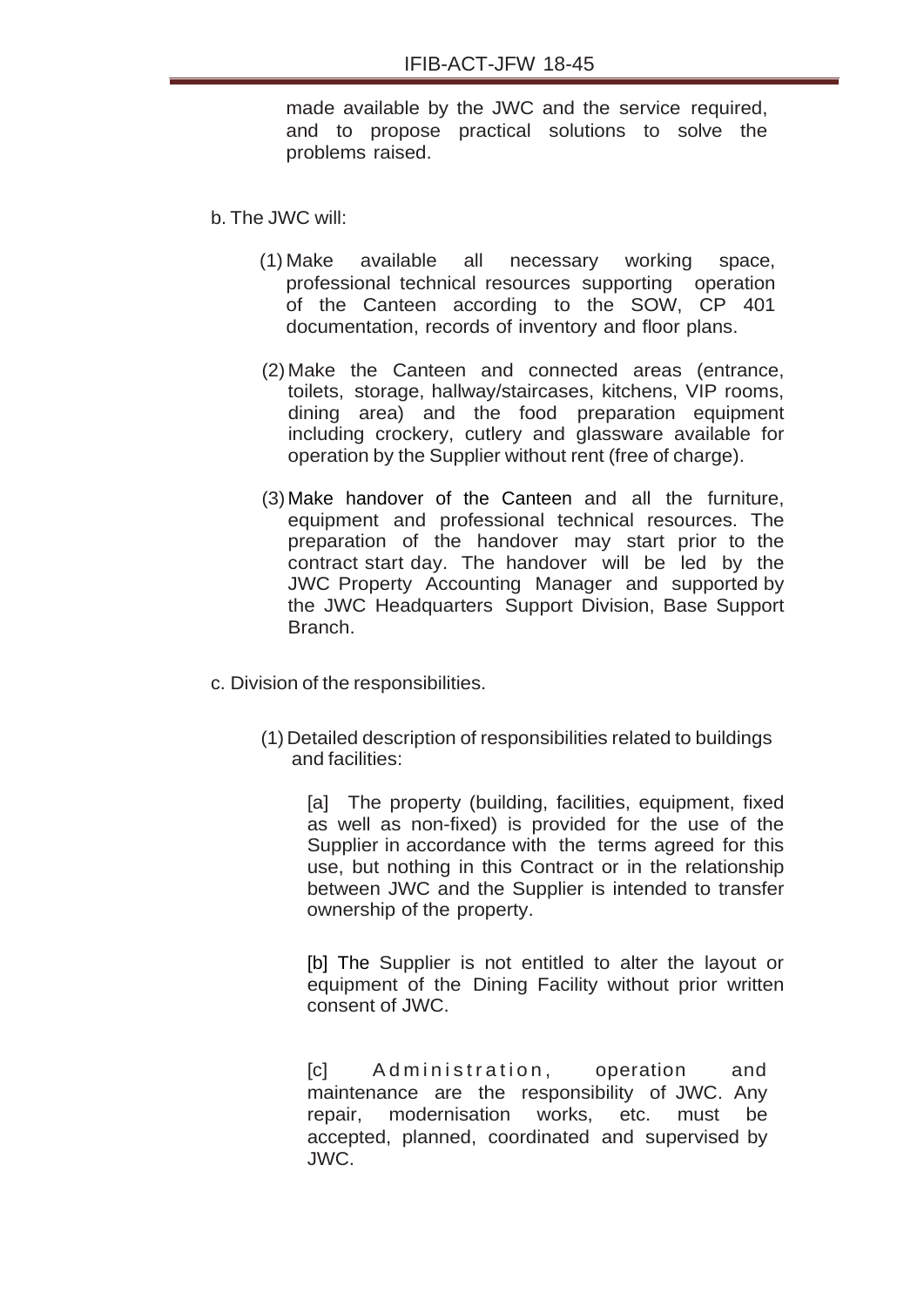[d] Requests for maintenance shall be provided by the Supplier in accordance to the JWC kitchen maintenance concept.

[e] The Supplier shall request equipment or replacement of equipment in close coordination with the Base Support Branch (BSB).

[f] The Supplier is not allowed to initiate any external or internal works on the building and rooms without BSB approval.

[g] JWC Canteen Facilities, furnished offices and bathrooms for the Supplier's staff shall be made available free of charge to the Supplier for the duration of the Contract.

[h] JWC will cover the capital expenditure, renovations and operating costs for the buildings and facilities for the Canteen.

[i] JWC will cover the expenses incurred by the Canteen for electricity, water, wastewater disposal and garbage disposal.

[j]JWC will cover the costs of replacement of equipment if it is caused by normal tear and wear.

(2) Detailed description of responsibilities related to furniture and equipment

[a] The main kitchen, the two main canteens, and the VIP room are equipped with furniture, kitchenware, and "consumables" like earthenware, glasses, cutlery, trays or others tools.

[b] All furniture and food preparation equipment to include crockery, cutlery and glassware, remain the property of JWC.

[c] The Supplier shall assume responsibility for the rooms, furniture and equipment on the basis of a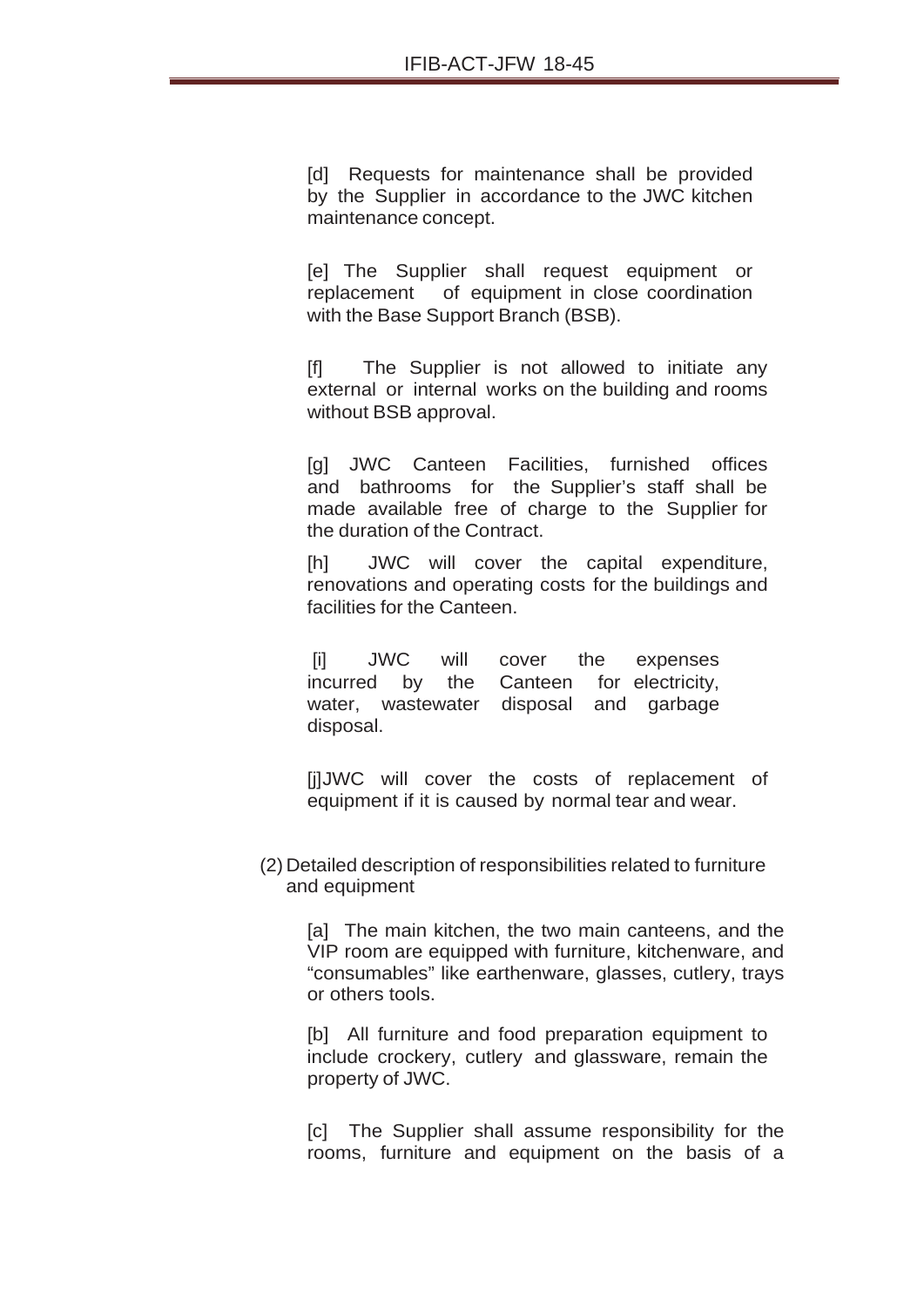separate handover certificate, prepared and provided by the Property Accounting Manager.

[d] Requests for maintenance shall be provided by the Supplier in accordance to the JWC maintenance concept.

[e] The Supplier shall request equipment or replacement of equipment in accordance to the regulations in force at JWC.

[f] The Supplier shall be responsible for any damage or loss in respect of equipment handed over to him when such damage or loss can be attributed to mistreatment, misuse or negligence, except for normal wear and tear.

[g] Additional equipment acquired by the Supplier shall be its property and responsibility.

(3) Detailed description of responsibilities related to transport

[a] The Supplier is responsible for arranging all transportations in provision of Canteen Services on its own costs. All deliveries must be coordinated with Host Nation Security.

(4) Detailed description of responsibilities related to waste separation and disposal

[a] The Supplier is responsible for separation of postconsumption and communal waste in compliance with applicable regulations.

[b] JWC shall be responsible for ensuring that garbage is removed from the building in accordance with established rules.

- [c] Trash disposal costs shall be borne by JWC.
- (5) Detailed description of responsibilities related to cleaning, hygiene and pest control:

[a] The Supplier shall ensure pest control, if necessary, and always on the request of the Sanitary Inspectorate and JWC.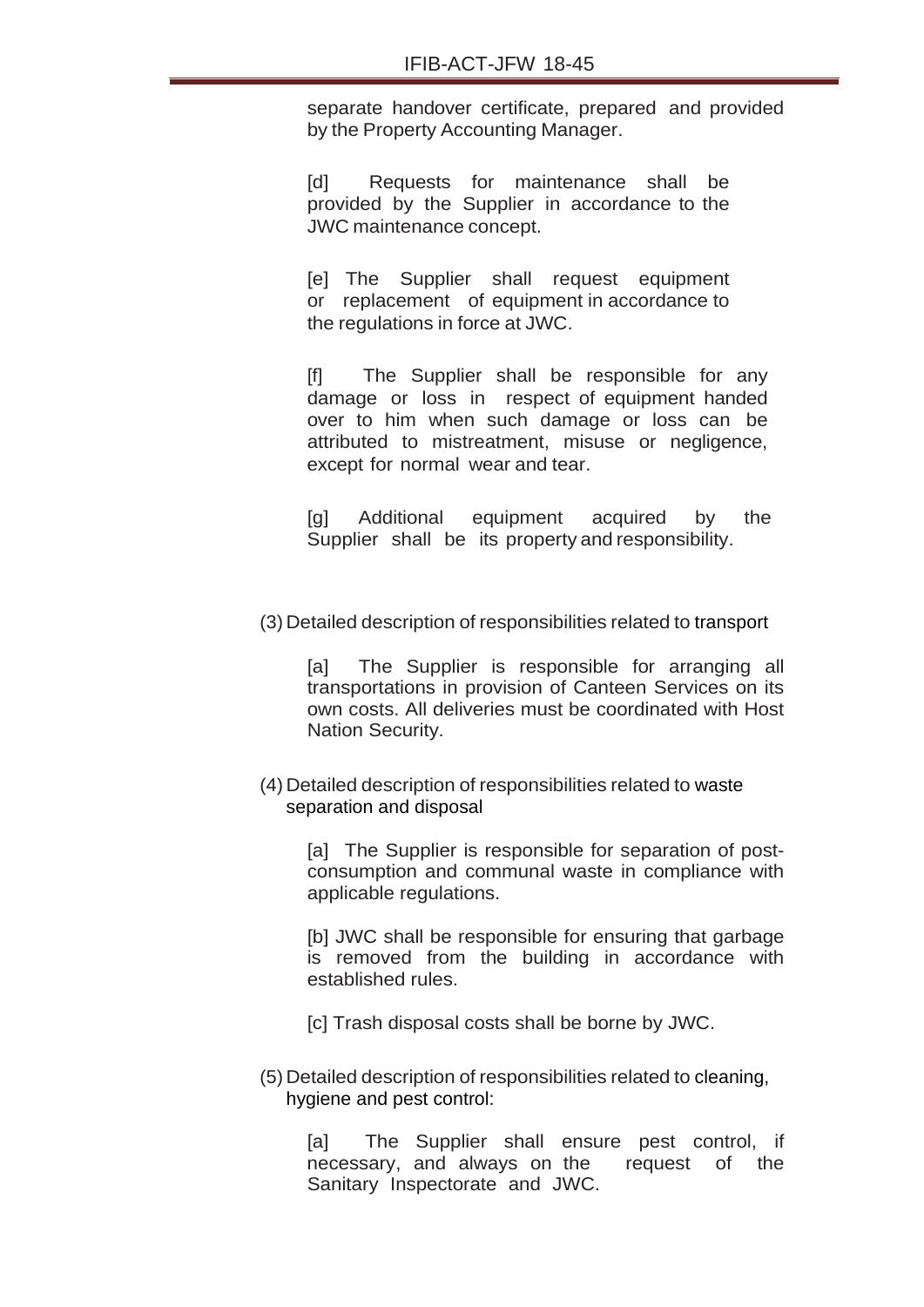[b] The Supplier shall ensure that employees work in impeccably clean working clothes. The Supplier shall wash or clean the clothes and secure a sufficient number of individual safety gears at their own cost.

[c] The Supplier shall be responsible for cleaning all kitchen equipment, the kitchen itself and the area behind the counter, and for cleaning tables in serving areas at their own cost.

[d] JWC is responsible for providing all cleaning consumables in consultation with the Supplier.

[e] Cleaning for private functions shall be organized by the Supplier and invoiced to the organizer of the function.

#### **8. COMPONENT REGULATIONS**

a. Access Regulations:

- (1) JWC will grant access to the relevant facilities to the Supplier, its employees, agents, suppliers or representatives as required for the performance of the contract.
- (2) The Supplier, in order to get the access, shall comply with JWC regulations and instructions on JWC premises. Furthermore, the Supplier shall be responsible for observing the Norwegian regulations on JWC premises.
- (3) The Supplier is requested to submit a list of persons, which require regular access, to the JWC Headquarters Security Officer (HQSO).
- (4) The Supplier must report and request approval of any new personnel in/at JWC premises to the JWC Security Office within 5 working days.
- (5) Any temporary passes need to be returned when leaving.
- (6) The Supplier is fully responsible for ensuring that Supplier personnel have all the needed vehicle passes, individual access badges and documents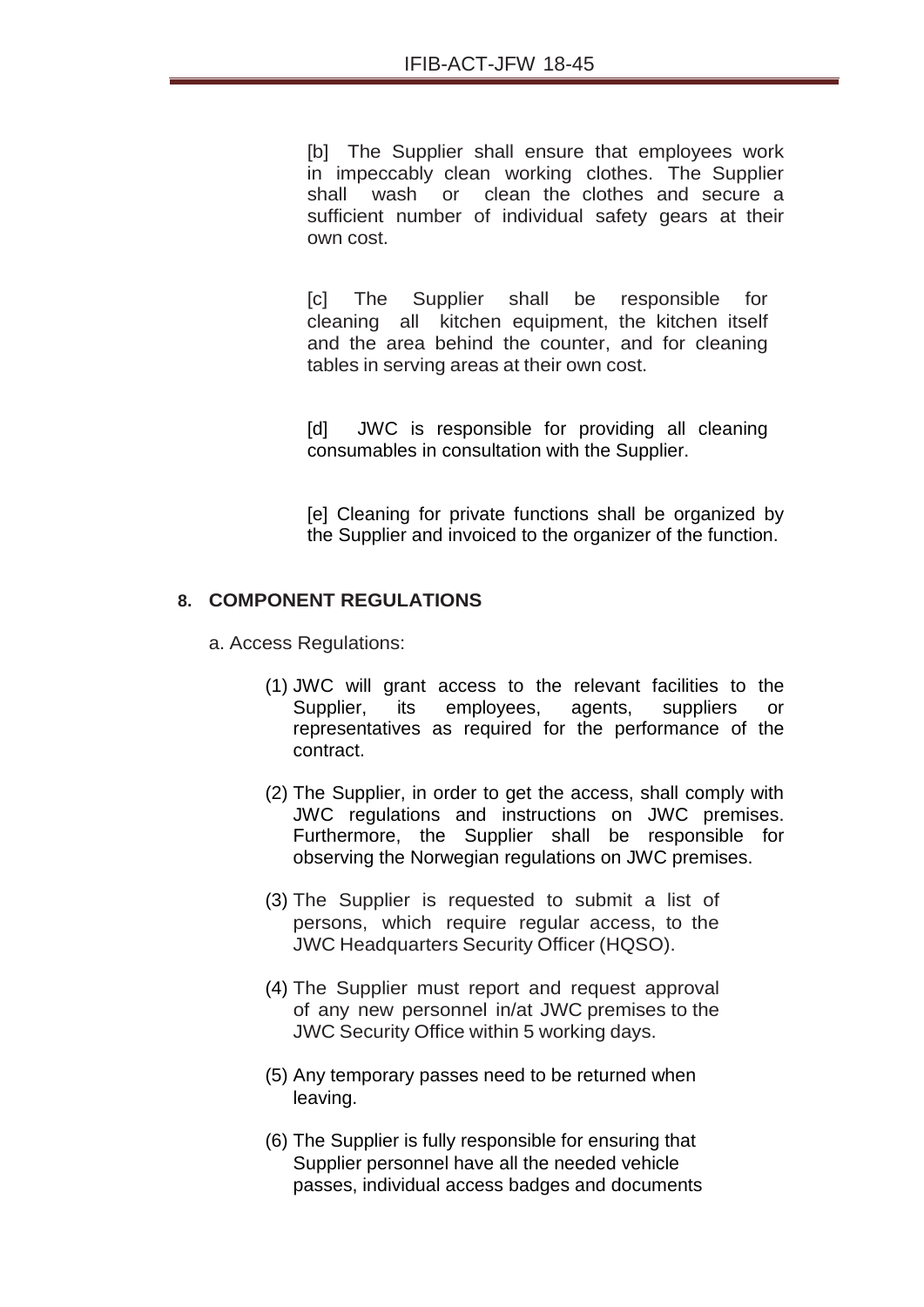#### for appropriate access to the JWC facility.

#### b. Provided Premises

- (1) JWC shall make available the following premises:
	- [a] Level 5 Canteen
	- [b] Level 2 Canteen
	- [c] VIP dining area
	- [d] main kitchen
	- [e] toilet, wash rooms
	- [f] others areas as needed and approved

(2) The Supplier shall not be allowed to display any advertisements or notices related to their business in the rooms made available to the Supplier unless authorized to do so by JWC. The Supplier must allow the use of these rooms by JWC, or with JWC permission, for JWC posters or notices.

(3) The Supplier shall not use the name or logo of JWC for advertising purposes without prior written consent.

#### c. Security

(1) The buildings and facilities used by the Supplier are subject to the general JWC security regulations.

#### **9. SUPPLIER SUPERVISON AND AUDIT**

- a. JWC designated personnel shall have the right to inspect all bookkeeping and accounts kept regarding the JWC Canteen at any time.
- b. JWC reserves the right to inspect all facilities, furniture and equipment delivered to the Canteen/Supplier at all times.
- c. The Supplier's work shall be subject to periodical review to ensure that the Supplier is fulfilling the contractual obligations. The monitoring will be carried out by performing quality inspections and assessments to determine whether the Supplier is meeting necessary quantity and quality requirements.
- d. The Supplier shall be obliged to grant access to authorized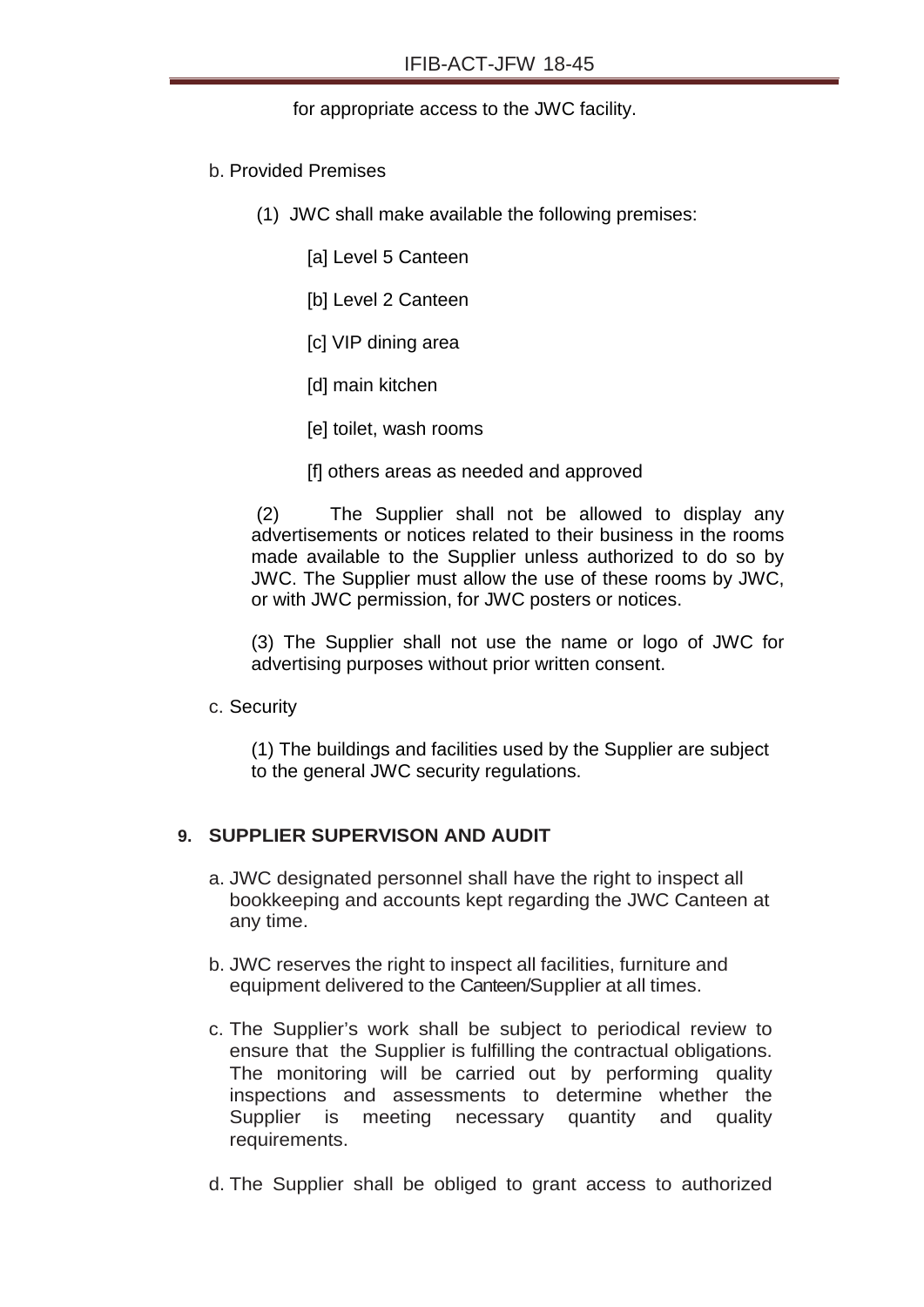personnel for inspection of the Canteen to ensure that it meets the relevant standards in respect of hygiene, handling and storage and occupational health and safety.

e. The Supplier is obligated to assist in monitoring the Contract by providing necessary documentation and information.

#### **10. CONTRACTOR REPORTING**

- a. The Supplier shall notify the Contracting Officer through the COTR in writing in the event the Supplier encounters difficulties in meeting service requirements or when he anticipates difficulty in complying with the agreed delivery schedule or date.
- b. This information shall be considered as informational only and shall not be construed as a waiver by JWC of any delivery schedule or date, or of any rights or remedies provided by law or under this Contract.
- c. In addition, the Supplier will submit quarterly reports to the Contracting Officer detailing sales statistics for the quarter. Reports shall be submitted not later than the 20th of the following month.
- d. The report shall include, but not limited to the following information:
	- (1) Quarterly total of Daily Lunch Menu and Lunch-Fixed Menu sold
	- (2) Any comments or suggestions to aide improvements of quality of service
- e. The COTR reserves the right to amend the reporting requirements to receive alternate/additional data and information on a more frequent basis and to request other reports that detail designated aspects of the work or methods to remedy problems or deficiencies.

#### **11. OCCUPATIONAL HEALTH AND SAFETY, FIRE PROTECTION**

The Supplier:

a. Shall be responsible for observing all regulations as instituted by European and Norwegian laws and instructions as applicable to employment of Supplier's personnel, as well as all laws and regulations relative to the operation of the services/business agreed and provided under this contract.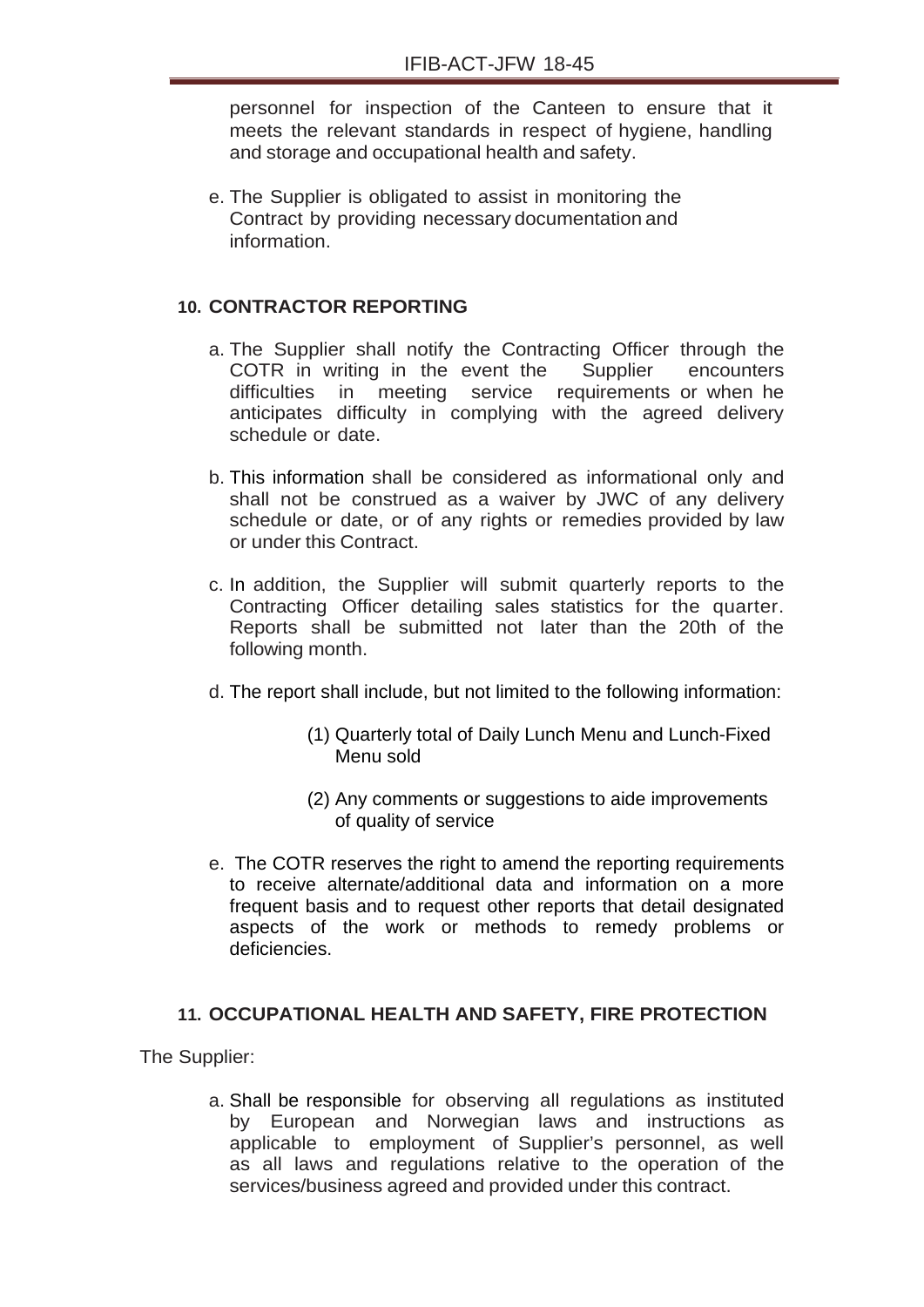- b. shall comply with all legal requirements regarding occupational health and safety, fire protection, hygienic and sanitary conditions, food inspection and pest control in force in Norway and JWC
- c. shall ensure to obtain all necessary licences. All obligations and costs associated with obtaining and maintaining any licences so required remains the sole responsibility of the Supplier, and such costs are not subject to reimbursement or recovery from JWC.
- d. shall be responsible to establish contacts with the Sanitary Inspectorate (Mattilsynet), National Labour Inspectorate, Fire Brigade etc. on a regular basis for the performance of all its obligations under laws and regulations applicable in Norway and at JWC.

# **12. INSURANCE AND TAX-FREE GOODS**

- a. The Supplier is responsible for holding any required insurances under Norwegian law at own cost
- b. As operator of the canteen at JWC, the Supplier shall have the authority delegated to it by JWC under the terms of the Supplementary Agreement between Supreme Allied Commander and Norway. This will entitle the Supplier to purchase, tax-free, such raw materials and other items as may be necessary for the operation of the canteen. This also includes exemption from customs duty on products imported via shipping agents.
	- (1) JWC retains the right to withdraw this privilege in case of abuse. Abuse will be determined by JWC, who retains the right to audit and review these purchases through the Financial Controller.
	- (2) The tax-free goods are to be used in the JWC facilities and the Supplier shall only offer tax-free goods for sale in accordance with JWC directives. This is mainly limited to permanent members of the JWC staff or entitled visitors to the JWC.
	- (3) The advantage of tax-free prices is used as the basis for the prices in Annex C-1 Financial Proposal.

#### **13. MISCELLANEOUS**

a. The Code of Conduct, Smoking Policy and Alcohol Policy in force at JWC shall apply for the operation of the Canteen.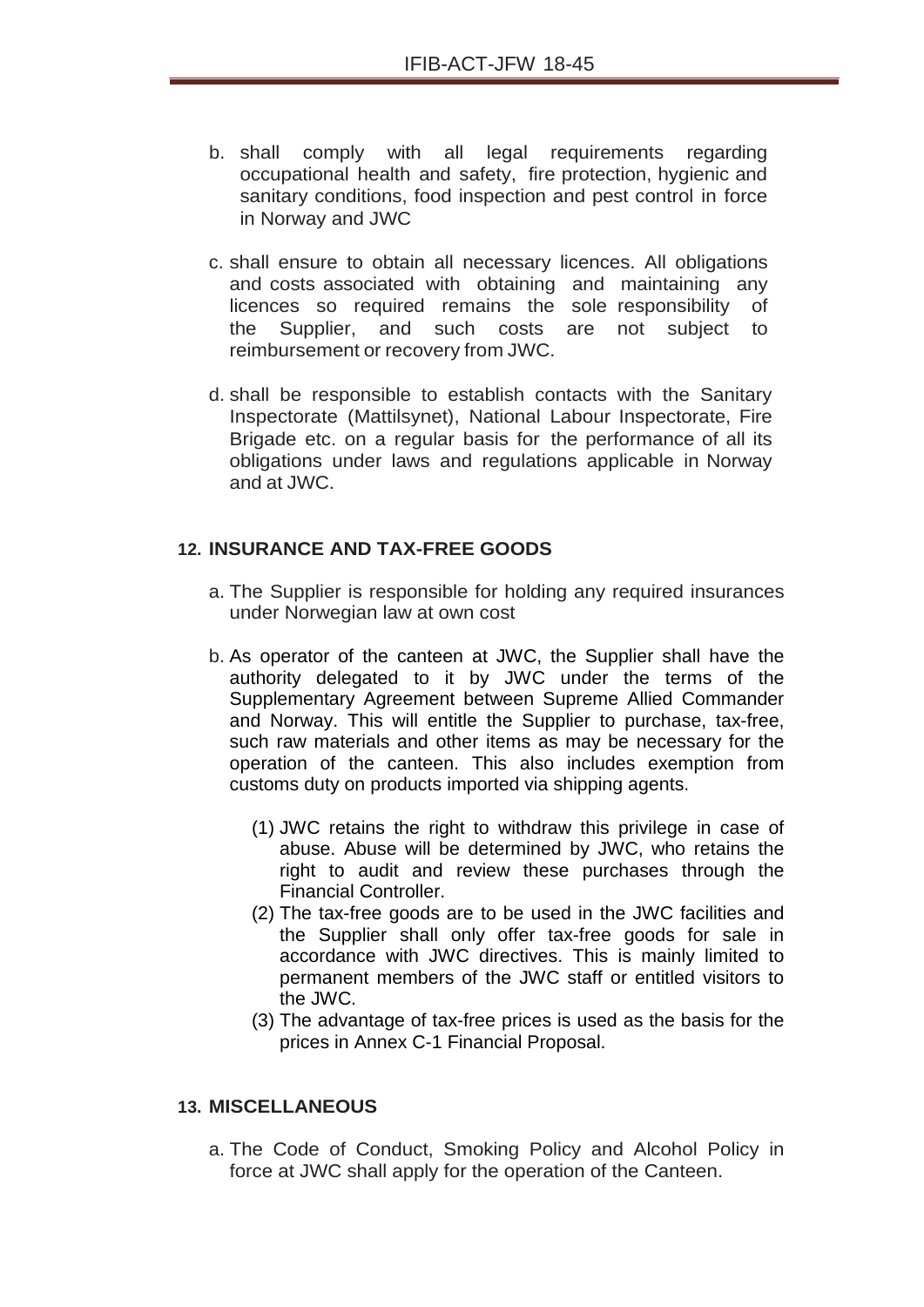- b. The Supplier has the exclusive right to provide Canteen Services as defined in this contract on the JWC Compound. Other sales Activities at JWC (which shall remain) include:
	- (1) Central Cellar- This shop sells snacks, beverages, dairy products and frozen meals. No hot meals
	- (2) AAFES- This shop sells American-style products similar to the Central Cellar to include hot dogs.
	- (3) Community Club- JWC has a community club which is primarily open in the evenings but may open at other times.

Annex 1 : Canteen Responsibilities Chart

Annex 1: Responsibilities Chart

**FUNDING RESPONSIBILITIES/CONDUCT DIVIDED BETWEEN THE JWC**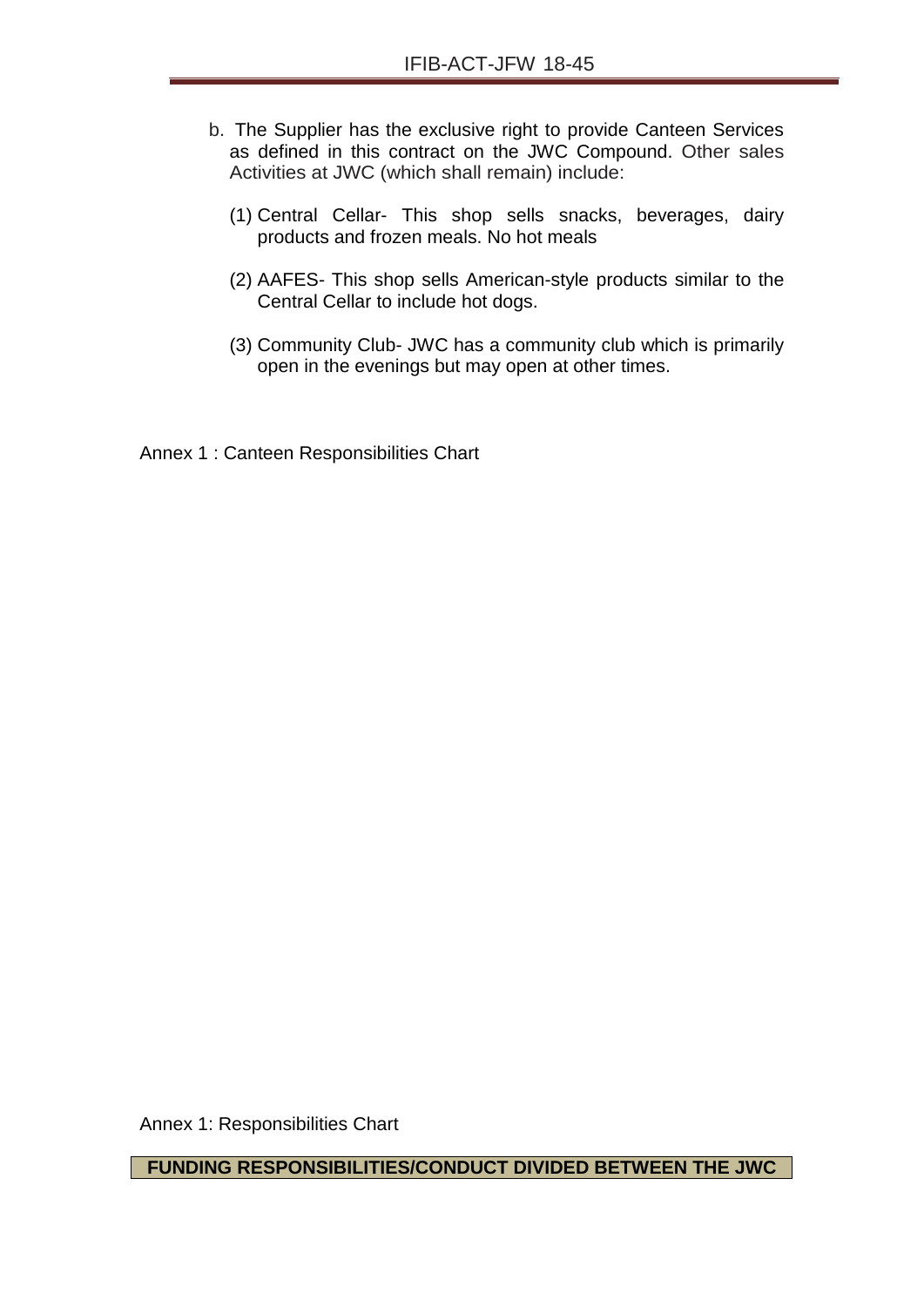# IFIB-ACT-JFW 18-45

| <b>AND THE SUPPLIER</b>                  |                         |  |                               |  |  |  |
|------------------------------------------|-------------------------|--|-------------------------------|--|--|--|
|                                          | <b>JWC</b>              |  | <b>Authorities   SUPPLIER</b> |  |  |  |
| <b>SAFETY MEASURES</b>                   |                         |  |                               |  |  |  |
| Kitchen equipment maintenance            | X                       |  |                               |  |  |  |
| Everyday maintenance activities          | X                       |  |                               |  |  |  |
| Safety/ fire equipment maintenance       | $\sf X$                 |  |                               |  |  |  |
| Protective clothing                      |                         |  | X                             |  |  |  |
| <b>MATERIAL SUPPORT AND</b>              |                         |  |                               |  |  |  |
| MAINTENANCE (APPLIANCES AND              |                         |  |                               |  |  |  |
| <b>UTENSILS)</b>                         |                         |  |                               |  |  |  |
| Purchase of new equipment                | X                       |  |                               |  |  |  |
| Rebuilding                               | $\overline{\mathsf{X}}$ |  |                               |  |  |  |
| Maintenance                              | $\overline{\mathsf{X}}$ |  |                               |  |  |  |
| Repairs                                  | $\overline{\mathsf{X}}$ |  |                               |  |  |  |
| Repairs (negligence)                     |                         |  | X                             |  |  |  |
| Waste disposal                           | $\overline{X}$          |  |                               |  |  |  |
| Rodent/ insect prevention                | $\overline{\mathsf{X}}$ |  |                               |  |  |  |
| Décor and marking                        | X                       |  |                               |  |  |  |
| <b>CLEANING</b>                          |                         |  |                               |  |  |  |
| Tables and chairs                        |                         |  | X                             |  |  |  |
| Utensils and appliances (in the kitchen) |                         |  | X                             |  |  |  |
| Kitchen and store rooms                  |                         |  | X                             |  |  |  |
| Dining room (floors, walls, ceilings,    | X.                      |  |                               |  |  |  |
| windows)                                 |                         |  |                               |  |  |  |
| HARDWARE AND SOFTWARE                    |                         |  |                               |  |  |  |
| Hardware (replaceable items)             | X                       |  |                               |  |  |  |
| Software                                 | $\mathsf X$             |  |                               |  |  |  |
| System maintenance                       | $\overline{\mathsf{X}}$ |  |                               |  |  |  |
| Payment system (investments and cash-    | $\overline{X}$          |  |                               |  |  |  |
| cards)                                   |                         |  |                               |  |  |  |
| Payment system (maintenance and          | X                       |  |                               |  |  |  |
| consumables)                             |                         |  |                               |  |  |  |
| <b>VARIABLE COSTS</b>                    |                         |  |                               |  |  |  |
| Telephone (subscription and              | X                       |  |                               |  |  |  |
| connections)                             |                         |  |                               |  |  |  |
| Telephone (internal)                     | X                       |  |                               |  |  |  |
| Telephone (mobile)                       |                         |  | X                             |  |  |  |
| Internet                                 | X                       |  |                               |  |  |  |
| Water                                    | $\overline{\mathsf{X}}$ |  |                               |  |  |  |
| Gas                                      | $\overline{X}$          |  |                               |  |  |  |
| Electricity                              | X                       |  |                               |  |  |  |
| Heating, air condition                   | X                       |  |                               |  |  |  |
| SUPPLYING VARIOUS PRODUCTS               |                         |  |                               |  |  |  |
| <b>Stationery</b>                        | X                       |  |                               |  |  |  |
| Disposable materials                     | X                       |  |                               |  |  |  |
| <b>Cleaning agents</b>                   | X                       |  |                               |  |  |  |
| Softener salts                           | X                       |  |                               |  |  |  |
| Paper tissues                            | X                       |  |                               |  |  |  |
| Toilet paper                             | X                       |  |                               |  |  |  |
|                                          |                         |  |                               |  |  |  |